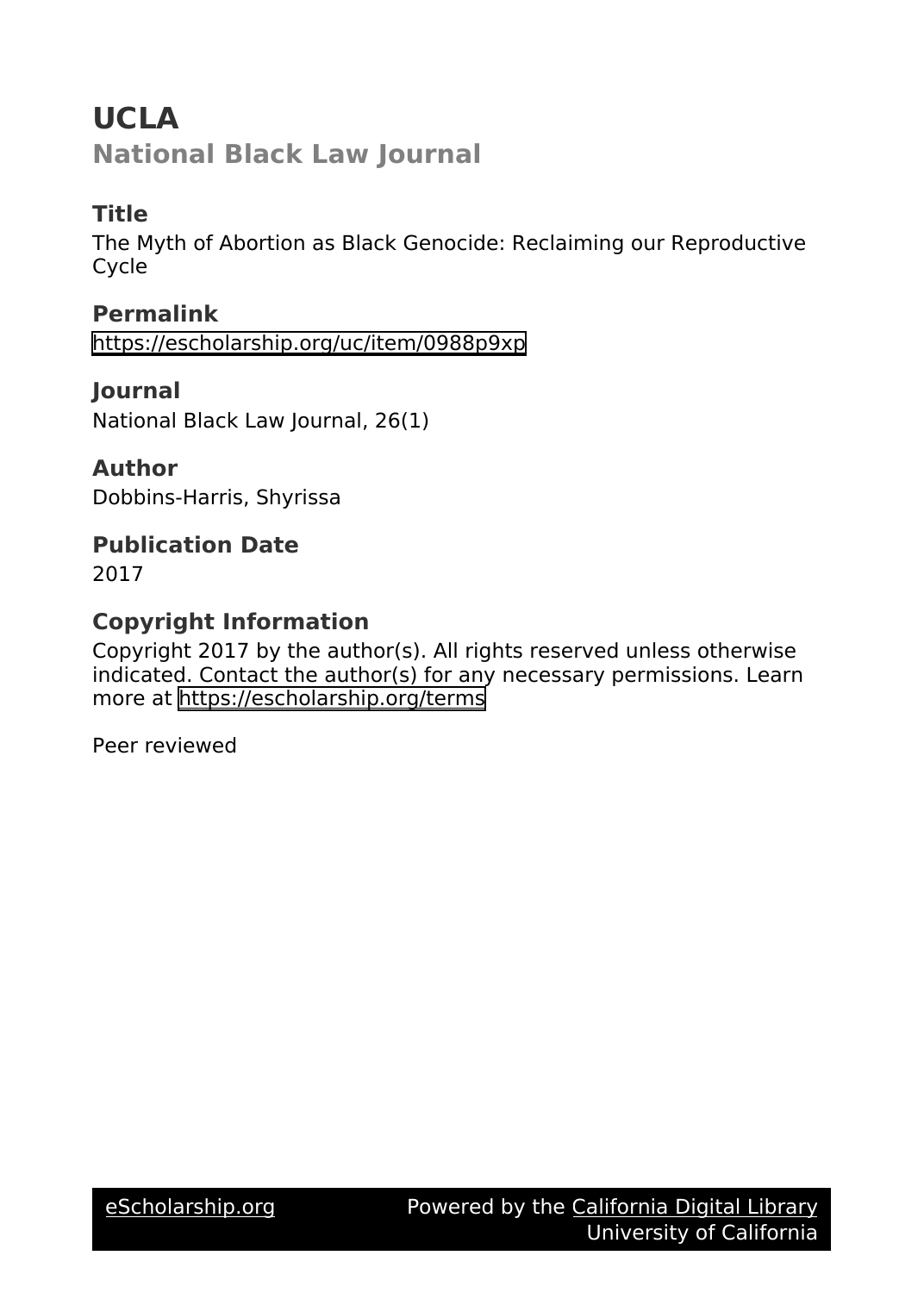## THE MYTH OF ABORTION AS BLACK GENOCIDE: RECLAIMING OUR REPRODUCTIVE CHOICE

### SHYRISSA DOBBINS-HARRIS<sup>\*</sup>

#### <span id="page-1-0"></span>Table of Contents

| SUPPORTERS OF THE MYTH OF ABORTION AS BLACK GENOCIDE 93<br>H.   |  |
|-----------------------------------------------------------------|--|
|                                                                 |  |
|                                                                 |  |
|                                                                 |  |
| THE HERSTORY OF BLACKWOMEN AND REPRODUCTIVE CONTROL  101<br>HL. |  |
|                                                                 |  |
|                                                                 |  |
|                                                                 |  |
| IV. THE MYTH OF ABORTION AS BLACK GENOCIDE IN MODERN DAYS  112  |  |
|                                                                 |  |
| BLACKWOMEN'S RESPONSE TO THIS MYTH  121<br>V                    |  |
| $Conve$ and $125$                                               |  |

As a college freshman I was confronted with a false and damaging representation of my own medical choices. Ironically this condemnation of abortion occurred while I was volunteering at a conference centered around the empowerment and upward mobility of other young Black people. One week earlier I had taken the misoprostol pills to initiate the passing (or aborting) of a fetus. I instantly felt relief upon beginning that process. I felt more like myself, and felt reassured that I, as a person, not as an expectant mother, mattered. That I was important and that my future was significant. For some reason, a seemingly well-meaning older Black man began to lecture me about the "abortion war" being waged against our communities. Right there, at the check in table I was staffing, my relief instantly turned into doubt and disgust. I had to excuse myself from the check in table. I went into the nearest restroom and I cried. I tried to reach my then boyfriend. He, in

© 2018 Shyrissa Dobbins-Harris. All rights reserved.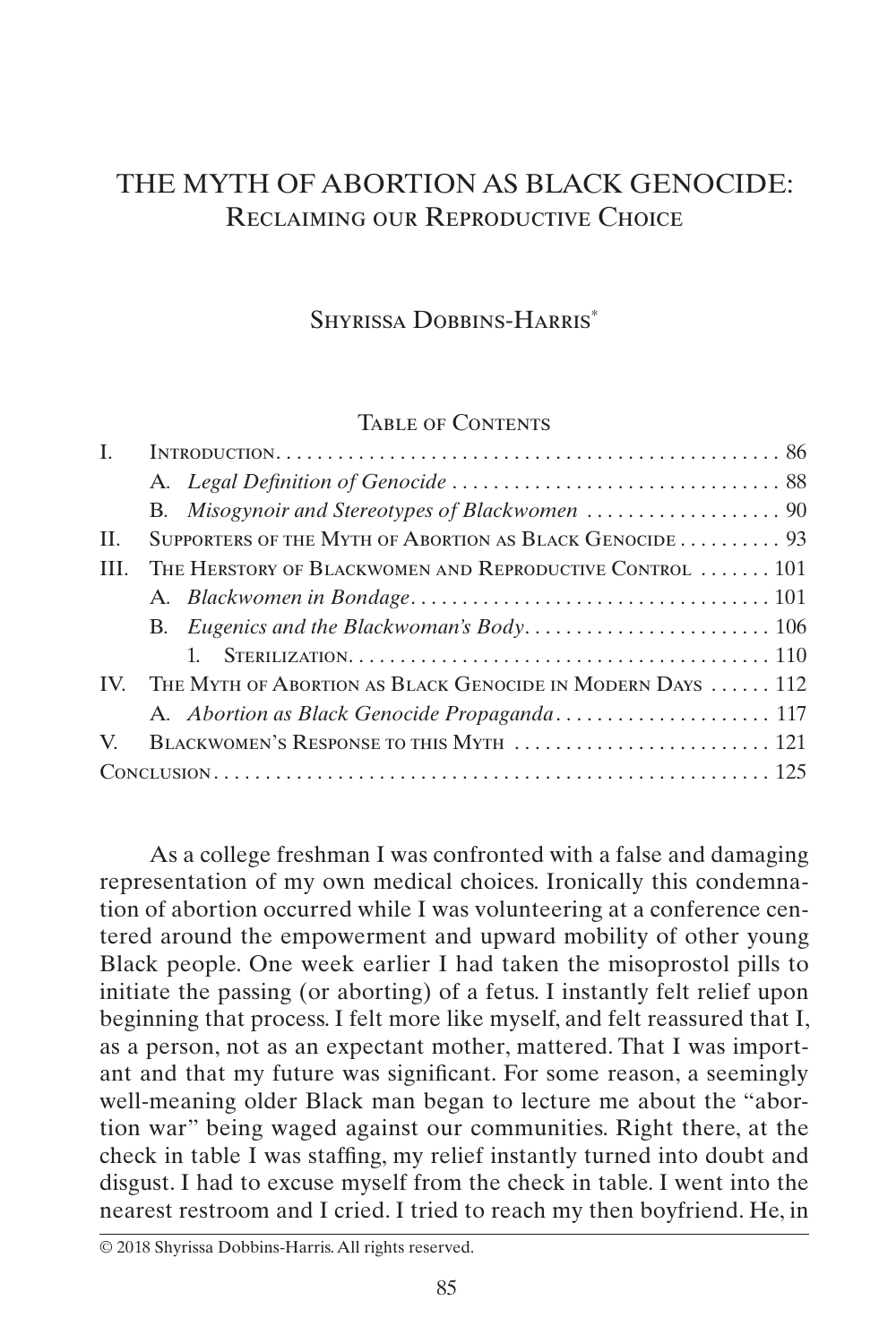<span id="page-2-0"></span>his usual manner, didn't answer. That missed call is a symbolic reminder that when it comes to "choosing" abortion, us Blackwomen<sup>1</sup> are largely on our own. We as Blackwomen often make and follow through with the decision to terminate our pregnancies all by ourselves. I write this paper with the hope that it will bring relief to young Blackwomen and girls facing the same "choice" that I faced. I also hope that it serves as a reminder of our full and incredible humanity. We are not and have never been mere vessels from which revolutionaries are born. We are the revolution.

#### I. Introduction

Some anti-choice<sup>2</sup> and self-proclaimed anti-racists believe that abortion is yet another tool of white supremacy being used to commit genocide

<sup>\*</sup> J.D. 2016, UCLA School of Law, Critical Race Studies Specialization. I am very grateful to Professor Frances Olsen for her invaluable guidance and recommendations in developing this article. I also must thank Professor Cheryl Harris for her countless hours of mentorship, assistance, and inspiration to write about what's important and personal to me. Special thanks to the NBLJ editors Angelik Edmonds, Sabine Jean, Ashleigh Washington, Sika Yeboah-Sampong and Shantal McNeil for their amazing suggestions and edits. Thank you to Hussain Turk and my wonderful husband Michael for reading countless versions of this piece. Finally, thank you to wonderful parents whose sacrifices afforded me the opportunity to follow my passion and to Blackgirls everywhere who inspire me with their beauty and resilience.

<sup>1</sup> See Cheryl I. Harris, *Whiteness as Property*, 106 Harv. L. Rev. 1707, 1719 n.34 (1993). In this Article, I endorse Harris's justification for using the appellation "Blackwomen": "My use of the term 'Blackwomen' is an effort to use language that more clearly reflects the unity of identity as 'Black' and 'woman,' with neither aspect primary or subordinate to the other. It is an attempt to realize in practice what has been identified in theory—that, as Kimberle Crenshaw notes, Blackwomen exist "at the crossroads of gender and race hierarchies." Id. (quoting Kimberlé Crenshaw, *Whose Story Is It, Anyway?, Feminist and Antiracist Appropriations of Anita Hill*, in Race-ing Justice, En-gendering Power: Essays on Anita Hill, Clarence Thomas, and the Construction of Reality 402, 403–04 (Toni Morrison ed., 1992)); *see generally* Kimberlé Crenshaw, *Demarginalizing the Intersection of Race and Sex: A Black Feminist Critique of Anti-Discrimination Doctrine, Feminist Theory and Anti-Racist Politics*, U. Chi. LEGAL F. 139 (1989). (Explaining the use of the term "Blackwoman").

<sup>&</sup>lt;sup>2</sup> The terminology used by the websites and materials for these activists and organizations is "pro-life." Unlike some authors, I have chosen not to use that term and instead focus on choice as the operative term with those who are proponents of reproductive choice being pro-choice, and those who are against reproductive choices including abortion as anti-choice. Contra Sylvia A. Law, *Abortion Compromise*—Inevitable and Impossible, 25 U. ILL. L. Rev. 921, 933 n.67 (1992) (discussing the terms anti-abortion and pro-choice).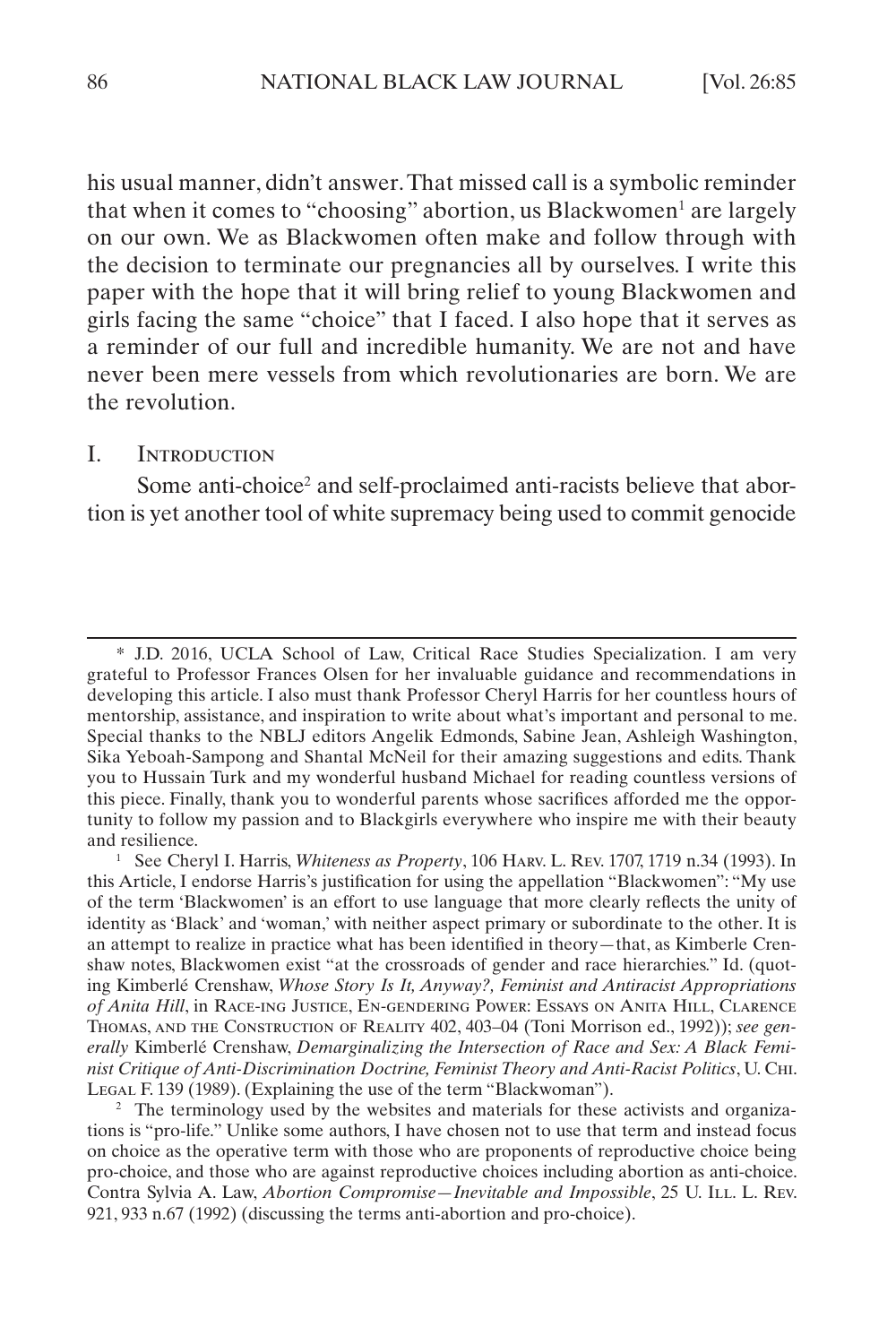against the Black<sup>3</sup> race.<sup>4</sup> The underlying assumption of this myth is that Blackwomen lack the critical thinking skills to avoid falling into the pitfall of "murdering their babies". Abortion by Blackwomen is often blamed on white women and their feminism as an insidious tool to further eradicate Black people in America.<sup>6</sup> Prominent believers in this myth range from presidential candidates to religious leaders like Luis Farrakhan and Pastor Clenard Childress.7 Some Black anti-choice activists also believe that any contraception, or practices which limit the conception of Black infants is an act of genocide against the Black race.<sup>8</sup>

This article explores the abortion as Black genocide as it pertains to Blackwomen and their reproductive rights, the basis for this myth, as well as its proponent's arguments. After defining genocide and the stereotypes used by proponents of the abortion of Black genocide myth in Part I, Part II names and describes the past and current proponents of the myth. In

 $5$  Proponents of this myth often personify the terminated fetus to the status of baby, child, or person. *See*, *Medical Testimony*, Loxafamosity Ministries, http://www.abort73.com/abortion/medical\_testimony/ (last visited Jan. 6, 2017).

<sup>6</sup> The assumption that feminism is a creation of only white women ignores the long history of activism by Black feminists. *See* Stacey Tisdale, *Gloria Steinem on Black Women 'They Invented the Feminist Movement'*, Black Enterprise, http://www.blackenterprise.com/lifestyle/ arts-culture/be-womens-history-month-feminist-icon-gloria-steinem-talks-black-women-feminism (Mar. 19, 2015) (quoting Gloria Steinem, "I thought they invented the feminist movement. I've learned feminism disproportionately from black women . . . . I realize that things being what they are, the White middle-class part of the movement got reported more, but if you look at the numbers and the very first poll of women responding to feminist issues, African American women were twice as likely to support feminism and feminist issues than White women").

<sup>7</sup> Pastor Childress is the founder of L.E.A.R.N. (Life Education And Resource Network") and organizer of the African American Pro-Life "Say So" annual march to end abortion. See L.E.A.R.N. Ne., The Director, Black Genocide, http://www.blackgenocide.org/abortion.html (last visited Jan. 6, 2017); *Pro-Life African Americans March to the Supreme Court Hoping to Bring an End to Abortion*, Black News (Oct. 23, 2014), http://www.blacknews.com/news/ learn-african-american-pro-life-group-march-end-abortion/#.Vob63DZlnBI.

<sup>8</sup> Simone M. Caron, *Birth Control and the Black Community in the 1960's: Genocide or Power Politics*, 31 J. or Soc. Hist. 546 (1998).

<sup>&</sup>lt;sup>3</sup> I capitalize "Black" throughout the Article for the same reasons that Cheryl Harris and Kimberlé Williams Crenshaw articulated more eloquently in *Whiteness as Property*, *supra* note 1. The usage of a lowercase "N" in the term "negro" in print was and is used to signify inferiority of the Black race. *See* Harris, *supra* note 1, at 1710 n.3. Given the political history of Whiteness and its dependence on Black subordination the capitalization of Whiteness reinforces that domination. Id. at 1710. In contrast, "Black" and Blackness is not dependent on domination, thus its capitalization its counter hegemonic to white supremacy and the use of both the lowercase "N" and "B" in Negro and Black respectively. Id. at 1710, n.3.

<sup>4</sup> L.E.A.R.N. Ne., *Abortion & Genocide*, Black Genocide, http://www.blackgenocide. org/abortion.html (last visited Jan. 6, 2017).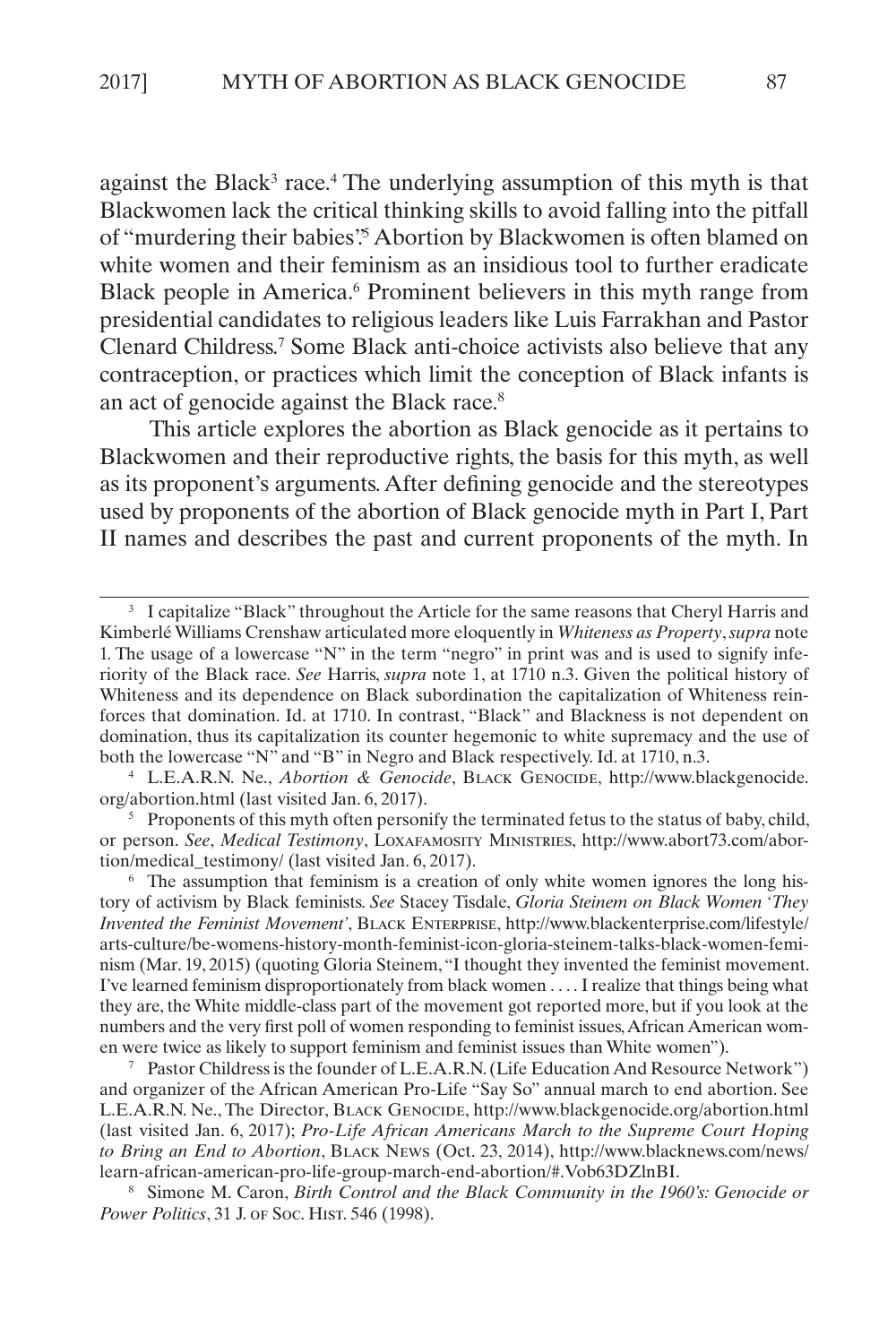<span id="page-4-0"></span>Part III, the myth of abortion as Black genocide is placed in the long herstory of Blackwomen and reproductive control here in the United States. Part IV explores the myth in its current form, including examples of outreach and advertisements by its proponents. Part V showcases Blackwomen's already robust response to this myth and highlights their continued participation in the struggle for Black liberation stateside.

### A. *Legal Definition of Genocide*

The United Nations defines genocide in its 1948 Convention on the Prevention and Punishment of the Crime of Genocide as:

any of the following acts committed with intent to destroy, in whole or in part, a national, ethnical, racial or religious group, as such:

(a) Killing members of the group;(b) Causing serious bodily or mental harm to members of the group;(c) Deliberately inflicting on the group conditions of life calculated to bring about its physical destruction in whole or in part;(d) Imposing measures intended to prevent births within the group;(e) Forcibly transferring children of the group to another group.<sup>9</sup>

Anti-choice activists rarely provide a clear definition of genocide, but by using the widely recognized UN definition it is most likely that they are focusing on point "a." The rhetoric used by these activists asserts the full personhood of any and all Black fetuses, thus abortion is the act of killing a member of the Black race.10 In *Roe,* the Supreme Court created a fundamental rights balancing test that centered on the gestational age of the fetus.11 During the first trimester, the court held that a woman's right to privacy allowed her to make the decision to seek and have an abortion. After the end of the first trimester the court held that the state may regulate the procedure in ways that are reasonably related to maternal health. However, in the third trimester, the state's interest in women's health and protecting potential life was deemed stronger than the woman's privacy interest.12 Unlike in *Roe v. Wade,* neither the viabil-

<sup>9</sup> Convention on the Prevention & Punishment of the Crime of Genocide, art. II, Dec. 9 1948, 78 U.N.T.S. 277.

<sup>&</sup>lt;sup>10</sup> Emily Crockett, 'All Lives Matter' Is Now Being Used against Abortion Rights, Vox (Jan. 10, 2016 2:20pm EST), http://www.vox.com/2016/1/10/10745722/all-lives-matter-abortion.

<sup>11</sup> *Roe v. Wade*, 410 U.S. 113, 154 (1973).

<sup>12</sup> Id. at 164. In the subsequent plurality opinion of *Casey v. Planned Parenthood*, the Supreme Court reaffirmed the central holding of *Roe v. Wade*. Instead of the trimester framework, the court implemented an "undue burden" standard that is satisfied when a regulation places substantial obstacles "in the path of a woman's [fundamental right to choice]." *Planned*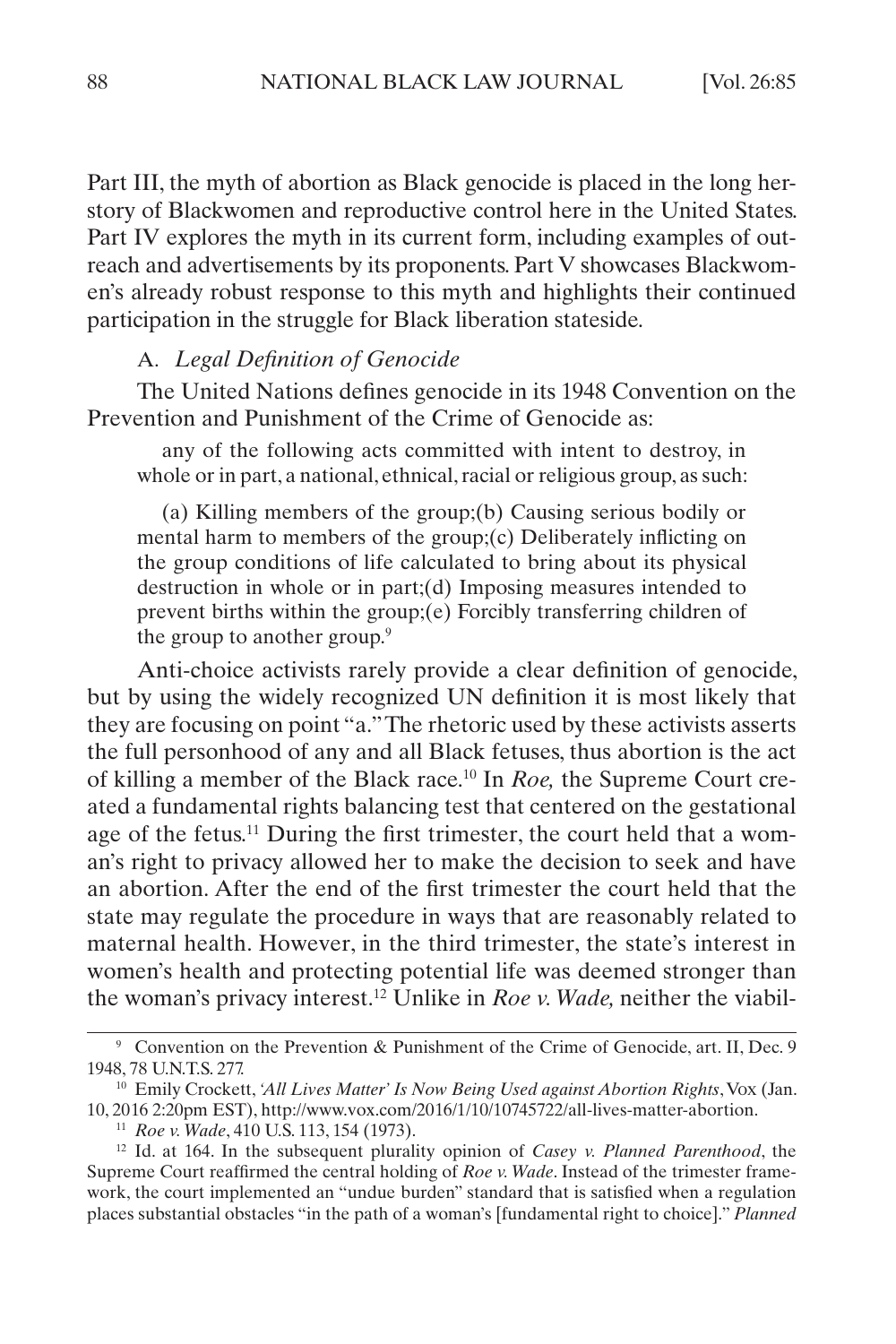ity nor the gestational age are considered to determine whether abortion should be an available, legal option.

Although illogical, anti-choice activists equally blame abortion providers and pro-choice legislatures for what they believe to be genocidal behaviors. Under anti-choice logic, personhood begins at conception; thus, abortion is the killing of a member of a group. The intent requirement "to destroy, in whole or in part" is not addressed when anti-choice activists are accusing Blackwomen of committing genocide by abortion. In order to satisfy the intent requirement of the UN definition of genocide, anti-choice activists would have to prove that abortion providers and governments that allow abortions *intend* to destroy the Black race. To hold abortion providers responsible, activists would logically have to shift the blame from Blackwomen, rather than focusing their efforts on emotionally manipulative billboard campaigns, films, and websites.

The intent requirement as it pertains to individual Blackwomen is seemingly sidestepped by erasing their decision-making capacity. Instead, the blame is placed heavily at the feet of the government, for keeping abortion accessible,<sup>13</sup> the doctors and clinics which provide abortions, and the (assumed) white feminism which is responsible for the widespread acceptance of abortion. Thus, proponents of the genocide myth assign blame to Blackwomen for choosing abortions, while also attempting to minimize their own decision making capacities by blaming white feminism and government actors.

Proponents of the abortion as genocide myth may also be arguing under section "d" of the UN definition of Genocide. Section "d" pertains to preventing births within a group, here the Black race. Although there is a historical basis for the argument that the US government is attempting to prevent births by Blackwomen, abortion has not typically been a tool in their reproductive coercion arsenal.14 By focusing on Blackwomen as perpetrators of genocide these activists undercut their own

*Parenthood v. Casey*, 505 U.S. 833, 840 (1992) (plurality opinion).

<sup>&</sup>lt;sup>13</sup> Abortion is hardly objectively accessible, particularly for Blackwomen. See Mary Treadwell, *An African American Woman Speaks Out for Abortion Rights*, in Dear Sisters: Dispatches From the Women's Liberation Movement 149 (Rosalyn Baxandall and Linda Gordon eds., 2000).

<sup>14</sup> The United States government has used federal funds for sterilization of Blackwomen as well as providing financial incentives for the use of Norplant for low income women on Medicaid. For a full discussion on the Norplant and its consequences for Blackwomen, see Dorothy Roberts, Killing the Black Body: Race, Reproduction, and the Meaning of Liberty 104–149 (1997).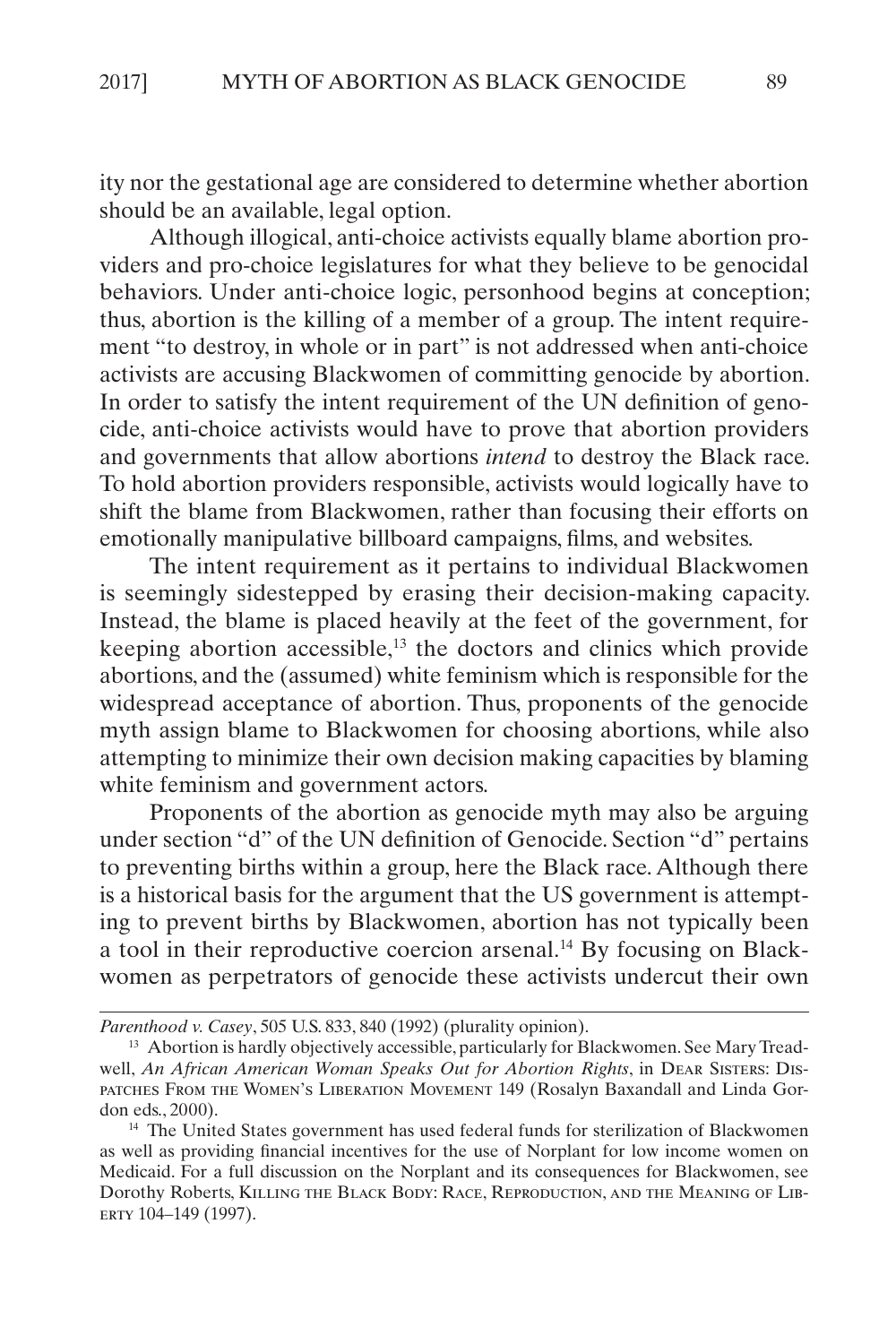<span id="page-6-0"></span>arguments for liberation of the Black race by curtailing the freedom of bodily autonomy for Blackwomen. Instead of properly condemning government actions that harm living Blackwomen and the black community (poverty, police brutality, mass incarceration) genocide myth proponents blame Blackwomen for practicing their own reproductive rights.15

#### B. *Misogynoir and Stereotypes of Blackwomen*

The myth of abortion as Black genocide depends on denying Blackwomen their humanity and their agency to make medical decisions regarding their reproduction. The proponents of this myth rely heavily on misogynoir, which is anti-Black misogyny targeting Blackwomen. The term Misogynoir was created by queer Black feminist Moya Bailey who was searching for a term to correctly describe the particular brand of hatred (racialized sexism and sexist racism) aimed at fellow Blackwomen.16 Bailey has described its creation thusly:

I was looking for precise language to describe why Renisha McBride would be shot in the face, or why The Onion would think it's okay to talk about Quvenzhané the way they did, $17$  or the hypervisibility of Black women on reality TV, the arrest of Shanesha Taylor, the incarceration of CeCe, Laverne and Lupita being left off the TIME list, the continued legal actions against Marissa Alexander, the twitter dragging of black women with hateful hashtags and supposedly funny Instagram images as well as how Black women are talked about in music.18

All non-Blackwomen can be perpetrators of misogynoir, and in perpetuating the myth of abortion as Black genocide, anti-choice activists rely on misogynoir to accuse Blackwomen of committing genocide.

<sup>15</sup> *See* Titania Kumeh, *Conspiracy Watch: Is Abortion Black Genocide?*, Mother Jones (Oct. 12, 2010, 5:00AM), http://www.motherjones.com/media/2010/09/abortion-black-genocide (discussing the theory of abortion as black genocide).

<sup>16</sup> Kesiena Boom, *4 Tired Tropes That Perfectly Explain What Misogynoir Is- And How You Can Stop It*, Everyday Feminism (Aug. 3, 2015), http://www.everydayfeminism. com/2015/08/4-tired-tropes-misogynoir/ (describing harmful stereotypes that stem from misogynoir).

<sup>&</sup>lt;sup>17</sup> The Onion.com, a satirical website, called then nine-year-old Black academy award nominated actress Quvenshane Wallis a "cunt." *In Calling Quvenshane Wallis a Cunt, the Onion Perpetuates Status Quo on Black Femininity*, New Black Woman (Feb. 25, 2013), http:// www.newblackwoman.com/2013/02/25/in-calling-quvenzhane-wallis-a-cunt-the-onion-perpetuates-status-quo-on-black-femininity.

<sup>&</sup>lt;sup>18</sup> Moyazb, More on the Origin of Misogynoir, TUMBLR (Apr. 27, 2014), http://www.moyazb. tumblr.com/post/84048113369/more-on-the-origin-of-misogynoir.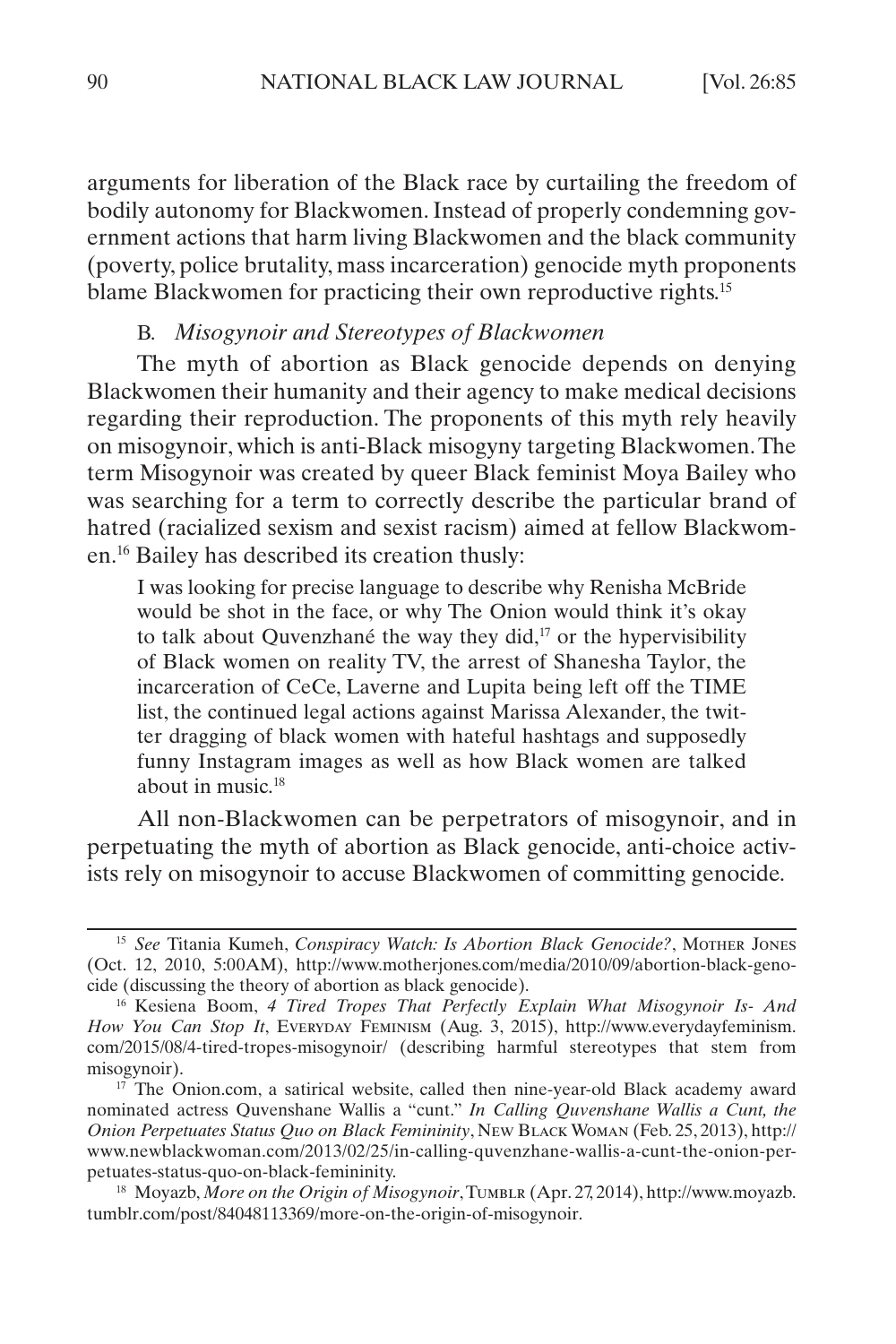The proponents of this myth sexualize racism by centering Blackwomen and their wombs as the site of genocide, without taking into account the actions of any male partners. As a result, they have mentally separated the Blackwoman from the fetus in her uterus. Now, there is a potential (and often actual) conflict between the interest of the Blackwoman (an actual person) and the embryo (who is being personified by anti-choice activists).19 This is an illustration of maternal-fetal conflict, a predicament that Blackwomen have long been forced into since the times of their enslavement.<sup>20</sup>

The common stereotypes of jezebel and mammy are used as tools to justify the continued focus on the reproductive capabilities of Blackwomen. The jezebel stereotype paints some Blackwomen (particularly Blackgirls and young women) as promiscuous seductresses with insatiable sexual appetites.<sup>21</sup> This stereotype helped to normalize, and to some explain away, the rape of enslaved Blackwomen by their masters and other men. In 1859, an appellate court in Mississippi overturned a death

<sup>21</sup> David Pilgrim, *Jezebel Stereotype*, Ferris State Univ. (2012), http://www.ferris.edu/ news/jimcrow/jezebel.htm.

<sup>&</sup>lt;sup>19</sup> Anti-choice activists such as Pastor Childress and Dr. Aveda King believe that personhood begins at contraception. I believe that every woman has a right to make her own medical decisions. Penny Starr, Alveda King on *'Black Lives Matter'—'From Conception to Natural Death'*, CNS News (Jan. 8, 2015, 6:36 PM), http://www.cnsnews.com/news/article/penny-starr/ alveda-king-black-lives-matter-conception-natural-death. I believe the ability to make and exercise these reproductive decisions is crucial to self-determination of women and girls. There is not a conceivable point where I personally believe that this right can be diminished or should be limited for the interest of the fetus. According to Guttmacher Institute, two-thirds of abortions occur at eight weeks or earlier, with ninety-one percent of abortions occurring within the first thirteen weeks. Fetal viability is widely accepted to be between twenty-two and twenty-four gestational weeks and even at this point I don't believe that a woman's ability to terminate her pregnancy should be abridged by legislation. *See "Induced Abortion in the United states: September 2016 Fact Sheet*, Guttmacher Inst., Guttmacher.org, at https://www. guttmacher.org/fact-sheet/induced-abortion-united-states. *See generally* Michelle Ye Hee Lee, *Setting the Record Straight on Measuring Fetal Age and the '20-Week Abortion'*, Wash. Post (May, 26 2015), *available at* http://www.washingtonpost.com/news/fact-checker/wp/2015/05/26/ setting-the-record-straight-on-measuring-fetal-age-and-the-20-week-abortion. (Explaining that, some legislators are using an alternative date to begin the gestation term. Second trimester abortion bans tend to measure the gestational age from the believed moment of conception, and not the medically accepted LMP which is the first day of the pregnant woman's last menstrual period. This makes abortion bans beginning at a certain week (for example 20 weeks) unreliable because the bill's language and the common practice of doctors is at odds due to the uncertainty in knowing when conception has actually begun. The legislators' use of conception as the beginning of a pregnancy just further evidences their lack of medical input and the lack of practicability of arbitrary abortion bans based on week benchmarks.)

<sup>20</sup> Roberts, *supra* note 14, at 39.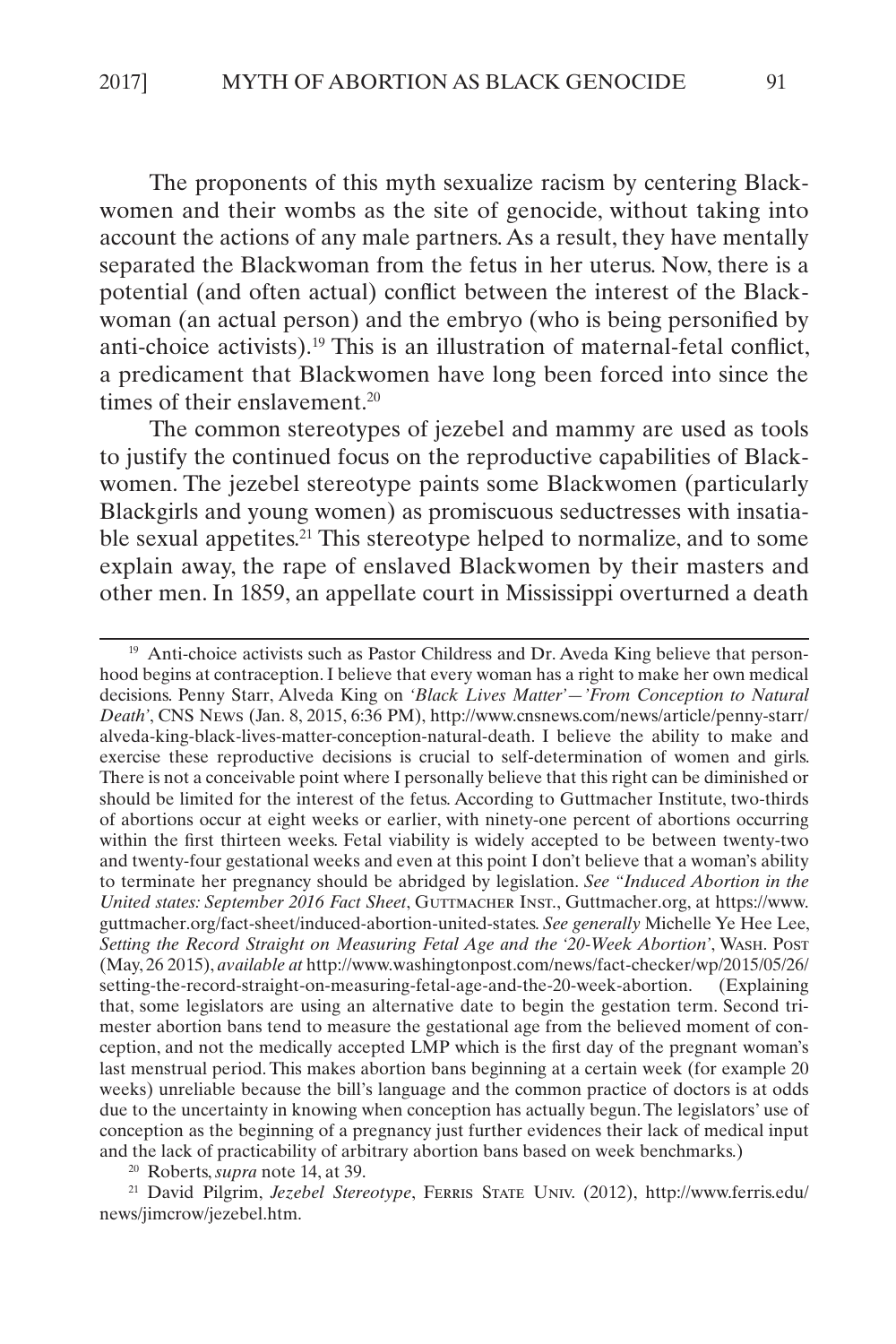sentence for a Black male slave convicted of raping an enslaved Blackgirl around 9 years old.<sup>22</sup> The legal basis for the decision was that the law did not recognize rape between slaves.23 Despite the young age of the victim, the stereotypes of lewd and promiscuous Blackgirls and women kept her rape from being recognized by law.

Even after emancipation, Blackwomen were assumed to be naturally promiscuous and lewd, thus incapable of being legally raped.<sup>24</sup> As Dorothy E. Roberts , an American scholar and social justice activist writes, "The image of the sexually loose woman who is unrapable, who always consents, and who is therefore unprotected by the law, is a black woman."25 Tracking the continued sexualization of Black bodies before, during, and after the end of chattel slavery showcases the continued sexualized violence that Blackwomen face and endure without legal recourse. After emancipation, Blackwomen were at continued risk of rape by their white employers privileged by a legal system that fails to see Blackwomen as sexual victims deserving of justice.<sup>26</sup> Even in modern times, for every one Blackwoman that reports her rape 15 others do not.27 Further the over incarceration of Blackwomen puts them at greater risk for sexual violence within the prison system.28

 $23$  Id.

The crime of rape does not exist in this State between African Slaves, our laws recognize no marital status as between slaves, their sexual intercourse is left to be regulated by their owners. The regulations of law, as to the white race, on the subject of sexual intercourse, do not and cannot, for obvious reasons, apply to slaves; their intercourse is promiscuous, and the violation of a female slave by a male slave would be a mere assault and batter slaves; their intercourse is promiscuous, and the violation of a female slave by a male slave would be a mere assault and battery.

Id.; Patricia A. Broussard, *Black Women's Post-Slavery Silence Syndrome: A Twenty-First Century Remnant of Slavery, Jim Crow, and Systemic Racism—Who Will Tell Her Stories?*, 16 J. Gender Race & Just. 373, 381 (2013); accord Encyclopedia of Rape 235 (Merril D Smith ed. 2004).

<sup>24</sup> Higginbotham, *supra* note 22.

<sup>25</sup> Dorothy E. Roberts, *Rape, Violence, and Women's Autonomy* 9 UNIV. PA. LEGAL SCHOLarship Repository 359, 365 (1993).

<sup>26</sup> Id. at 366.

<sup>22</sup> A. Leon Higginbotham, Jr., Essay, *What Took Place and What Happened: White Male Domination, Black Male Domination, and the Denigration of Black Women*, Wash. Post (1995), *available at* http://www.washingtonpost.com/wp-srv/style/longterm/books/chap1/race.

<sup>&</sup>lt;sup>27</sup> Bureau of Justice Statistics Special Report. Hart and Rennison, 2003, U.S. Dept. of Justice.

<sup>&</sup>lt;sup>28</sup> "[A]n African American woman is eight times more likely than a European American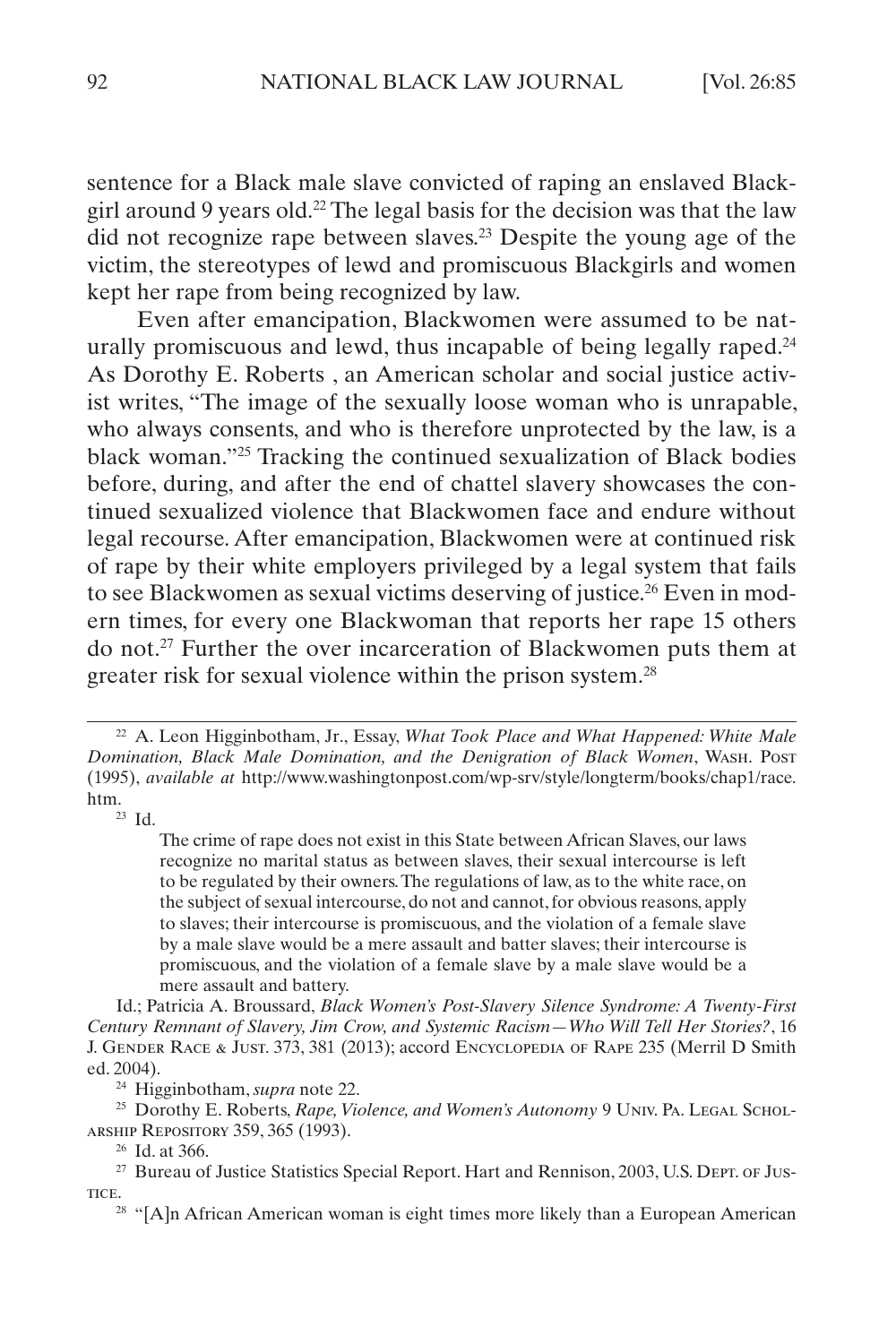<span id="page-9-0"></span>On the other hand, some Blackwomen are labeled as mammies and pushed to fulfill a strong and desexualized matriarchal role. Mammies originated as overweight, often dark-skinned, Blackwomen who cared for their masters' and later their employer's children with selfless love.<sup>29</sup> Despite being literal property, the mammy is always loving to her white family and seems to genuinely care for them.<sup>30</sup> A common depiction of this non-threatening caricature is that of Aunt Jemima, the syrup brand character.31 The mammy stereotype in its modern depictions transfers the previous affections for the master's family to her own Black family. Modern films that use this stereotype include The Help, Big Momma's House, and the entire Madea and Nutty Professor franchises.<sup>32</sup> The spirit of the mammy is reintroduced to Blackwomen when they are urged to think of their fetuses first, and themselves and their wants second, if at all.

II. Supporters of the Myth of Abortion as Black Genocide

Many Black religious leaders, in many Christian denominations as well as leaders of the Nation of Islam, preach that abortion by Blackwomen is contributing to genocide.<sup>33</sup> Baptist Pastor Childress has coined the phrase, "the most dangerous place for an African American is in the womb of their African American Mother."<sup>34</sup> Pastor Childress is the president of the Life Education and Resource Network (LEARN), the largest Black anti-choice group in the United States.<sup>35</sup> He also launched the

<sup>31</sup> Id.

<sup>32</sup> Big Momma's House and the Madea and Nutty Professor franchises further the desexualization of Black Matriarchs by allowing men in drag to portray these roles (Martin Lawrence, Tyler Perry, and Eddie Murphy respectively). Hilary Christian, *There's Nothing Funny in the Misogynoir of Crossdressing Instagram 'Comedians'*, For Harriet, http://www.forharriet. com/2015/09/theres-nothing-funny-in-misogynoir-of.html#axzz4c19acTvH

<sup>33</sup> Pastor Clenard H. Childress Jr. is a Baptist Pastor, while Dr. Alveda King is an Evangelist Christian. L.E.A.R.N. Nebraska, *supra* note 7; see also Evangelist Alveda C. King, PriestsforLife, http://www.priestsforlife.org/staff/alvedaking.htm (last visited Jan. 6, 2017); Kathryn Joyce, *Abortion as 'Black Genocide': An Old Scare Tactic Re-Emerges*, Political Res. Associates (April 29, 2010) http://www.politicalresearch.org/2010/04/29/abortion-as-black-genocide-anold-scare-tactic-re-emerges.

<sup>34</sup> Thomas D. Williams, *Black Pastor Tells NAACP Abortion is Racist Genocide*, BREITBART (Jul. 20, 2015), http://www.breitbart.com/big-government/2015/07/20/black-pastor-tells-naacpabortion-is-racist-genocide.

<sup>35</sup> Id.

woman is to be imprisoned." Amnesty Int'l, *Women in Prison: A Factsheet* 2, http://www.prisonpolicy.org/scans/women\_prison.pdf.

<sup>29</sup> Jim Crow Museum of Racist Memorabilia, *The Mammy Caricature*, Ferris State Univ., http://www.ferris.edu/jimcrow/mammies/ (last visited Jan. 6, 2017).

<sup>30</sup> Id.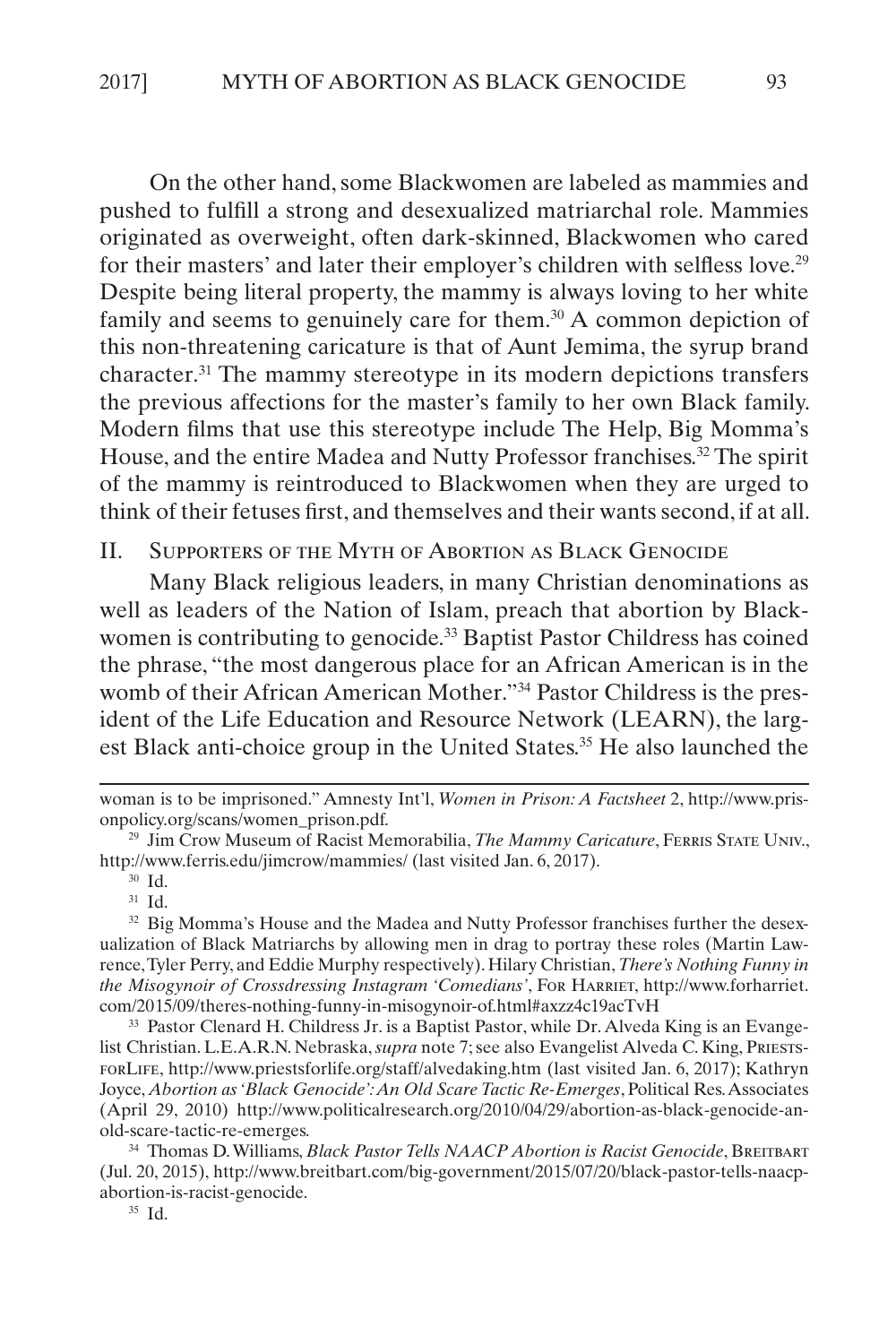website Blackgenocide.org in 2012 where he argues that abortion has caused 15.5 million deaths since 1973.36

The Nation of Islam (NOI) also holds strong anti-choice and anti-contraceptive views based both on theology as well as their understanding of government provided reproductive services. The NOI's views and theology are not that of Sunni or Shia Muslims and in fact are vastly different when it comes to race.<sup>37</sup> The NOI is a strictly Black organization and holds anti-white separatist ideals.<sup>38</sup> Further, NOI personifies God in their founder WD Fard, in direct contradiction to the more mainstream interpretations of the Quran that Sunni and Shia Muslims follow.39 They also uphold Elijah Muhammad as another and recent prophet of God, despite Muhammad's proclamation that he was the final prophet of God.40

The "prophet" Elijah Muhammad preached strict paternalism over Blackwomen and girls in his religious organization. Female members recall feeling safe in the presence of their NOI brothers noting, "[t]hey would not allow you to walk at night by yourself. If you came to a meeting you could rest assured that someone would take you home?<sup>41</sup> This paternalism also functioned to limit premarital sex of Blackwomen in the Nation. One male member recalled "... Bein[g] chaperoned was there to benefit them. You know to eliminate this (sexual advances by men)."42

<sup>36</sup> *See* Gerard M. Nadal, Black Genocide and Planned Parenthood, Coming Home (Feb. 1, 2010), <https://www.gerardnadal.com/2010/02/01/black-genocide-and-planned-parenthood> (depicting a graph originally provided by Rev. Childress of LEARN, the largest anti-choice Black organization in the United States).

<sup>&</sup>lt;sup>37</sup> Unlike the NOI, which is focused on only Black members, Sunni and Shia followers are of many different races and ethnicities. "[I]n religious writings the dominant normative view echoed the Koran's insistence that religiosity took precedence over ethnic or racial background." James Jankowski, *Islamic Views of Ethnicity and Race- Bibliography*, J. Rank Sci. & Philosophy, http://www.science.jrank.org/pages/7674/Islamic-Views-Ethnicity-Race.html#ixzz4RAlD6GTl (last visited Jan. 16, 2017).

<sup>38</sup> *Nation of Islam*, Southern Poverty L. Ctr., http://www.splcenter.org/fighting-hate/ extremist-files/group/nation-islam (last visited Jan. 16, 2017).

<sup>39</sup> Religious News Service, *Muslims See Contrasts with Nation of Islam Tents of Farrakhan's Group Have Historically Different From Mainstream Islam's. Publicity of Upcoming Million Man March Accents Distinctions*., L.A. Times (Oct. 14, 1995), *available at* http://www.articles. latimes.com/1995-10-14/local/me-56851\_1\_mainstream-islam.

<sup>40</sup> Id.

<sup>41</sup> Edward E. Curtis IV, Black Muslim Religion in the Nation of Islam, 1960–1975 121 (2006).

<sup>42</sup> Id.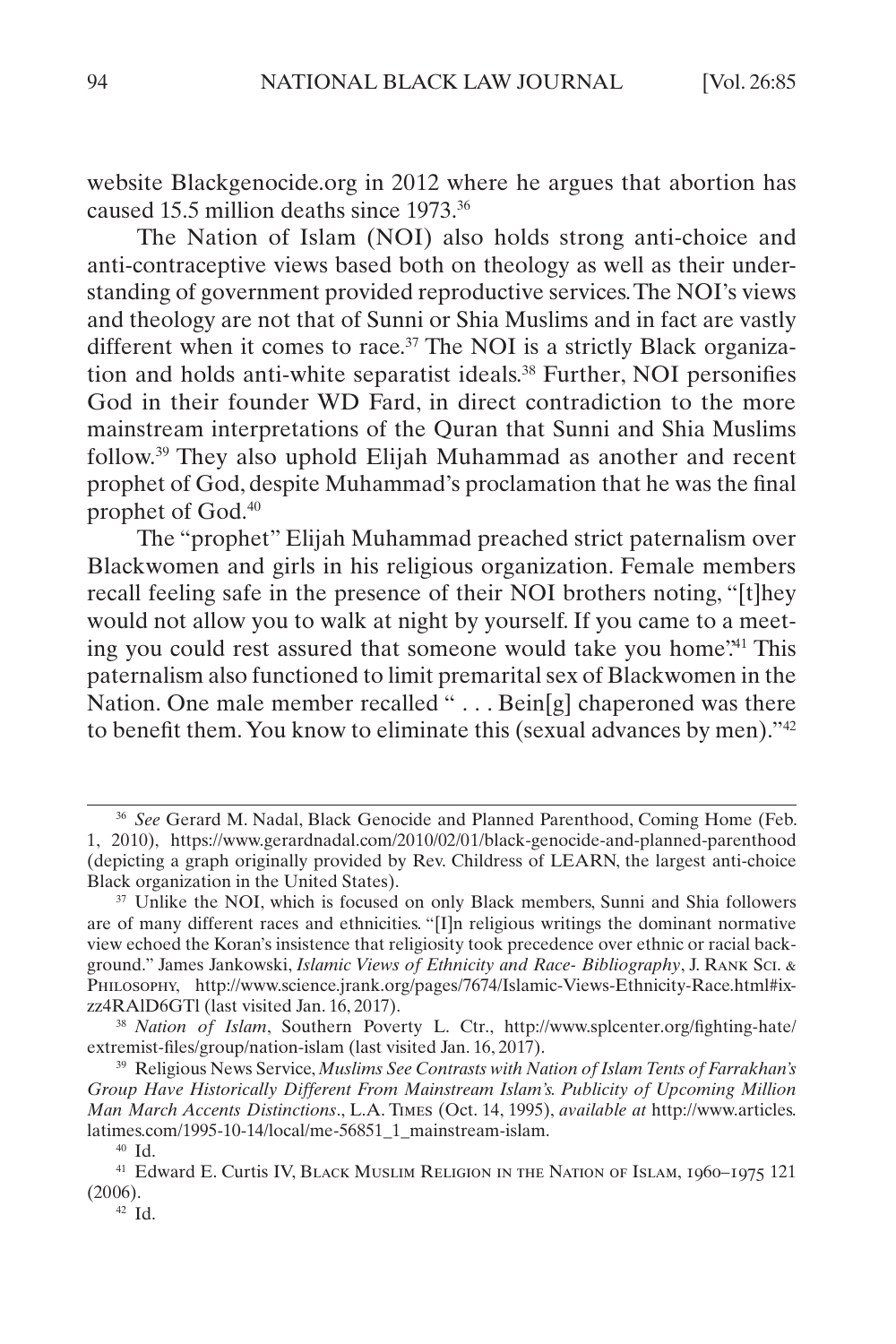The NOI's separationist ideology included the formation of a separate moral code for its followers. Abortion and contraception fell outside of this code and, to the NOI, were racist attacks used by the white majority against the Black race.43 Speaking to Dominican college students, the current leader Luis Farrakhan remarked that, "Once you get pregnant, this womb of yours, sisters, is sacred. That's where God operates, in your womb . . . the next scientist to overcome disease, the next leader to lead the people to their destiny will come from your womb . . . so the protection of your womb is critical . . . "44"

Farrakhan's remarks illuminate the elevated status belonging to that of unborn Black fetuses. The assumption that the Blackwoman could only make the assumedly male "next leader" or "scientist to overcome disease" speaks to the misogynoir underlying Farrakhan's treatment of Blackwomen. He argues that God, the most supreme being in NOI theology, operates inside the womb of pregnant Blackwomen, suggesting that those same Blackwomen are not good enough to be the great leaders or scientists for their own communities. Farrakhan's remarks are following in Elijah Muhammad's teaching that Blackwomen's bodies are the "field" of the nation, and were commonly represented in cartoons in *Muhammad Speaks, the NOI paper.*<sup>45</sup>

The NOI leader's remarks also rely heavily on the mammy and jezebel stereotypes of Blackwomen. He appeals to the possibility of future success for the current fetus, in hopes that these possibilities will be enough to convince Blackwomen not to abort. During the twentieth anniversary of the Million Man March in 2015 Farrakhan preached,

<sup>43</sup> Donald T. Critchlow, Intended Consequences: Birth Control, Abortion, and the Federal Government in Modern America 142 (1999).

<sup>44</sup> *Nation of Islam Leader Warns Against Abortion*, Dominica News Online (Dec.5, 2012, 7:39AM), http://www.dominicanewsonline.com/news/homepage/news/muslim-leader-warnsstudents-against-abortion.

<sup>45</sup> Curtis, *supra* note 41. On the other hand, some Blackwomen found the reverence for their reproductive capacities comforting. One member, Lorraine Muhammad explained,

The value that the Nation put on women, I haven't found that anywhere else. The minister talks about the value of the woman and the value of your womb and to hear that come from a man—it's one thing to hear that from a woman but to hear that from a man—is different. There is continual upliftment. Sometimes you find it hard to believe how valuable you are. It's overwhelming to believe how powerful we are as individuals.

Dawn-Marie Gibson & Jamilah Kari, Women of the Nation: Between Black Protest and Sunni Islam 139 (2014).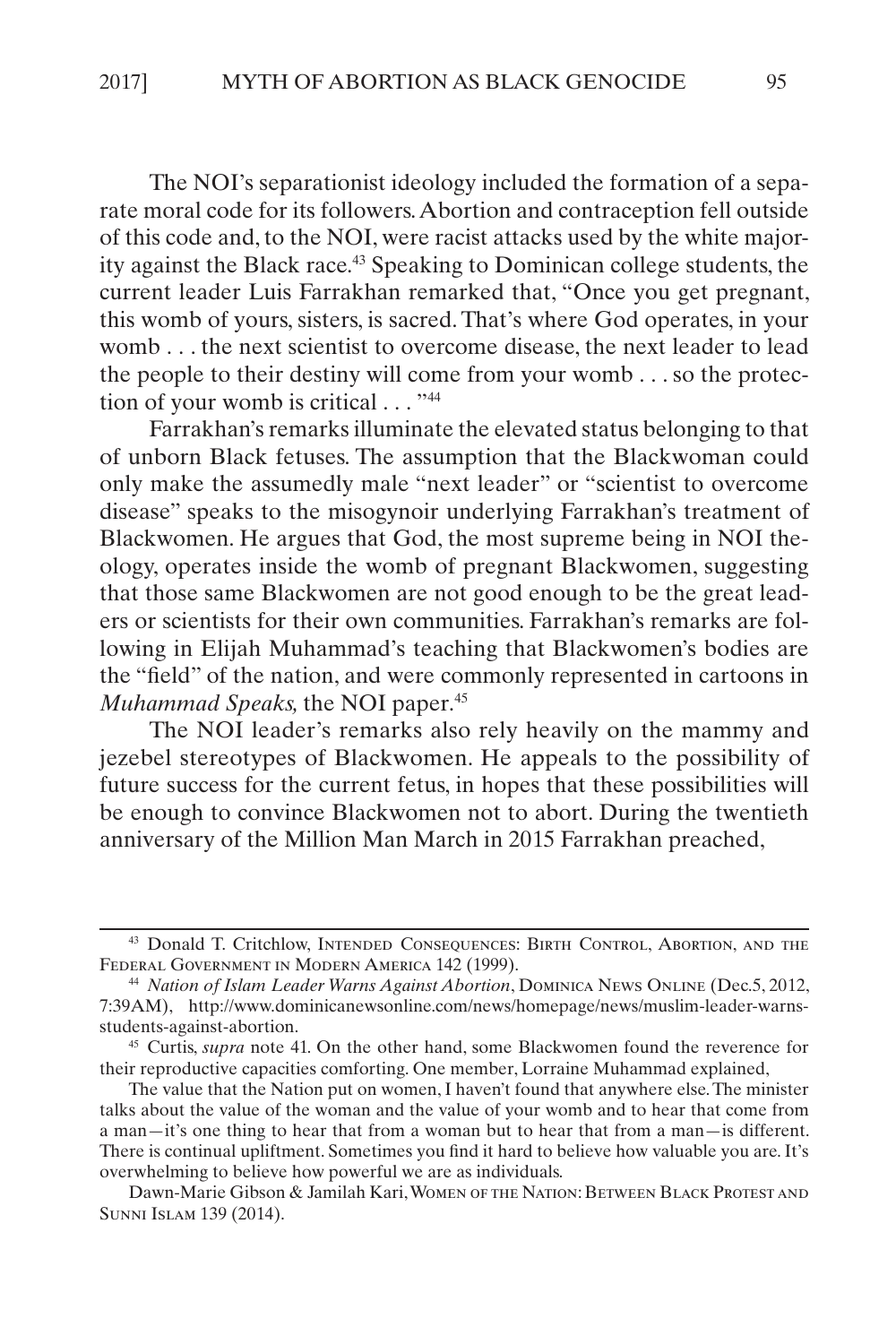Now it is your body. You can do with it as you please, but it would be so tragic if the next Sitting Bull<sup>46</sup> was aborted . . . It would be tragic, if the next Malcolm X or Martin Luther King or Moses or Abraham or Jesus was flushed away. You don't know who your child is going to be. $47$ 

Farrakhan's rhetoric first offers the choice of abortion, painted as a selfish act, then appeals to the self-sacrificing mammy to persuade her to give birth instead. He also assumes that the fetuses in jeopardy of termination could be great and righteous leaders, on the converse these fetuses could also be the next Yakub.<sup>48</sup> This possibility isn't discussed because Farrakhan and his believers would rather persuade women towards birth instead of providing them information and agency to choose their own pregnancy outcomes. Instead of believing that a pregnant Blackwoman could herself become the next savoir, Farrakhan transfers all of his hopes for the Black race to her presumably male fetus. By sidestepping the wealth of potential that is Blackwomen, even those who have unplanned pregnancies and abortions, Farrakhan is further relying on misogynoir to pressure women to conform to his anti-choice ideals.

Many of the past Black Liberation movements have also fueled the abortion and contraception as Black genocide myth. The Black Panthers, the Pan-African Movement, and some in the Civil Rights movement all aligned themselves with anti-choice rhetoric aimed at Blackwomen and their reproductive capabilities at some point or another.49 One of the first leaders to do so was Marcus Garvey. His Universal Negro Improvement Association (UNIA) pushed separationist policies while linking people of the African diaspora with countries and peoples of Africa.<sup>50</sup> Garvey aimed to end both imperialism in Africa as well as the racism faced by Black people in the US and the Caribbean. By utilizing eco-

<sup>46</sup> Sitting Bull was a Hukpapa Lakota Chief who united all the Lakota tribes in a struggle for survival in the Great Plains against American military power and manifest destiny. West Film Project & WETA, New Perspectives on the West, PBS (2001), http://www.pbs.org/weta/ thewest/people/s\_z/sittingbull.htm.

<sup>47</sup> Penny Starr, *Farrakhan on Abortion: 'It Would Be So Tragic If the Next' MLK or Jesus 'Was Flushed Away*', CNS News (Oct. 12, 2015 2:39 PM), http://www.cnsnews.com/news/article/ penny-starr/farrakhan-abortion-it-would-be-so-tragic-if-next-mlk-or-jesus-was-flushed.

<sup>&</sup>lt;sup>48</sup> In NOI theology Yakub is the father of the devil and the evil scientist responsible for creating the white race through inbreeding and infanticide. Eric Pement, *Luis Farrakhan and the Nation of Islam: Part Two*, 26 Cornerstone 32–36 (1997).

<sup>49</sup> *See* Caron, *supra* note 8, at 546.

<sup>50</sup> Marcus Garvey, History (2009), http://www.history.com/topics/black-history/marcus-garvey.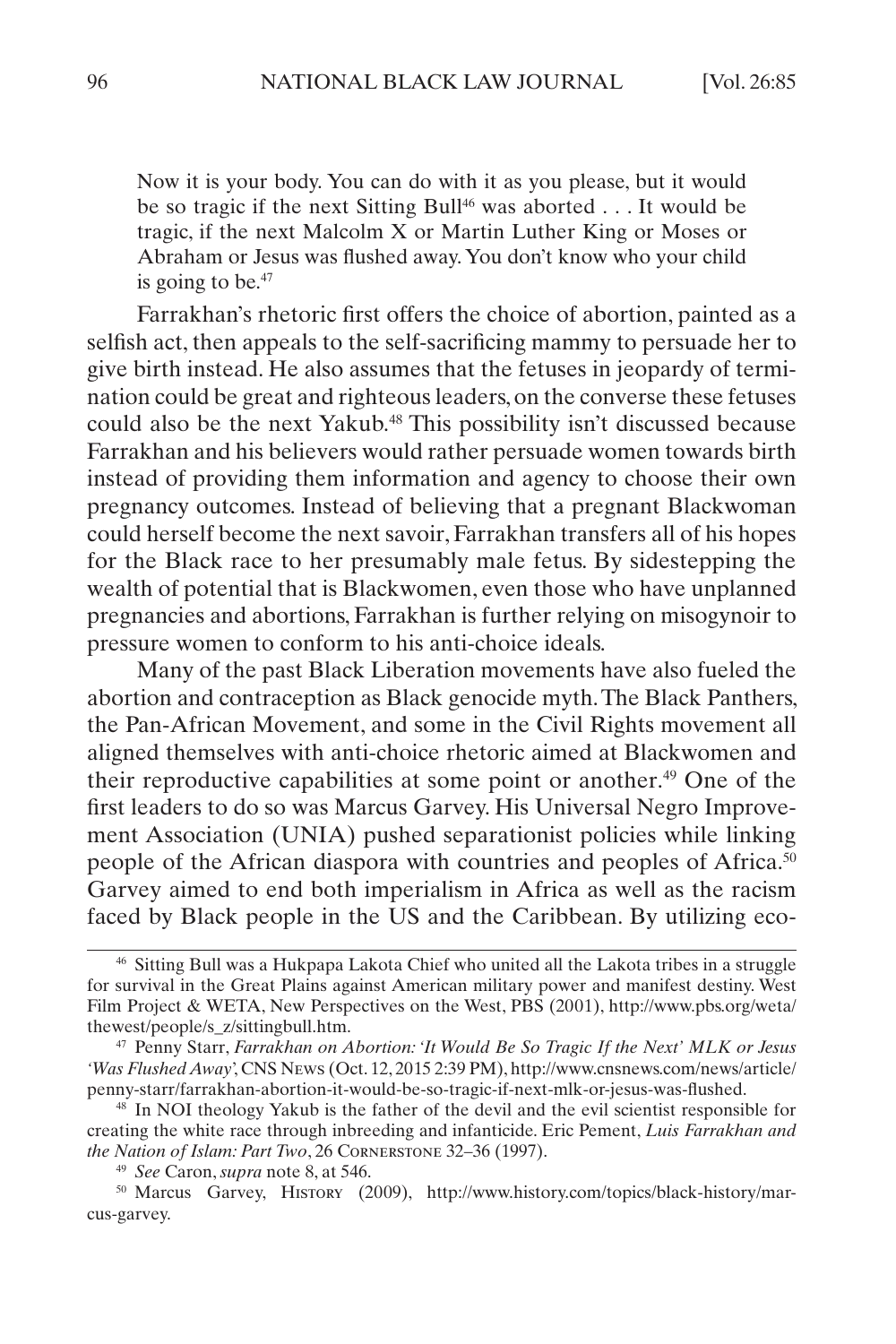nomic measures, like his newspaper, *Negro World*, and his own shipping company, the Black Star Line, Garvey inspired and led the way for later Black Nationalism movements to follow in his footsteps.51 In 1934, Marcus Garvey voiced his support for a floor resolution banning the use of all birth control for UNIA members at the organization's 1934 convention in Kingston, Jamaica. 52

American born leaders and organizations also shared Garvey's anti-contraception and anti-abortion position. The National Urban League's (NUL) mission is to garner civil rights by focusing on economic empowerment of the Black community.<sup>53</sup> Whitney Young, the then leader of the NUL, revoked the organizations support of contraception in 1962 amid fears of Black genocide conspiracies.<sup>54</sup> Several National Association for the Advancement of Colored People (NAACP) chapters followed suit withdrawing any support for contraception access in Black communities.<sup>55</sup>

One Florida NAACP chapter leader, Martin Davies, took the ban further and advocated for an increase in the Black population "[o]ur women need to produce more babies, not less . . . and until we compromise 30 to 35 percent of the population, we won't really be able to affect the power structure in this country."56 This strategy conflated population, or the amount of Black people in the country, to the assumed political power of that group. Oddly enough, women, who comprise 51 percent of the general population,<sup>57</sup> hold only 20 percent of congressional seats.<sup>58</sup> The population to power conflation fails to account for discrimination,

<sup>54</sup> Caron, *supra* note 8, at 546.

<sup>55</sup> Id.

<sup>51</sup> Garvey was eventually deported back to Jamaica in 1927. Id.

<sup>52</sup> Marcus Garvey, Marcus Garvey: Life and Lessons: A Centennial Companion to the Marcus Garvey and Universal Negro Improvement Association Papers 441 (Robert A. Hill & Barbara Blair eds., 1998).

<sup>53</sup> Who We Are, Nat'l Urban League, http://www.nul.iamempowered.com/who-we-are (last visited Jan. 16, 2017).

<sup>56</sup> Loretta J. Ross, A*frican-American Women and Abortion*, in Abortion Wars: A Half-Century of Struggle, 1950–2000, at 180 (Rickie Solinger ed., 1st ed., 1998), reprinted in Loretta J. Ross, *African-American Women and Abortion*, Trust Black Women, http://www.trustblackwomen.org/2011-05-10-03-28-12/publications-a-articles/african-americans-and-abortion-articles/31-african-american-women-and-abortion (last visited Jan. 7, 2017).

<sup>57</sup> *Quick Facts: United States*, U.S. Census, http://www.census.gov/quickfacts/table/ PST045216/00 (last visited Jan. 7, 2017).

<sup>&</sup>lt;sup>58</sup> Ctr. for American Women &Politics, Women in U.S. Congress 2015, RUTGERS EAGLETON Inst. of Politics (2016), http://www.cawp.rutgers.edu/women-us-congress-2015.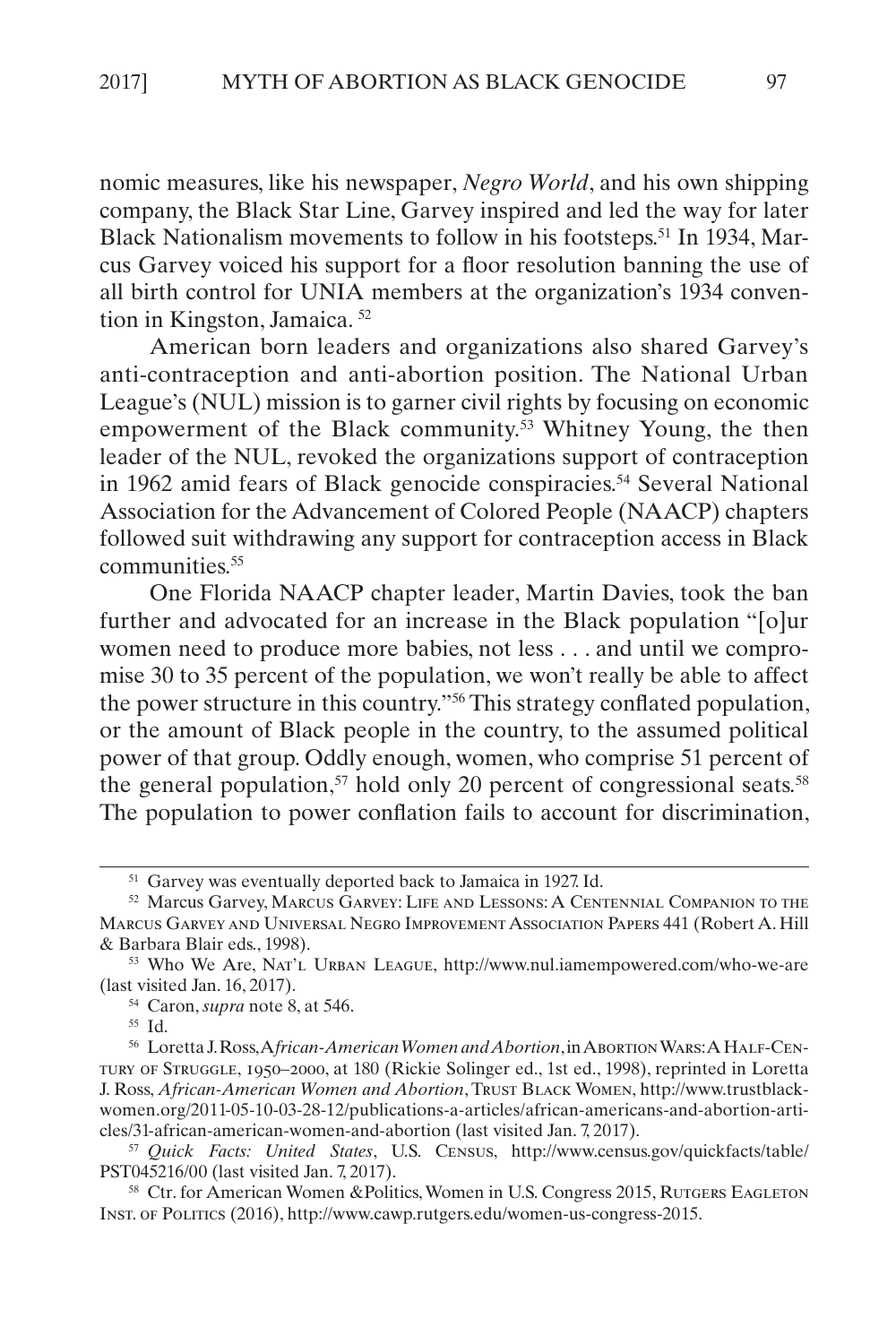economic power differentials, or the ways in which white supremacy continues to uphold its power structures, despite progressive change.<sup>59</sup> For example, "regressive tax policies, declining wages and benefits, cuts in social spending, and concentration of toxic waste dumps in areas with large minority and poor populations" continue to play a role in black oppression.<sup>60</sup>

Reverend Jesse Jackson, founder of People United to Save Humanity (PUSH), and a well-known civil rights leader has shifted his stance on abortion throughout his long presence in the public eye. In 1973, he stated "[a]bortion is genocide",<sup>61</sup> but continued to support contraceptive measures to avoid pregnancy. The Baptist reverend then went on to endorse the Hyde Amendment which prohibits Medicaid funding for abortions.62 He compared the privacy rights evoked in Roe v. Wade as "the premise of slavery. You could not protest the existence or treatment of slaves on the plantation because that was private and therefore outside of your right to be concerned."<sup>63</sup>

The Reverend placed fetuses on the same moral pedestal as enslaved humans. This rhetoric is an attempt to shame pro-choice persons by reminding them of the harms of American slavery and its then legal foundations. Further, it places Blackwomen in the same moral standing as slave and plantation owners. Like the rhetoric of the NOI, Blackwomen's uteruses are being likened to fertile growing grounds for

<sup>&</sup>lt;sup>59</sup> For example, consider the formal "emancipation" of the Black slave population nearly immediately followed by the Black codes and the peonage system. *See generally* Michele Alexander, The New Jim Crow: Mass Incarceration in the Age of Colorblindness (2012) 4.

<sup>60</sup> Doris Witt, *What (N)ever Happened to Aunt Jemima: Eating Disorders, Fetal Rights, and Black Female Appetite* in Contemporary American Culture, in Skin Deep, Spirit Strong The Black Female Body in American Culture 252 (Kimberly Wallace Sanders ed. 2002).

<sup>&</sup>lt;sup>61</sup> Robert E. Johnson, *Legal Abortion: Is it Genocide or Blessing in Disguise?*, 43 JET MAG., Mar. 22, 1973, at 15, *available at* http://www.books.google.com/books?id=5bEDAAAAMBA-J&printsec=frontcover&hl=En#v=onepage&q&f=false.

 $62$  "I must oppose the use of federal funds for a policy of killing infants . . . . You don't stop reproducing or procreating life at its best. For who knows that the cure for cancer won't come out of the mind of some black child?" Patrick Buchanan, *Still They Don't Understand Jackson*, The Southeast Missourian, July 14, 1988, at 10A, *available at* http://www.news.google.com/newspapers?id=m8FQAAAAIBAJ&sjid=PccMAAAAIBAJ&pg=1045,1596334&dq=jesse+jackson+federal+policy+of+killing&hl=en. *See* The Beliefs of Jesse Jackson, Jesse Jackson, http://www.jessejackson.net/jesse-jackson-religion-2 (last visited Jan. 16, 2017).

<sup>&</sup>lt;sup>63</sup> Jesse Jackson, How We Respect Life Is the Over-riding Moral Issue, RIGHT TO LIFE NEWS (Jan. 1977), reprinted in *Jesse Jackson, How We Respect Life Is the Over-Riding Moral Issue, No Violence Period*, http://www.groups.csail.mit.edu/mac/users/rauch/nvp/consistent/jackson.html (last visited Jan. 7, 2017)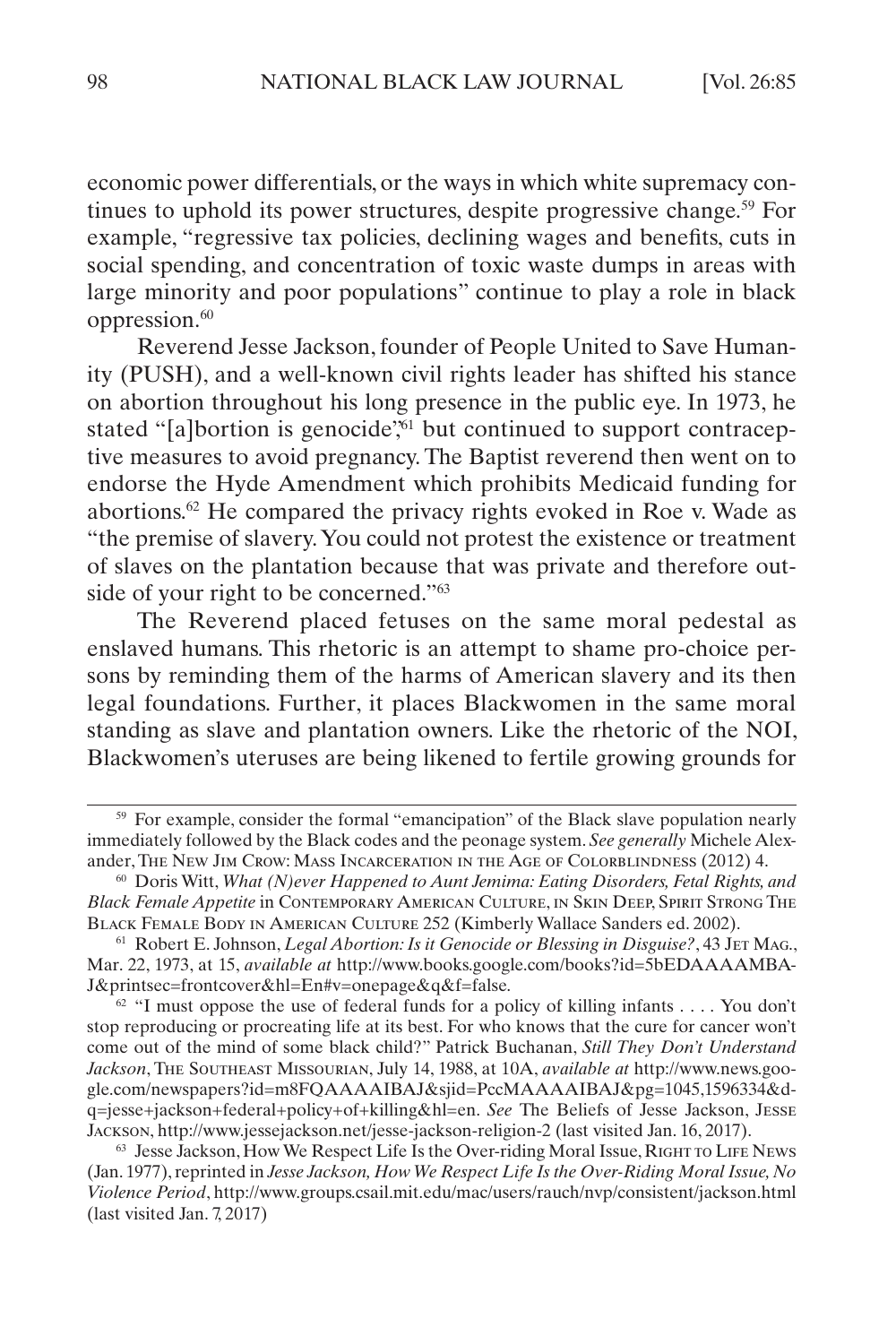the Black race and our liberation. By paralleling slavery and abortion, Reverend Jesse James places Blackwomens' abortions in opposition to, or at least as an obstacle to, Black liberation. He also racializes the abortion debate by insinuating that those who are pro-choice are no better than those who didn't vehemently oppose American slavery. This insinuation challenges any Blackwomen choosing abortion by likening it to harms done to enslaved Blackwomen, men, and children. Jesse Jackson would later shift his views to being pro-choice during his 1984 and 1988 bids for the Democratic Party presidential nomination.<sup>64</sup>

The Black Panther Party (BPP) was a socialist organization fighting for the liberation of all Black and oppressed peoples. Both of its founders were Black men, but a majority of its members were Blackwomen.<sup>65</sup> The *Black Panther Party Paper* was used to widely disperse the parties' ideals and programs throughout the United States, and published many articles condemning the use of any birth control, but particularly the practice of abortion.<sup>66</sup> One article titled "Birth Control" states, "no pill, loop, or treatment short of mass sterilization will restrict our growth . . . each child born will be one more revolutionary that the power structure will have to try to deal with."<sup>67</sup> This is an example of a militant Black organization telling Blackwomen that their reproductive capabilities are divorced from their personal wants and needs, belonging instead to the Black community and the movement.<sup>68</sup>

Equating the unborn to future fighters, revolutionaries, and warriors personifies the fetus to a highly revered status. Another Black Panther Party article questioned the motives of Blackwomen directly, asking "Why do you feel the need for sexual freedom . . . ? Why are you drowning in bills? I'll tell you why, because of the ways of racism. They

<sup>67</sup> Id.

<sup>64</sup> *Rev. Jesse Jackson's Abortion Flip Flop Timeline*, Saynsumthn's Blog (Mar. 10, 2011, 5:19 AM), http://www.saynsumthn.wordpress.com/2011/03/10/rev-jesse-jacksons-abortion-flipflop-timeline.

<sup>&</sup>lt;sup>65</sup> Nicole Martin, *Women Key in Shaping Black Panther Party: Historian Reveals How African American Women Transformed Gender Roles in the Black Power Movement*, Clayman Inst. for Gender Res. (Jan. 6, 2014), http://www.gender.stanford.edu/news/2014/women-keyshaping-black-panther-party.

<sup>66</sup> Jennifer Nelson, Women of Color and the Reproductive Rights Movement 105, (2003).

<sup>68</sup> Blackwomen contributed to the Black Panther as editors (for example, Elaine Brown) and contributed artwork and illustrations for the back page. *Peter Walton, Brown, Elaine (1943),* BlackPast, http://www.blackpast.org/aaw/brown-elaine-1943 (last visited Jan. 7, 2017). *See* Martin, *supra* note 65.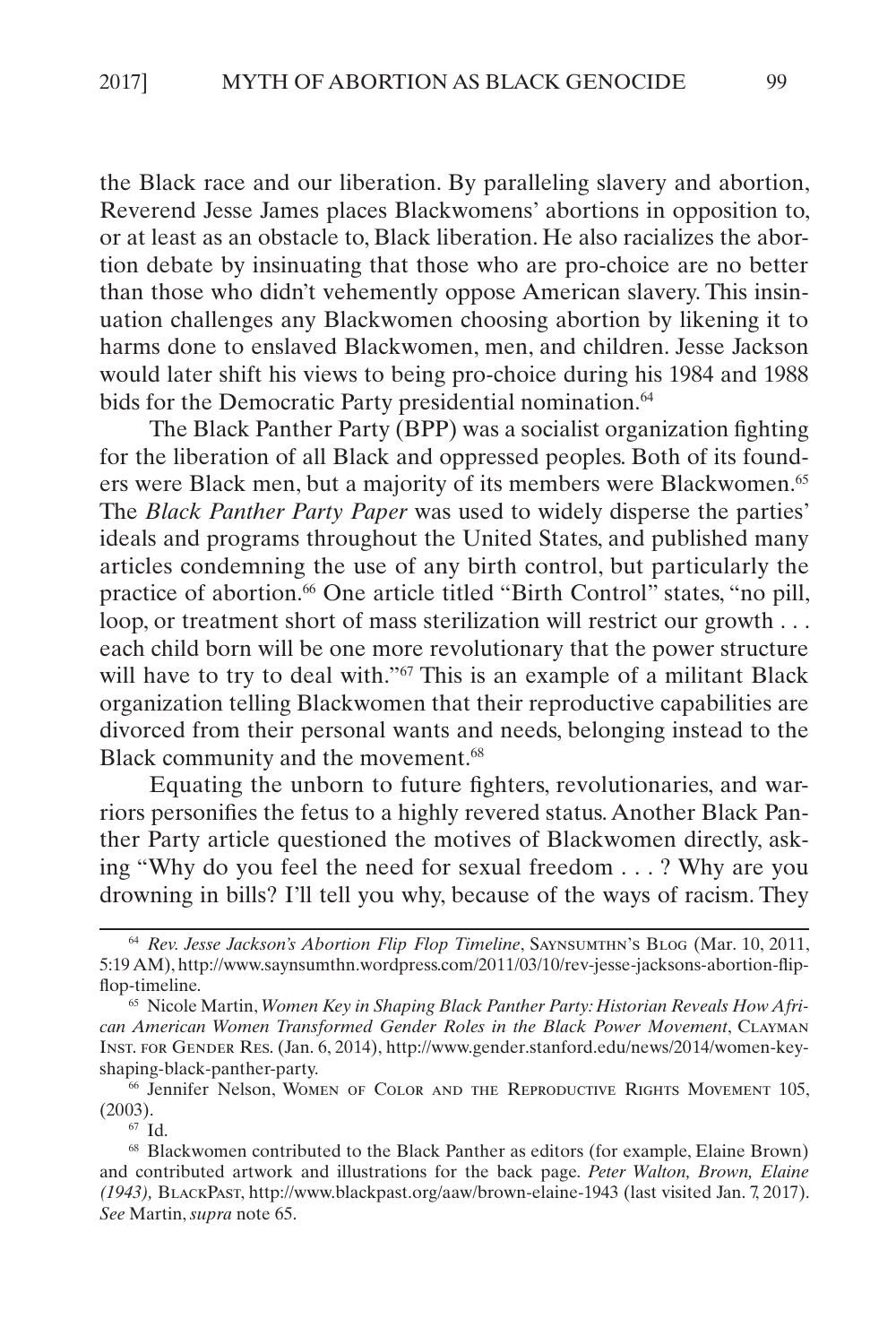are planning mass extermination of people they consider dispensable."69 This author attempts to link white racism with Blackwomen's attempt to exercise bodily autonomy and sexual liberation. He then takes it a step further by linking this sexual liberation to poverty and lays the blame for this social condition at the feet of Blackwomen duped by the white racists. Thus, the Blackwoman is reduced to a breeder, a creator of revolutionaries and fighters, instead of being recognized as a revolutionary herself.

These gender distinctions are not unique to the Black Panther Party, but were particularly pronounced due to the hyper masculine ideal of the Black revolutionary.70 The Black Panther Party advocated an ideal of Black men that challenged their social standing within mainstream white society. Early Panther recruitment literature focused on making Black men the "protectors of women and children" and the " . . . cream of Black manhood . . . "71 These roles were steps to regain Black manhood which the Party's founders believed had been taken from them by racism.72 This patronizing view incorrectly placed Blackwomen outside of the purview of protectors of themselves, ignoring their contributions to the civil rights movements, as well as the violence that they faced by Black men.

Elaine Brown, the only female chairman of the BPP and previous editor of the Black Panther Party Paper, helped shift the Party's platform on contraception during her leadership from 1974–1977. During her tenure, the BPP became outspoken birth control and abortion advocates, but continued to object to any government enforced family planning methods targeting the Black community.73

<sup>69</sup> Critchlow, *supra* note 43, at 143.

<sup>70</sup> *See generally* Samuel Josephs, *Whose Revolution Is This? Gender's Divisive Role in the Black Panther Party*,  $9$  Geo. J. GENDER  $\&$  L. 403,405, 408–09 (2008) (arguing that despite women making up a majority of the general membership the party was originally conceptualized "on reconstructing images of black men in particular. The BPP would thus be a man's party, and recruitment efforts would focus on men").

<sup>71</sup> Id.

<sup>72</sup> Tracye A. Matthews, *"No One Ever Asks What a Man's Role in the Revolution Is": Gen*der Politics and Leadership in the Black Panther Party, 1966-71, in SISTERS IN THE STRUGGLE: African-American Women in the Civil Rights- Black Power Movement, 230–56 (Bettye Collier-Thomas & V.P. Franklin eds., 2001).

<sup>73</sup> *American Black Nationalist on Population Control*, Family Planning, Stanford, (Nov. 20, 2008), http://stanford.edu/group/womenscourage/cgi-bin/blogs/familyplanning/2008/11/20/ american-black-nationalists-on-population-control.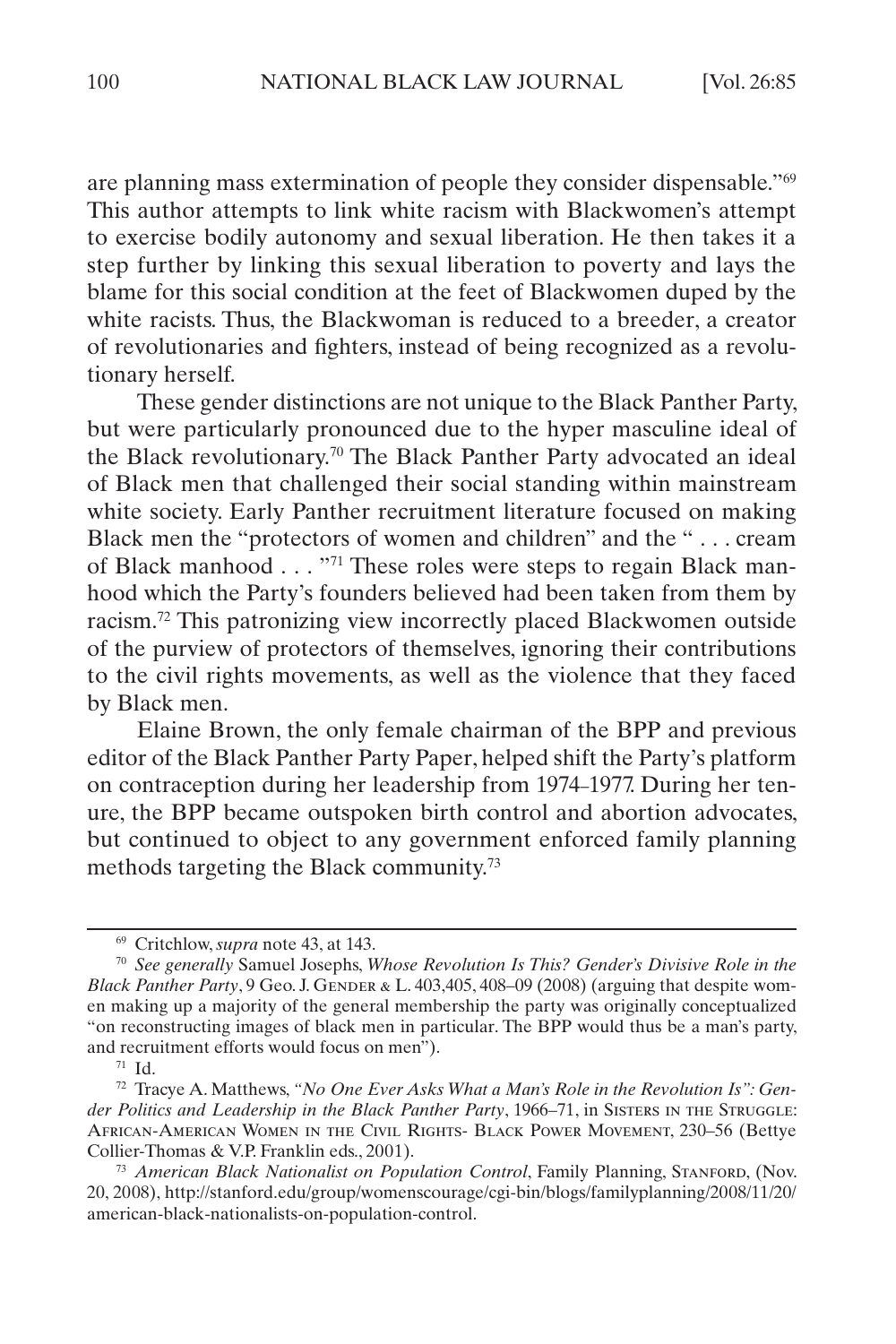#### <span id="page-17-0"></span>III. THE HERSTORY<sup>74</sup> OF BLACKWOMEN AND REPRODUCTIVE CONTROL

Blackwomen have been subject to coercive reproductive control since their forced arrival in the United States.<sup>75</sup> Many of the proponents of the abortion as Black genocide based their distrust for abortions on this long herstory faced by Blackwomen. However, instead of empowering individual Blackwomen to make the best reproductive decisions for themselves, they instead advocate for blanket bans on abortions in a misguided restorative attempt to make up for the Black lives lost during the middle passage and slavery.76 The use of reproductive control by individual slave holders, the American government, and healthcare institutions has instilled a well-deserved skepticism in the Black community. However, "Black women must be permitted to exercise their judgments without fear of reprisals from patriarchal, bourgeois, and culturally repressive elements within the black community."77

#### A. *Blackwomen in Bondage*

For Blackwomen in bondage, their pregnancy became a middle passage of sorts. Through their reproduction they brought another being into bondage. Blackwomen loved their children, but also knew that by having them they condemned them to slavery and simultaneously increased their master's wealth. The legal status of children born to enslaved Blackwomen were automatically slaves regardless of the paternity and status of their fathers. This matrilineal inheritance of legal status was in direct opposition to the prevailing patriarchal passage of property and title in favor at the time.78 The matrilineal inheritance of status cre-

<sup>74</sup> I use the term "herstory" instead of the common history to shift the focus when relaying the abuses faced by enslaved Africans. Instead of making the experiences of women and girls afterthoughts, I start by focusing on them. The intersections of being Black and female made and continue to make their lives vastly different from the male lives most commonly studied. Furthermore, by using herstory, I attempt to correctly place Blackwomen as active participants in their stories instead of portraying them as passive actors that simply survive their oppressions.

 $75$  This is not to say only Blackwomen and girls had their reproduction controlled by white people. Enslaved Black men were also forced to breed or were castrated at their masters' will. *See* Dorothy Roberts, Killing the Black Body: Race, Reproduction, and the Meaning of Liberty 104–149 (1997).

 $\frac{76}{6}$  Dick Gregory, a popular political activist, expressed his opposition to abortion rights this way: "My answer to genocide, quite simply, is eight Black kids and another on the way." Thomas B. Littlewood, The Politics of Population Control 18 (1977).

<sup>77</sup> Regina Austin, *Sapphire Bound!*, in Critical Race Theory: The Key Writings that FORMED THE MOVEMENT, 426, 433 (Kimerblé Crenshaw et al. eds., 1995).

<sup>78</sup> "I consider the labor of a breeding woman as no object, and that a child raised every 2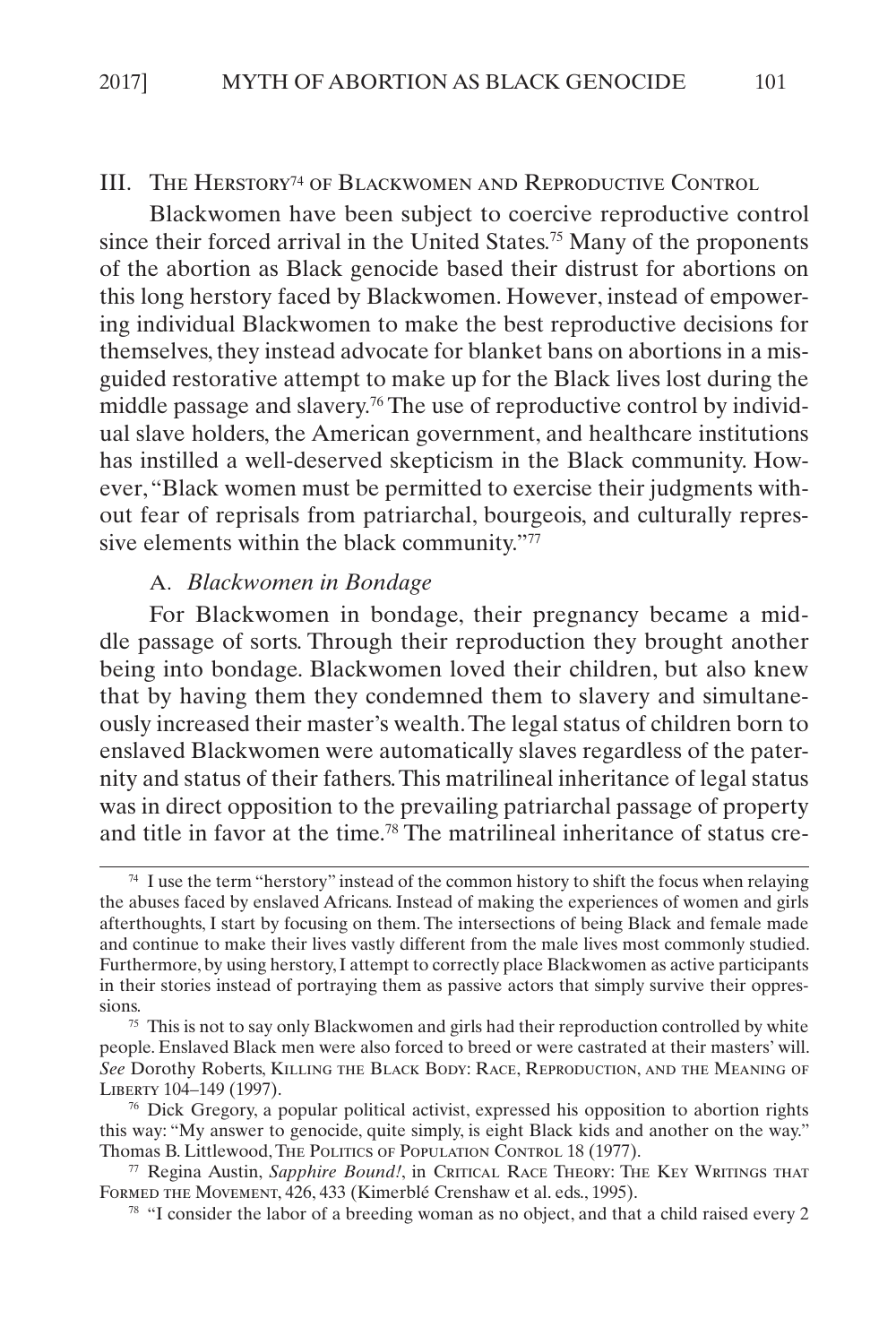ated an economic incentive for slave owners to increase the reproduction of slave women.79 There were numerous strategies to ensure and even increase the births of new slaves in the United States. One measure was to forbid their slave men from marrying women "abroad" or at another plantation in order to avoid "so much seed spewed on the ground" and the children of their slave belonging to the mother's owner. $80$ 

Some slave-owners also practiced slave breeding.<sup>81</sup> Both male "studs" and female "breeders" slaves were considered "prime stock" and were used to bear offspring that would be particularly suited for grueling labor.<sup>82</sup> The agricultural like breeding was not the only forcible means to increase a master's slave population. In addition, masters and overseers often raped female slaves, and due to the matrilineal inheritance of status, these children were legally slaves and the master's property.83 This created an economic benefit to the rape and sexual exploitation of Blackwomen in slavery—a gendered form of racial oppression. By 1860, 10 percen of the slave population was classified as "mulatto" showing the prevalence of interracial sexual encounters, many of which occurred in the context of rape and coercion of Black women.84 Enslaved Black-

years is of more profit than the crop of the best laboring man." Wilma A. Dunaway, The African American Family in Slavery and Emancipation 114 (2003) (quoting Thomas Jefferson, Blue Ridge Virginia Planter).

 $79$  In 1662, the Virginia colonial assembly provided that "children got by an Englishman upon a Negro woman shall be bond or free according to the condition of the mother . . . " In reversing the usual common law presumption that the status of the child was determined by the father, the rule facilitated the reproduction of one's own labor force. Because the children of Blackwomen assumed the status of their mother, slaves were bred through Blackwomen's bodies. The economic significance of this form of exploitation of female slaves should not be underestimated. Despite Thomas Jefferson's belief that slavery should be abolished, like other slaveholders, he viewed slaves as economic assets, noting that their value could be realized more efficiently from breeding than from labor. Cheryl I. Harris, *Whiteness as Property*, 106 Harv. L.Rev. n.1 at 1719–20.

<sup>80</sup> Eugene D. Genovese, Roll Jordan Roll: The World the Slaves Made 473 (1976). *See* John W. Blassingame, The Slave Community: Plantation Life in the Antebellum South 86 (1972).

<sup>81</sup> Dorothy Roberts, Killing the Black Body: Race, Reproduction, and the Meaning of LIBERTY at 27.

<sup>&</sup>lt;sup>82</sup> Id. "Another aspect of reproductive control made the common inducement of slave childbearing even more despicable. Some slaveowners also practiced slave-breeding by compelling slaves they considered 'prime stock' to mate in the hopes of producing children especially suited for labor or sale." Id.

<sup>83</sup> Blassingame, *supra* note 80, at 76. "During slavery, it seemed lak yo chilln b'long to ev'ybody but you. –Katie Johnson, enslaved Appalachian mother." Id. at 94.

<sup>&</sup>lt;sup>84</sup> "[O]nly about 13 percent of the Afro-American population of 1860 had white ancestry,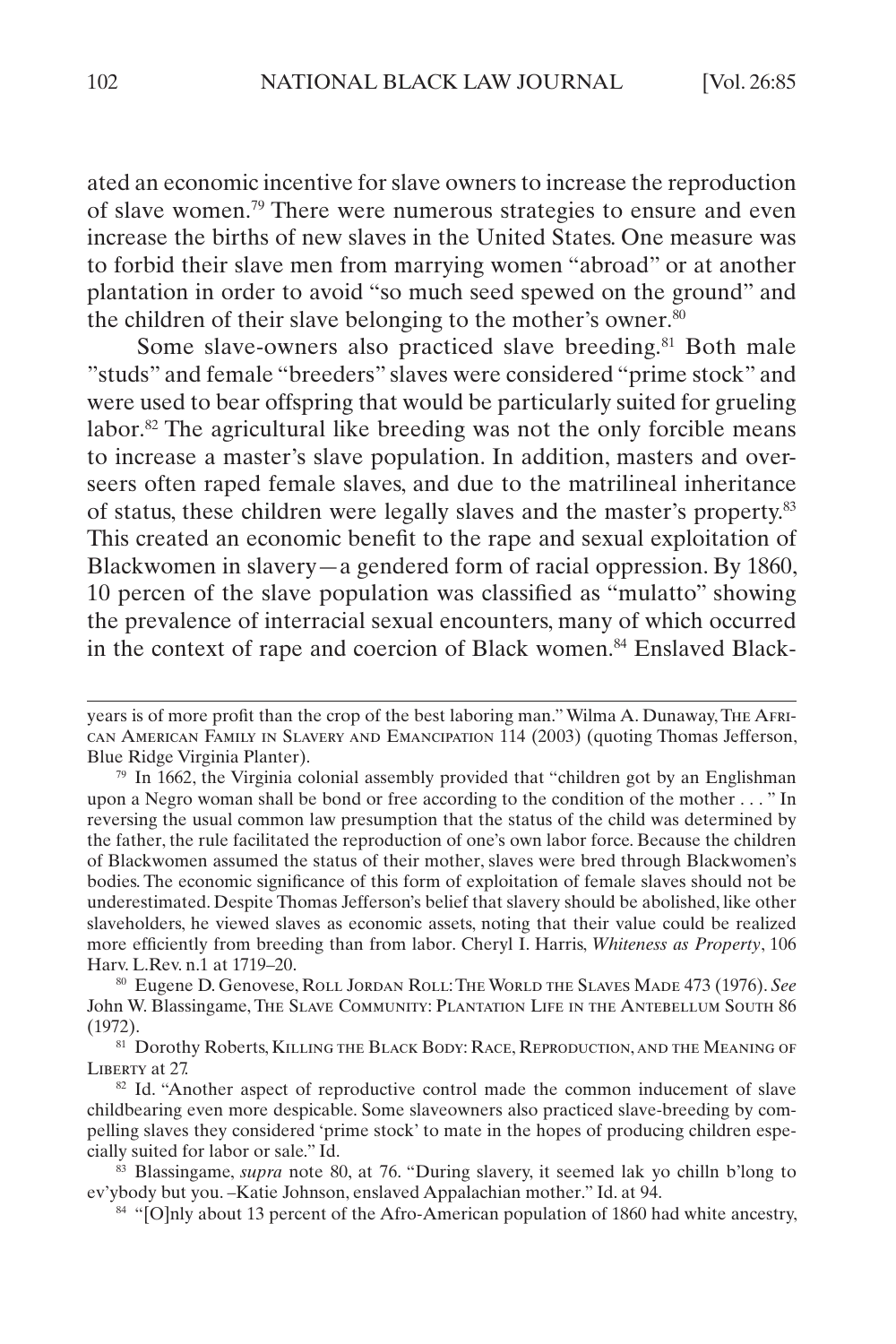women had the status of property, so raping your own slave was not a recognizable crime.<sup>85</sup>

Although not uniformly practiced, most masters used incentivizing practices in hopes to increase the fertility of their Blackwomen slaves.<sup>86</sup> The incentives ranged from small pigs, to extra rations, or calico dresses and ribbons for their hair.<sup>87</sup> Pregnant Blackwomen in bondage also sometimes received lighter workloads towards the very end of their pregnancy and when nursing.<sup>88</sup> These child rearing incentives depended solely on the temperament of her master and could just as easily be taken away if he chose.<sup>89</sup> On the other hand, Blackwomen who failed to reproduce were less valuable and faced cruel punishment by masters who wanted, or were financially counting on, them birthing more slaves.

Some enslaved Blackwomen chose to avoid pregnancy through abstinence, medicines, or termination of their pregnancies through abortifacients.90 Some methods included "drinking concoctions such as gunpowder mixed with milk, swallowing nine pellets of birdshot, consuming a teaspoon of turpentine for nine days following intercourse, and using a mixture of tea from cocklebur roots and bluestone as a douche."91 By

<sup>85</sup> "Thus, a female slave did not have social or legal protection from rape. Beyond the implausible option of physically defending herself, she had no way to deny her owner from abusing her body and no redress after the abuse occurred." Pamela D. Bridgewater, *Ain't I a Slave: Slavery Reproductive Abuse, and Reparations*, 14 UCLA Women's. L.J. 89, 117 (2005).

<sup>86</sup> *See generally,* Dorothy Roberts, Killing the Black Body: Race, Reproduction, and the Meaning of Liberty 104–149 (1997).

<sup>87</sup> Id.

88 "Particularly humane or closely calculating masters released their slave women from field work for a full month before and after childbirth, but many fell short of this model. Normally the women would have their tasks lightened or cut in half during the last month of pregnancy and then would not be expected back at work until a month after delivery." Genovese, *supra* note 80, at 497.

<sup>89</sup> Jennifer Hallam, The Slave Experience: Men, Women, & Gender, PBS (2004), [http://](http://www.pbs.org/wnet/slavery/experience/gender/history.html) [www.pbs.org/wnet/slavery/experience/gender/history.html.](http://www.pbs.org/wnet/slavery/experience/gender/history.html) *See* Blassingame, *supra* note 80, at 179.<br><sup>90</sup> Angela Y. Davis, Women, Race and Class 3, (1981); see also Genovese, supra note 80, at

504–05.

<sup>91</sup> Glenda Sullivan, *Plantation Medicine and Health Care in the Old South,* 10 Legacy 17, 27

according to the census reports, although some scholars have estimated 20 percent or more. According to the official statistics, the percentage of "mulattoes" (as all with some white ancestry came to be called) . . . ." Genovese, *supra* note 80, at 414 (quoting W. E. Burghardt Du Bois, Black Reconstruction in America, 1860–1880, 3–4 (1974); see also Robert William Fogel & Stanley L. Engerman, Time on the Cross: The Economics of American Slavery 133 (1995) (estimating that "the share of negro children fathered by whites on slave plantations probably averaged between 1 and 2 percent").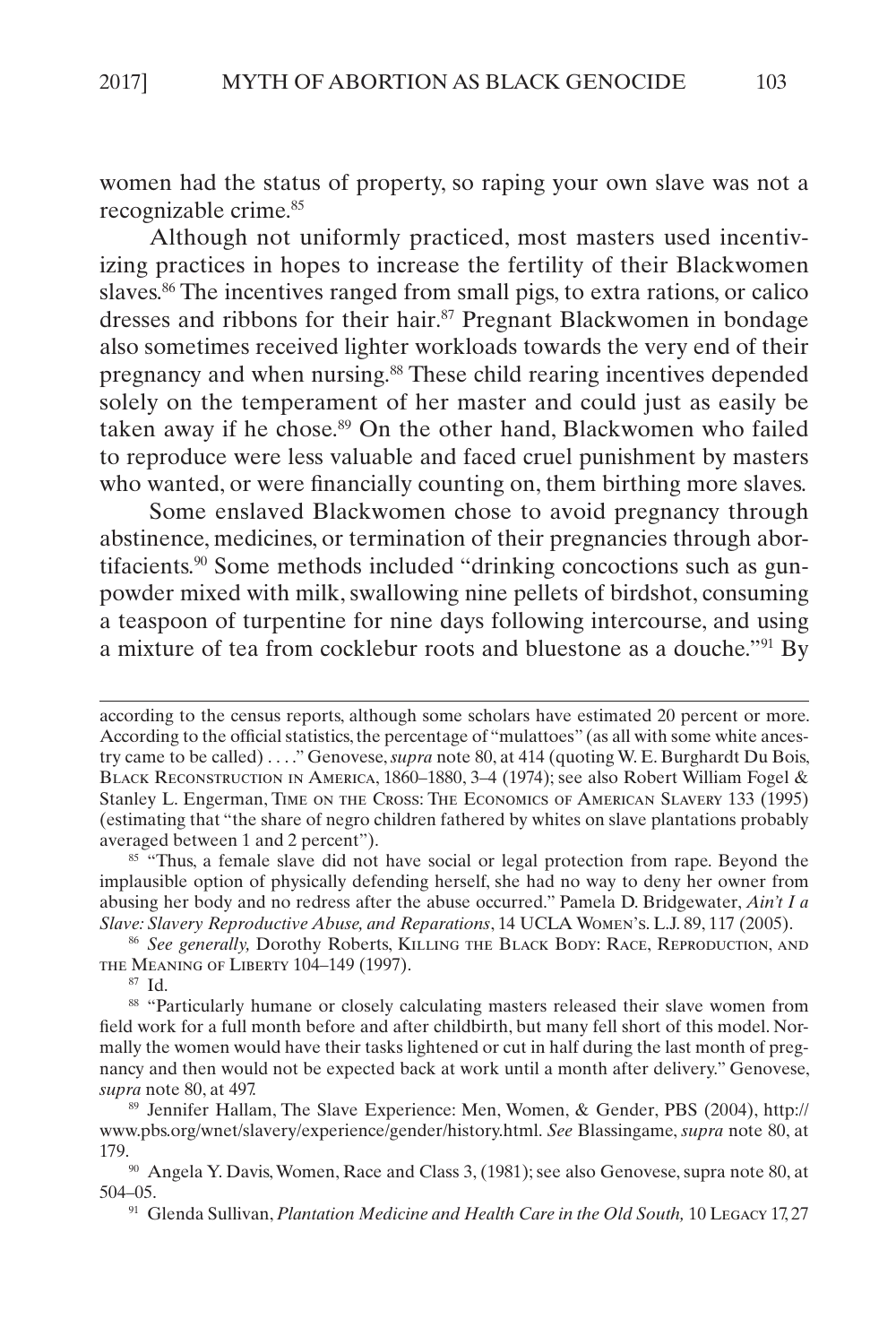using these, and abortive methods such as cotton plant root tea, Blackwomen attempted to control their own reproduction regardless of their owner's wishes.92

These acts of resistance were in direct opposition to the economic powerhouse of American slavery, but did not occur often enough to lower the high birth and reproduction rates of the slave population.<sup>93</sup> By attempting to control their fertility, and the lives of their children, Black women presented a unique and gendered resistance to slavery with varying results.

Some Black women even resorted to infanticide in order to keep their children from the harms of slavery. One such Blackwoman, Margaret Garner attempted freedom, and then attempted to kill her children rather than condemn them to a life of slavery.94 Margaret attempted to escape her Kentucky plantation with her children in tow using the Underground Railroad. Unfortunately, her physical escape could not secure her freedom; the Fugitive Slave Act of 1850 protected slave owner's property rights even in free territories.<sup>95</sup> Margaret was discovered in a safe house and attempted to kill all four of her children, but was only able to kill her second youngest daughter, Mary.96 In a highly publicized trial, Margaret's abolitionist defense attorney reasoned that her and her family's trip to the free territory of Cincinnati entitled them to freedom. This argument failed, and under the Fugitive Slave Act, Mary, her husband, and her surviving children were returned to her master.97 Margaret would live as a slave until 1858 when she died of typhoid fever.<sup>98</sup>

Although slaves were legally property, slaves continued to love and seek recognition of their love through marriages and families.<sup>99</sup> Some

<sup>93</sup> Genovese, *supra* note 80, at 497.

<sup>(2010).</sup>

<sup>&</sup>lt;sup>92</sup> "To abort unwanted pregnancies, slave women sometimes used the cotton plant, the staple crop of the South. The root of the cotton plant could be made into a tea or chewed." Id.

<sup>94</sup> Id.

<sup>95</sup> *"Fugitive Slave Acts*,*"* A&E Networks, http://www.history.com/topics/black-history/fugitive-slave-acts (last visited Feb. 28, 2017).

<sup>96</sup> Casey Nichols, *Margaret Garner Incident (1856)*, BlackPast, http://www.blackpast.org/ aah/margaret-garner-incident-1856 (last visited Jan. 16, 2017).

<sup>97</sup> d.; see also Janell Hobson, *Black Herstory Haunted by Margaret Garner*, Ms. Magazine Blog (Feb. 18, 2012). http://msmagazine.com/blog/2012/02/18/black-herstory-haunted-by-margaret-garner.

<sup>98</sup> Nichols, *supra* note 96.

<sup>99</sup> Genovese, *supra* note 80, at 497.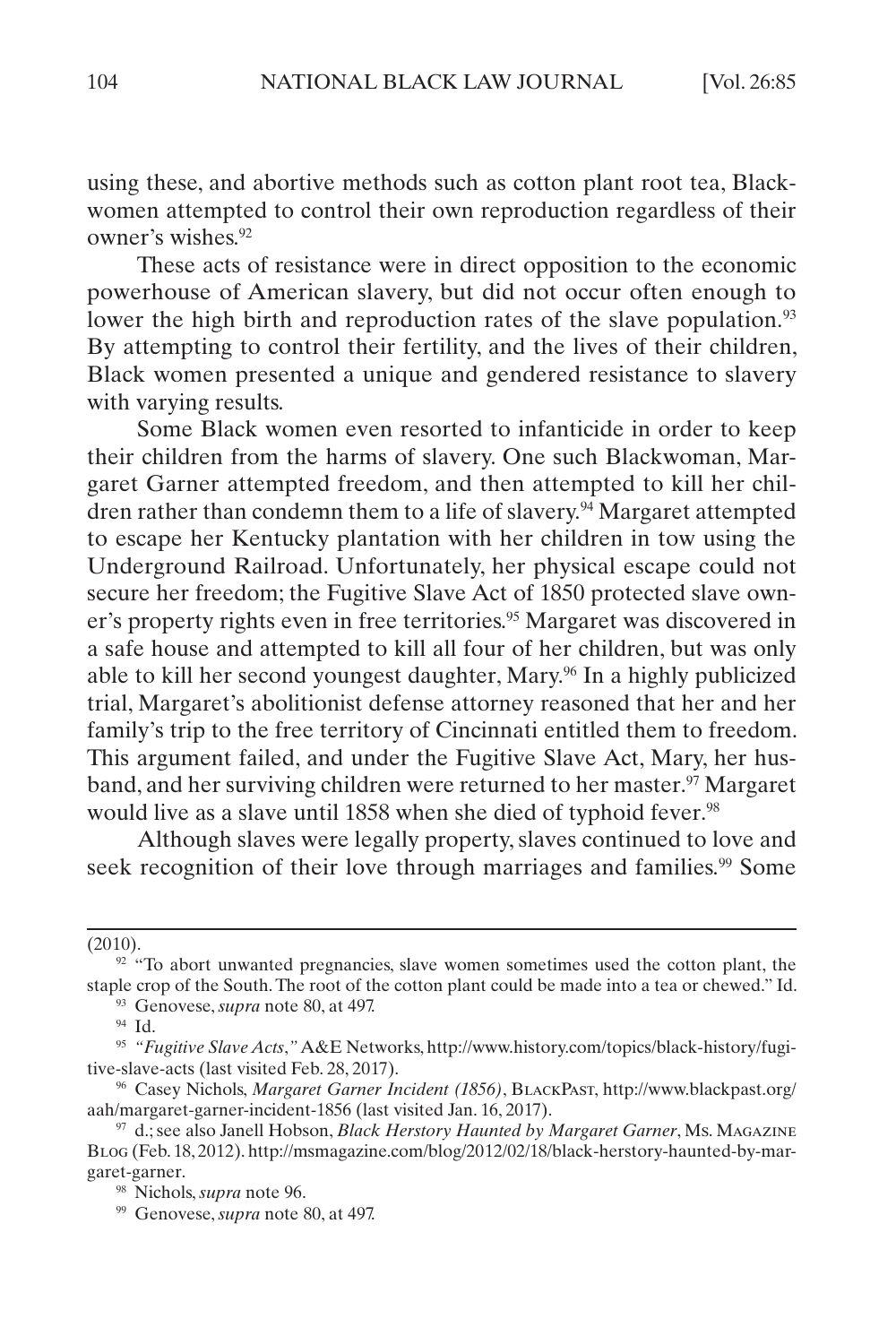slaves married abroad<sup>100</sup>, others within the plantation, but none had marriages with any legal standing. These relationships were created through spiritual leaders and common rituals like "jumping the broom."101 Because the master had to consent to the forming of these families, he had the power to separate them at-will. The commercial enterprise of slavery required slave families, to be separated at their master's will, Blackwomen and their children.<sup>102</sup>

In *Banks Administration v. Marksberry,* the judicial system confirmed that masters owned a divisible property interest in the offspring of their Blackwomen slaves.103 A deed executed in the case granted Pen, a slave woman, to one of Marksberry's heirs, and her "increase" or children to another. The court held that the plaintiff was unable to claim Pen's issue or children, because this property interest had already vested in plaintiff's father.104 Pen was reduced to any other piece of property that produces something, her children likened to crops, wool, and other future goods. *Banks Administration* illustrates the lack of control that Blackwomen had over their own bodies, children, and relationships due to the unchecked, although often resisted, power of the slaveholder.<sup>105</sup>

The role of Blackwomen as mothers was also limited by the will of her master. Typically the early years of slave children were spent with their parents (if they were together) and their mother was usually allowed around four weeks to recover from birth before returning to normal labor.106 Her children would then be left in the care with older slaves who would care for, and oversee older children caring for smaller infants and children.107 The forced labor and reproduction of Black mothers led to the creation of extended communal systems, the likes of which are still in place today.108 Unlike the communal system that helped to raise

<sup>100</sup> Hallam, *supra* note 89.

<sup>&</sup>lt;sup>101</sup> Roberts, *supra* note 14, at 52. Some descendants of enslaved Black people still continue this tradition although " . . . it is quite ironic in light of its true significance as a ritual born from desperation in the face of both societal and legal prohibitions." Darlene Goring, The History of Slave Marriage in the United States, 39 J. Marshall L. Rev. 299, 310 (2006).

<sup>&</sup>lt;sup>102</sup> "The number of slave marriages which were ended by force or sale has been approximated to be one in every six or seven." Herbert Gutman, The Black Family in Slavery and Freedom 1750–1925 (1976).

<sup>103</sup> *Banks' Adm'r v. Marksberry*, 13 Litt. 275, 275 (1823)

<sup>104</sup> Id.

<sup>105</sup> Roberts, supra note 14, at 29.

<sup>106</sup> See Blassingame, *supra* note 80, at 181; Gutman, supra note 102, at 203.

<sup>107</sup> Blassingame, *supra* note 80, at 181.

<sup>108</sup> Sociologists have also studied the extended family experience in African-American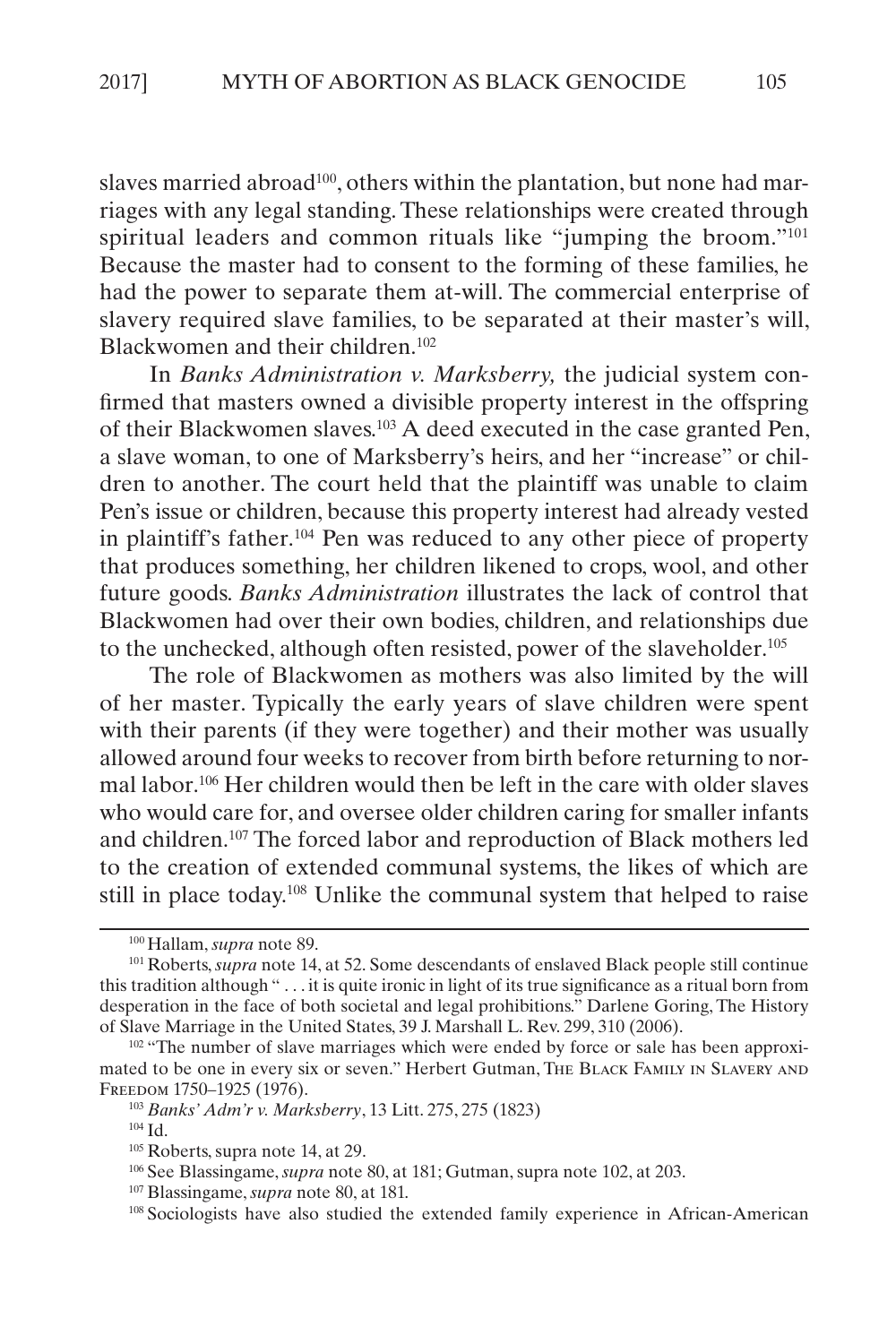<span id="page-22-0"></span>and nurture Black children born into bondage, the communal system of today attempts to pressure and shame Blackwomen for exercising the very same reproductive rights that were stripped form them in bondage.

#### B. *Eugenics and the Blackwoman's Body*

The term "eugenics" was first coined by English Catholic Frances Galton in 1883.109 After studying the interrelatedness of the British royal class he concluded that they were the ruling class because of their superior heredity.110 He first proposed a selective breeding program in the 1860s to further increase those with "preordained" leadership potential. Due to industrialization and what White Americans believed to be the threat to "American Stock," Galton's breeding ideals quickly took hold across the Atlantic in the United States.<sup>111</sup>

Many of the first proponents of eugenics were American pseudoscientists, despite history's attempt to paint Nazi Germany as the beginning and end of eugenic experiments.112 The Nazis looked to the compulsory sterilization law of California and modeled its own eugenicist program after it.113 From 1909 to 1963, California allowed 20,000 wards of the state

<sup>109</sup> Steven Selden, Inheriting Shame: The Story of Eugenics and Racism in America, 2 (1999).

<sup>110</sup> Id.

<sup>111</sup> Id.

<sup>112</sup> See Facing History and Ourselves Found., Inc., Race and Membership in American History: The Eugenics Movement, (4th ed., 2002) (describing a German chapter of the Society for Racial Hygiene that distributed a brochure that lauded "the dedication with which Americans sponsor research in the field of racial hygiene and with which they translate theoretical knowledge into practice").

<sup>113</sup> "'Germany used California's program as its chief example that this was a working, successful policy,' Cogdell said. 'They modeled their law on California's law.'" Elizabeth Cohen & John Bonifield, *California's Dark Legacy of Forced Sterilizations*, CNN(Mar. 15, 2012), http:// www.cnn.com/2012/03/15/health/california-forced-sterilizations. The law granted the medical superintendents of asylums and prisons the authority to "asexualize" a patient or inmate if such action would improve his or her "physical mental, or moral condition." Alexandra Minna Stern, *Sterilized in the Name of Public Health: Race, Immigration, and Reproductive Control*  in Modern California, 95 Am. J. PUB. HEALTH 1128 (2005), http://www.ncbi.nlm.nih.gov/pmc/ articles/PMC1449330/pdf/0951128.pdf.

communities because of the unique history of Africans in America, who have suffered through slavery, Jim Crow, de facto and de jure segregation, and discrimination in housing, employment, and education. These studies indicate that the complex family composition of the child-oriented extended family system in the Black communities in the United States significantly contributed to the survival and advancement of the children despite the social and political obstacles placed before them. Gilbert A. Holmes, *The Extended Family System in the Black Community: A Child-Centered Model for Adoption Policy*, 68 Temp. L. Rev. 1649, 1660 (1995) (internal citations omitted).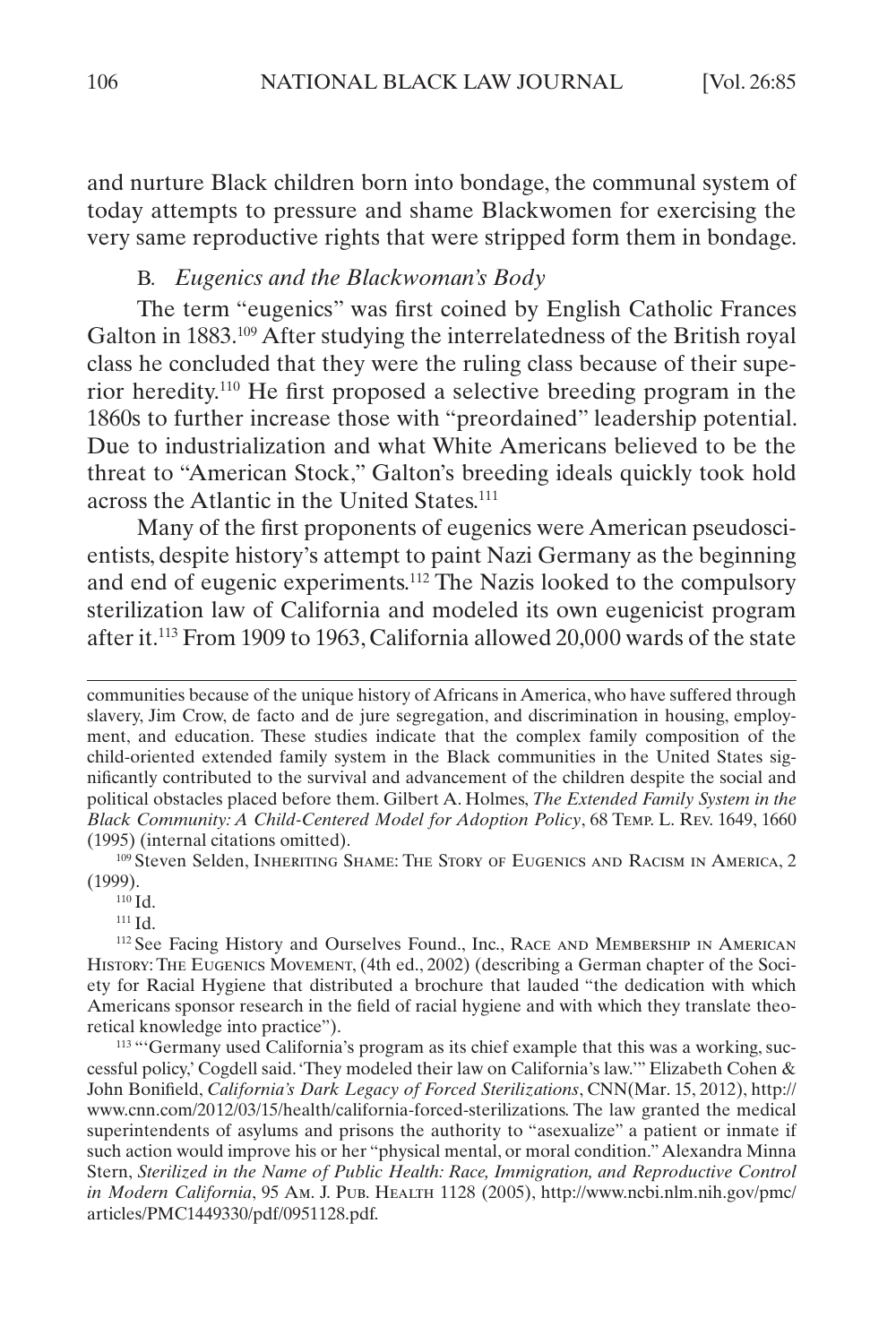(either imprisoned or institutionalized) to be sterilized without their consent and without any appeal process.<sup>114</sup> Sterilization victims have yet to receive any compensation or legal redress in California, although other states like North Carolina have considered compensation funds for victims.<sup>115</sup> Supporters of the eugenics movement dreamt of a future where "unfit" and "undesirable" classes of people would stop reproducing and eventually perish, leaving only those that they believed to be best suited for survival and success.<sup>116</sup>

American proponents of eugenics were anxious about "dependency, delinquency, and pauperism" occurring in the fast growing urban centers of the late 19<sup>th</sup> and early 20<sup>th</sup> century America. American Eugenicists misapplied the plant breeding findings of Moravian monk Gregor Mendel and argued that moral, intellectual, and social qualities could be explained by heredity.<sup>117</sup> Despite the fact that his studies focused solely on plants and their physical characteristics, American eugenicist used Mendelian methods in order to shift social betterment thinking away from societal improvement and towards a finer focus on genetics and hereditary traits.<sup>118</sup>

Charles Darwin, an English scientist, studied plant and animal species and is known as the father of "natural selection".119 His theory of evolution published in 1859 argued that the most well suited organism for an environment will be more likely to survive and live long enough to reproduce and pass down its traits.120 On the other hand, organisms with less suitable characteristics would be less likely to survive, and would eventually perish along with their ill fitted traits.121 Darwin believed that this was the natural generational process of plants and animals and his theory was quickly misapplied to humankind.<sup>122</sup>

One of Darwin's fellow countrymen, Herbert Spencer, misapplied Darwin's findings not only to human beings but also to modern society

<sup>114</sup> Cohen and Bonifield, *supra* note 113.

<sup>115</sup> Id.

<sup>116</sup> Clyde Spillenger, *Reproduction and Medical Interventionism: An Historical Comment*, 13 Nova L. Rev. 385, 387 (1989).

<sup>117</sup> Selden, *supra* note 109.

<sup>118</sup> Id.

<sup>119</sup> Dennis O'Neil, *Darwin and Natural Selection*, Palomar College, http://www.anthro. palomar.edu/evolve/evolve\_2.htm (last visited Feb. 13, 2017).

 $120$  Id. <sup>121</sup> Id.

<sup>122</sup> Selden, *supra* note 109.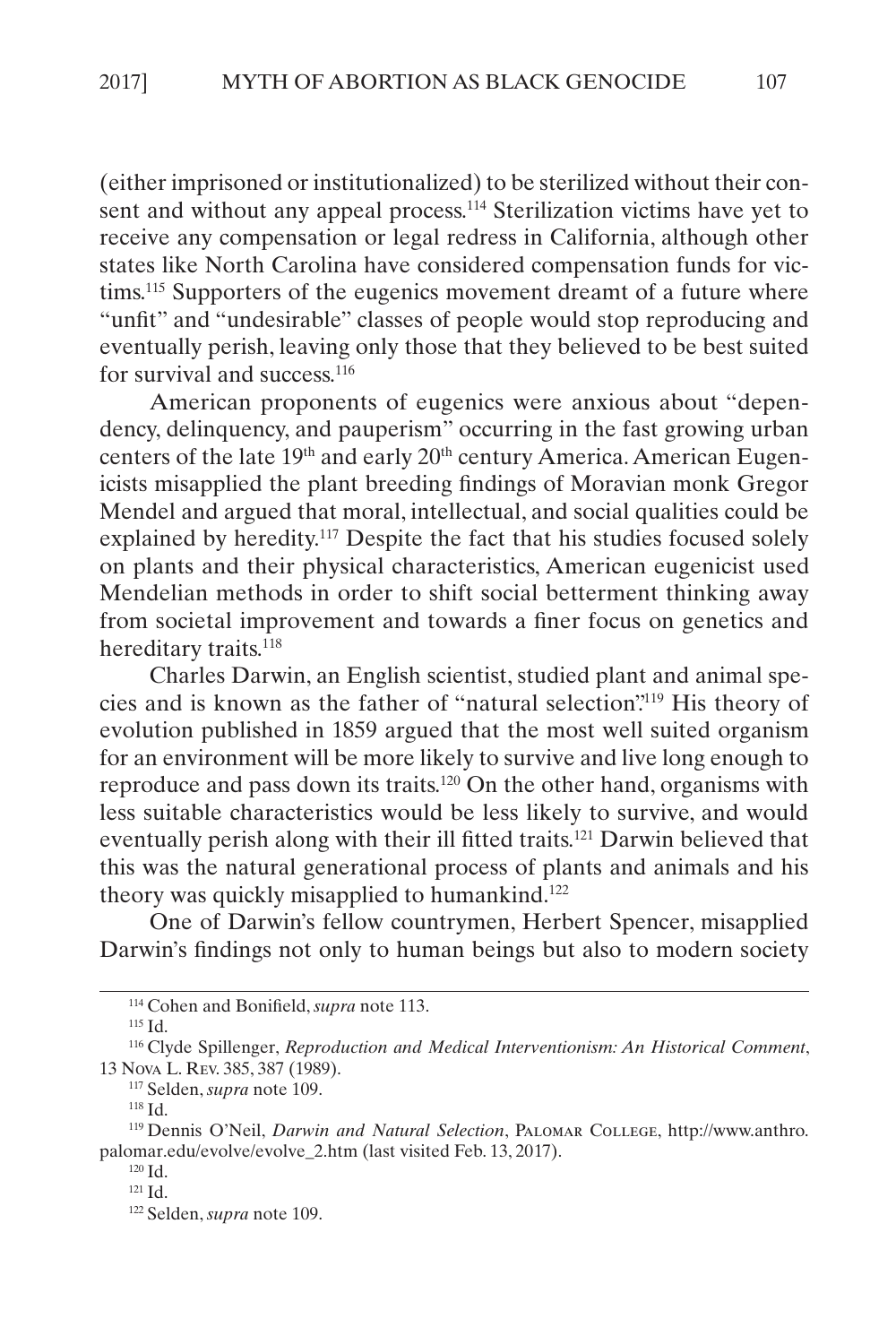in 1864. He used the term "survival of the fittest" popularizing a doctrine that came to be known as "social Darwinism" which posits that the same evolutionary process that happens among animals in the wild also happens with different types of people in society.<sup>123</sup> Spencer argued that the fate of the rich and conversely the poor in a laissez faire capitalistic society was natural.<sup>124</sup>

The German interpretation of social Darwinism culminated in a romantic history about Germanic people and posited that evolution made them a supreme race. German biologist Ernst Haeckel divided and then ranked all races of people in his book *The Riddle of the Universe*, with Aryans at the top and Africans and Jews at the bottom of the hierarchy.<sup>125</sup> The term "fittest" became synonymous with strength, and United States and English thinkers believed this strength to be evident in the class divide between the rich and poor in capitalistic societies.126 They asserted that the strongest would show themselves by surviving and thriving in this society while nature would take its course by weeding out the weakest members who they believed to be African and Jewish.127

William Graham Sumner, an American biologist and Yale professor also believed that any assistance to the poor would constitute an "unquestionable injury" by interfering with natural selection and the elimination of the weak.128 He believed that every person has a personal and social responsibility to take care of himself or herself. Further he reasoned that the man that could adequately take care of himself, a wife, and dependents is fit to have a family. He argued that if society was simply left alone, a sound and natural social order could be achieved.129

Social Darwinism was understandably popular with the elite of American society, lending credence to the idea that their privileged position was deserved and natural. Religious leaders as well as Supreme

<sup>123</sup> Herbert Spencer, PBS, http://www.pbs.org/wgbh/amex/carnegie/peopleevents/pande03. html (last visited Feb. 13, 2017).

 $124$  Id.

<sup>125</sup> Breeding Society's Fittest, Facing History and Ourselves, https://www.facinghistory.org/ holocaust-and-human-behavior/chapter-2/breeding-societys-fittest (last visited Jan. 3, 2016).

<sup>126</sup> *See, e.g.,* Herbert Spencer, s*upra* note 123(describing Herbert Spencer's argument that the divide between rich and poor people is natural and the result of natural selection).

<sup>127</sup> *See, e.g., Id.*

<sup>128</sup> John Wright, *The Ethics of Economic Rationalism* 126–27 (2003).

<sup>129</sup> William Graham Sumner, *What Social Classes Owe to Each* Other 11 (1983) (describing the class of "ills that belong to the struggle of existence" as "natural" hardships that humans must face).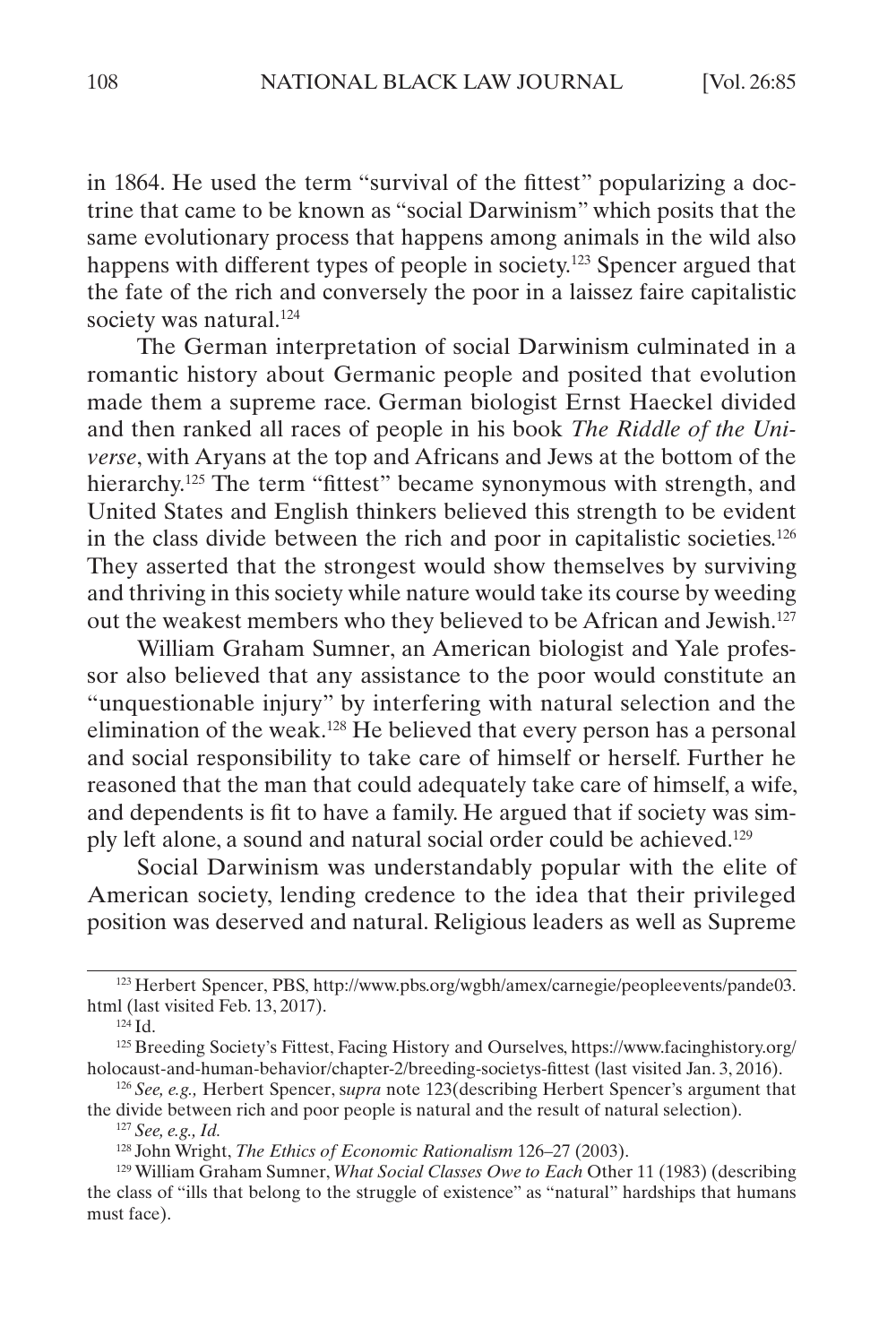Court Justices employed the school of thought in order to justify the individual, class, and racial inequalities in American society.130 In 1885, the influential Reverend Josiah Strong wrote that the "wonderful progress" in the U.S. was the result of natural selection. That the "more energetic, restless and courageous men from all parts of Europe have emigrated . . . and have there succeeded best."131 He went on to predict "this powerful race will move down upon Mexico, Down upon Central and South America, out upon the islands of the sea, over upon Africa and beyond. And can anyone doubt that the result of this competition of races will be the survival of the fittest?"132 Many, including the Supreme Court in *Plessy v. Ferguson*, shared Reverend Strong's belief in the natural supremacy of the Anglo-Saxon race*.* 133

The widespread acceptance of Social Darwinism can be seen in the 1896 decision in *Plessy*. The African American plaintiff Homer Plessy challenged a Louisiana Law that segregated public transportation. He asserted that his conviction under this law for sitting with white passengers violated his equal protection rights under the Fourteenth Amendment.134 Eight justices confirmed the Louisiana conviction citing the principle of "separate but equal" as superseding Plessy's Fourteenth amendment rights. Writing for the majority, Justice Henry Brown stated "If one race be inferior to the other socially, the Constitution of the United States cannot put them upon the same plane."135 In Harlan's dissent of the same decision he regarded white Americans as "the superior race".<sup>136</sup>

The Supreme Court and other Social Darwinism proponents decided that there was a natural social hierarchy and that the law wasn't supposed to change that order, only reinforce it. The law was, however, used to better enforce that hierarchy through formal segregation known as "Jim Crow" laws.137 These laws mandated racial barriers in nearly

<sup>130</sup> Social Darwinism, ENCYCLOPEDIA BRITTANNICA, http://www.britannica.com/topic/ social-Darwinism (last updated Dec. 11, 2014).

<sup>131</sup> Josiah Strong, Our Country: Its Possible Future and Its Present Crisis 165 (1885). <sup>132</sup> Id.

<sup>133</sup> See *Plessy v. Ferguson*, 163 U.S. 537, 551 (1896) (describing the U.S. Constitution's inability to remedy the social inferiority of races in the US).

 $134$  Id. at 541–52.

<sup>135</sup> Id. at 552.

<sup>136</sup> Id. at 555–56 (Harlan, J., dissenting).

<sup>137</sup> Dorothy Roberts, Killing the Black Body: Race, Reproduction, and the Meaning of Liberty 104–149 (1997) at 7 (emphasizing the importance of reconsidering the "meaning of reproductive liberty to take into account its relationship to racial oppression).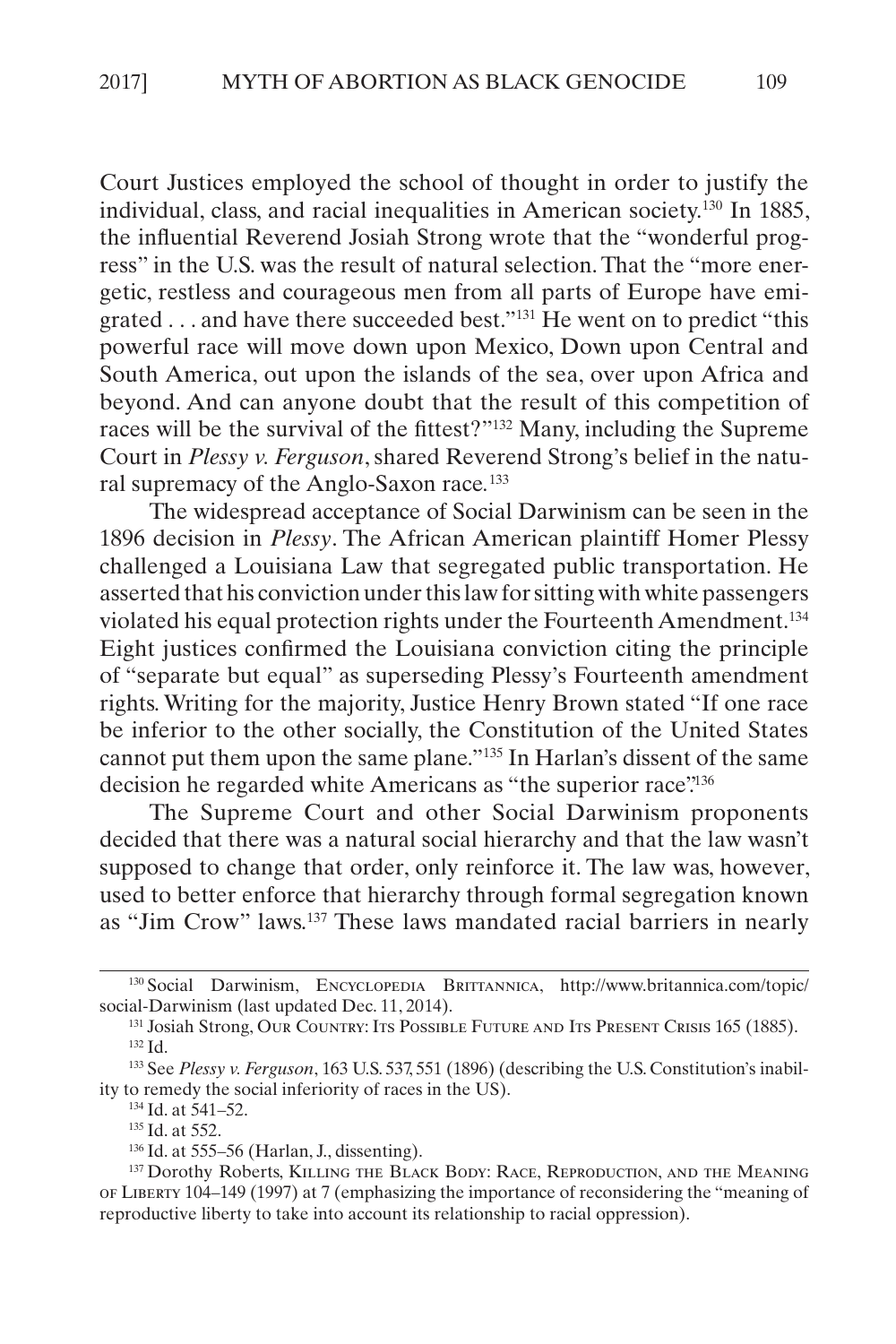<span id="page-26-0"></span>every aspect of American life. Black and white Americans were prohibited from eating, traveling, and sitting together publicly. The "separate but equal" doctrine espoused in *Plessy* cemented the legality of Black subordination while reaffirming genetic racial determinations and coinciding legal and social treatment.

The eugenics movement both in the US and abroad had continued consequences for those deemed "unfit" and lesser in the racial hierarchy. Blackwomen, as the reproducer of the Black race became particularly targeted by social betterment initiatives that utilized negative eugenics. The goal of bettering society by increased breeding of the "fit," who coincidentally were rich and white, was only to be achieved if the less fit were kept from reproducing, Blackwomen in particular.

### 1. Sterilization

The eugenics movement was in full swing with goals to limit the reproduction of "undesirables" during the early twentieth century.138 Sterilization was also used as a punitive and paternalistic measure, particularly for those convicted of sex crimes and those deemed to be financial 'drains' on the state.139 Black men who were accused of raping white women faced castration during bondage, the Jim Crow Era, and by the prison system after that.140 Starting in 1907, compulsory sterilization laws were passed in numerous states providing for sterilization of anyone deemed to be a burden on society.<sup>141</sup>

By the 1927 Supreme Court ruling of *Buck v. Bell*, thirty states had compulsory sterilization laws on the books. The court held that Carrie Buck, a "feeble-minded"<sup>142</sup> rape survivor did not have any equal protection or due process constitutional claims against her forced

<sup>138</sup> Id. at 60.

<sup>139</sup> *See, e.g.,* Nancy Ordover, American Eugenics: Race, Queer Anatomy, and the Science of Nationalism 80, 210 (2003) (discussing Nebraska's 1929 law that required sterilization of inmates convicted of sexual crimes prior to their release).

<sup>140</sup> Judith Kegan Gardner, Masculinity Studies and Feminist Theory: New Directions 314–15 (2013).

<sup>141</sup> See Dorothy Roberts, Killing the Black Body: Race, Reproduction, and the Meaning of Liberty at 306–07 (providing examples of Supreme Court cases in which sterilization was performed on individuals under state control in facilities such as mental institutions or hospitals).

<sup>&</sup>lt;sup>142</sup> "Labeling a young woman feebleminded was often an excuse to punish her sexual immorality. Many women were sent to institutions to be sterilized solely because they were promiscuous or had become pregnant out of wedlock." Roberts, *supra* note 14, at 70.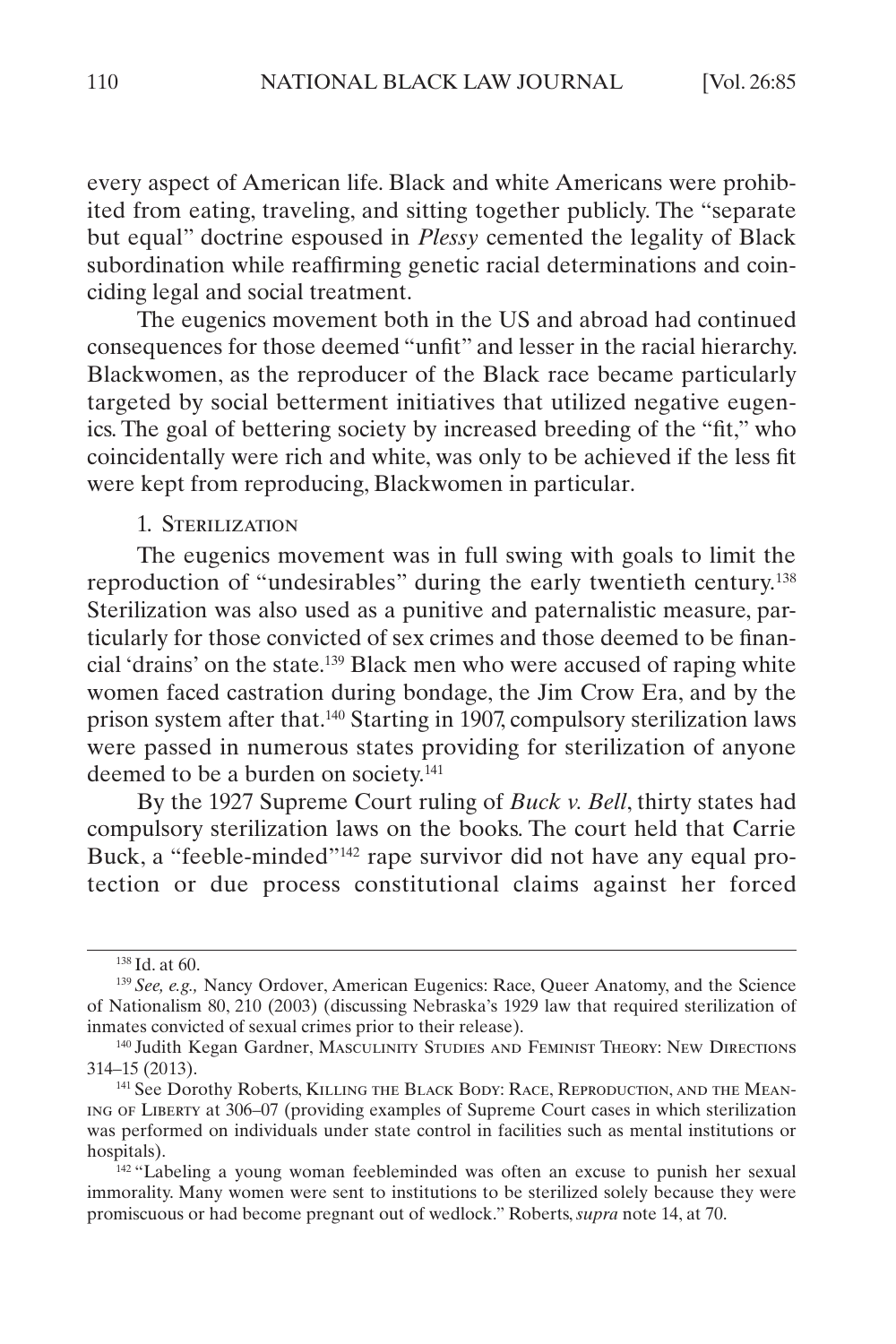sterilization.<sup>143</sup> During the economic depression of 1930's, negative eugenics proponents soon turned their attention away from poor whites and undesirable immigrants and towards Black people who were believed to be a drain on public assistance.144 While positive eugenics focused on increasing the birth rate of those with desirable qualities (white, upper class), negative eugenics proponents favored lowering the birth rate of those they deemed "unfit" to reproduce.<sup>145</sup> Although sterilization laws began to fall across the nation, largely due to the stigma surrounding eugenics after the Nazi holocaust, widespread sterilization abuse of Black women continued until the late 1970s.<sup>146</sup>

The sterilization of Black women most often occurred at the hands of doctors who were paid by the government to provide them with medical care.147 Teaching hospitals also performed unnecessary hysterectomies for learning purposes and it was a common practice to sterilize Black women in the South without their consent.148 These procedures came to be known as "Mississippi appendectomies" and Fannie Lou Hamer remarked that 60 percent of Black women in Sunflower County had been sterilized after childbirth.<sup>149</sup>

In *Relf v. Weinberger,* two poor Black minors were sterilized by funds provided by the U.S. Department of Health, Education, and Welfare. The victims were Mary Alice and Minnie Relf who were fourteen and twelve respectively; records indicate that both girls were mentally impaired.150 Their mother believed that she was consenting to the girls receiving birth control shots by the government agency and signed an X on the paper. The girls were instead sterilized like the other 100,000 to 150,000 poor people that had been forcefully sterilized by the federally

<sup>148</sup> *See* Roberts, *supra* note 14, at 90 (noting that doctors had a medical incentive to perform total hysterectomies which they would be paid \$800 instead of only \$250 for tubal ligations; however, both procedures were forms of sterilization).

149 Id. at 91 (naming Boston City Hospital as an institution that was found to be performing excessive and medically unnecessary hysterectomies on Black patients).

150 Case Docket: Relf v. Weinberger, S. Poverty L. CTR., http://www.splcenter.org/seeking-justice/case-docket/relf-v-weinberger (last visited Feb. 13, 2017).

<sup>143</sup> Id. at 69.

<sup>144</sup> Id. at 70.

<sup>145</sup> Ordover, *supra* note 139, at 140.

<sup>146</sup> Id. at 130–31.

<sup>147</sup> In *Relf v. Weinberger*, "a federal district court found that an estimated 100,000 to 150,000 poor women were sterilized annually under federally–funded programs." Dorothy E. Roberts, *Punishing Drug Addicts Who Have Babies: Women of Color, Equality, and the Right of Privacy*, 104 Harv. L. Rev. 1419, 1443 (1991).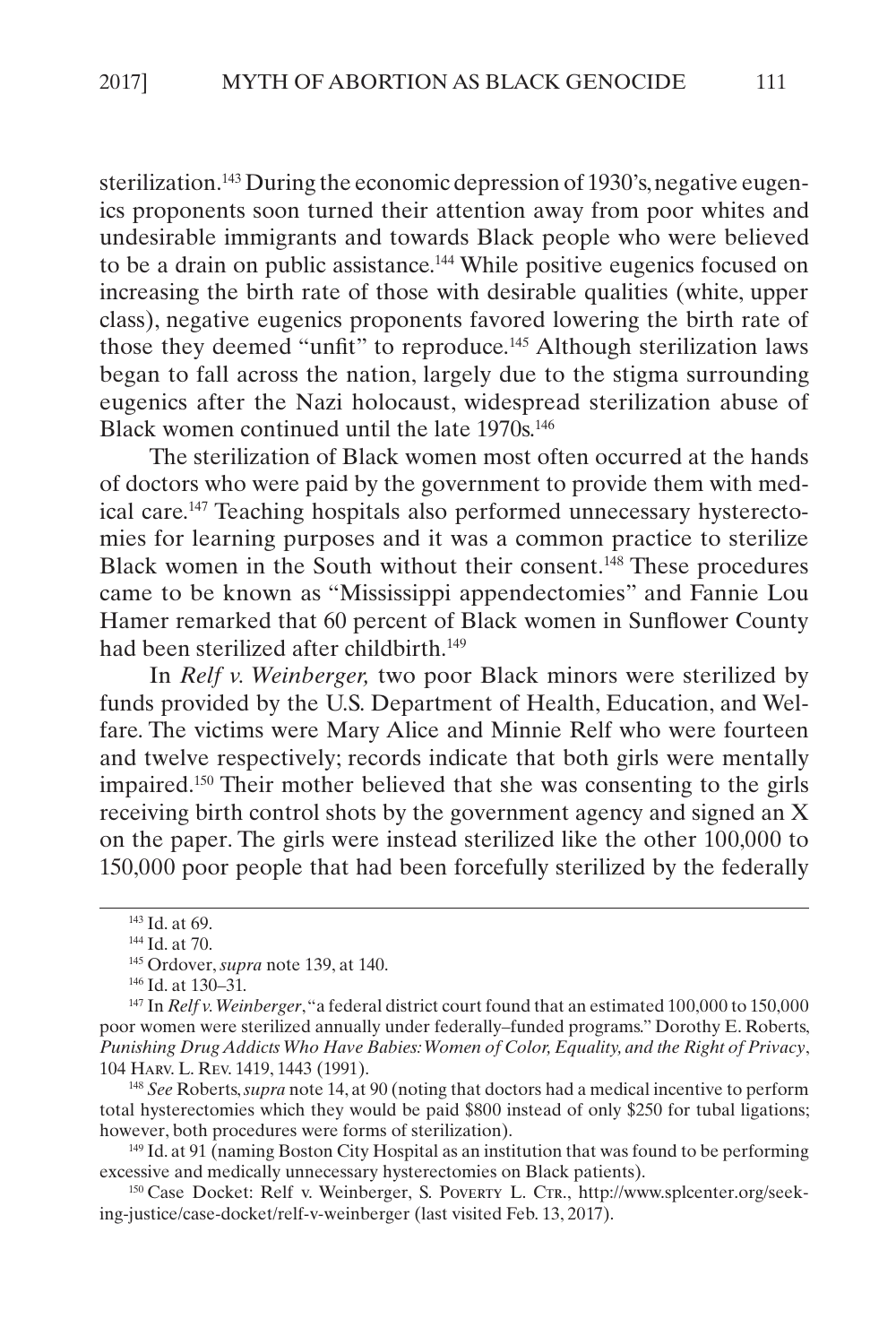<span id="page-28-0"></span>funded program.151 Minnie and Mary Alice's seventeen-year-old sister, Katy also received an IUD from the same agency without either parent's consent.152

The continued coercion and control of the reproductive capabilities of Blackwomen fuels the myth of abortion as Black genocide. In a Jet Magazine article reporting on the forced sterilization of the Relfs the tag line is "Genocide."153 Tales like that of the Relfs and Margaret Garner help proponents of this myth paint all Blackwomen as incapable of making their own reproductive choices. Thus, men and pro-Black organizations step in to remove the option of abortion, which they believe Blackwomen will be dangerously fooled into "choosing" to the detriment of the Black race.

IV. The Myth of Abortion as Black Genocide in Modern Days

American history provides numerous examples of reproductive control being exerted over Blackwomen. Whether by individual slave owners, the economic system of slavery, the US government, or fathers and husbands, the reproductive capabilities of Blackwomen have long been discussed and decided on without the input of Blackwomen themselves. Most recently presidential hopefuls have attacked Blackwomen's access to abortion by spouting race specific anti-choice rhetoric. In 2011, a Southern Black Republican presidential candidate nominee, Herman Cain, accused Planned Parenthood's founder Margaret Sanger of placing "these centers (abortion providers) in primarily Black communities so they could help kill black babies before they came into the world."154 When given the opportunity to clarify his statements Cain said, "[i] t's not Planned Parenthood. No, it's planned genocide. You can quote me on that."155

Ben Carson, a 2016 Black Republican presidential hopeful followed in Cain's footsteps remarking, "the number one cause of death for black

<sup>151</sup> Id.

<sup>152</sup> M. Cordell Thompson, *Black Youngsters Are Sterilized by Alabama Agency*, Jet Mag. (July 19, 1973), at 13.

<sup>153</sup> Id.

<sup>154</sup> Willoughby Mariano, *Cain Claims Planned Parenthood Founded for "Planned Genocide"*, Politifact Ga. (Apr. 8, 2011, 6:00 AM), http://www.politifact.com/georgia/statements/2011/apr/08/herman-cain/cain-claims-planned-parenthood-founded-planned-gen.

<sup>155</sup> Fred Lucas, *Herman Cain: 'It's Not Planned Parenthood—No, It's Planned Genocide'*, CNSNews (Mar. 15, 2011, 3:30PM), http://www.cnsnews.com/news/article/herman-cain-it-snot-planned-parenthood-no-it-s-planned-genocide.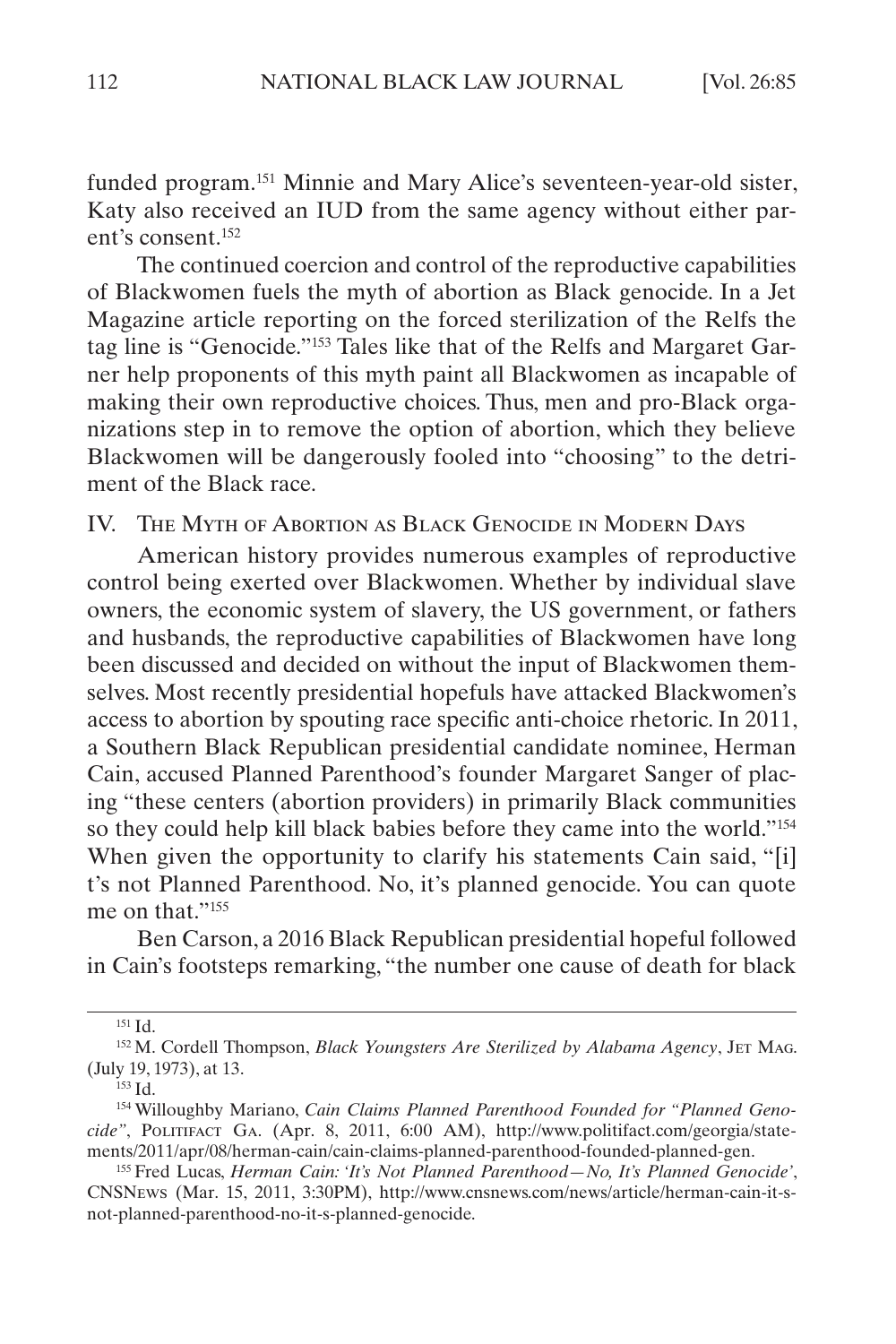people is abortion."156 His campaign clarified that the Center for Disease Control (CDC) does not impart personhood on fetuses, thus they do not include abortion as an official cause of death. Meanwhile the CDC lists heart disease as the number one cause of death for Black Americans.<sup>157</sup>

Both Cain and Carson incorrectly state that Planned Parenthood has a majority of its clinics in Black neighborhoods. Carson believes "[o] ne of the reasons you find most of their clinics in black neighborhoods is so that you can find ways to control that population."158 The Guttmacher institute reports that of all abortion providers, less than one in ten are located in zip codes that have a majority Black population.<sup>159</sup> While more than sixty percent of abortion providers are located in zip codes that have majority white residents.<sup>160</sup>

Margaret Sanger's motives for contraception access are often attributed to her eugenics ideologies and equated to Anti-Black racism.161 Most Black anti-choice activists focus on Sanger's Negro Project and its focus on Blackwomen's reproductive health.162 The project was established with the input and support of many prominent Black leaders including W.E.B. DuBois, Mary McLeod Bethune, and Reverend Adam Clayton Powell, Jr.163 One oft used quote is purposely cut short to portray Sanger's motives as racism: "[W]e want to exterminate the Negro population."164 Sangers full 1939 quote is:

156 Ben Carson: Abortions Are No.1 Cause of Death for Black People, THEGRIO (Aug. 14, 2015, 5:55PM), http://www.thegrio.com/2015/08/14/ben-carson-abortions-planned-parenthood.

<sup>157</sup> Heart Disease Facts, Ctr. for Disease Control and Prevention, http://www.cdc.gov/ heartdisease/facts.htm (last updated Aug. 10, 2015).

<sup>158</sup> Amber Ferguson, *Ben Carson Says Abortions Are Main Cause of Death for Black*  People, HuFF. Post (Aug. 14, 2015, 11:54 AM), http://www.huffingtonpost.com/entry/ben-carson-abortion\_55cdf1afe4b07addcb42a449.

<sup>159</sup> Glenn Kessler, *Margaret Sanger, Planned Parenthood and Black Abortions: Ben Carson's False Claim*, Wash. Post (Aug. 18, 2015), *available at* http://www.washingtonpost.com/ news/fact-checker/wp/2015/08/18/carsons-claim-that-planned-parenthood-targets-blacks-tocontrol-that-population.

 $160$  Id.

<sup>161</sup> For accusations of Margaret Sanger attempting to exterminate the negro race, see Tanya L. Green, *The Negro Project: Margaret Sanger's Eugenic Plan for Black America*, BLACKGENOcide, http://www.blackgenocide.org/negro.html (last visited Feb. 13, 2017).

<sup>162</sup> See e.g., id. (describing Sanger's Negro Project as tantamount to genocide against Black people).

<sup>163</sup> Newsletter #28 (Fall 2001): "Birth Control or Race Control? Sanger and the Negro Project, N.Y.U.: Margaret Sanger Papers Project, https://www.nyu.edu/projects/sanger/articles/ bc\_or\_race\_control.php (last visited Feb. 13, 2017).

<sup>164</sup> *The Negro Project: Poor, Black, & Undesirable*, Too Many Aborted, http://www.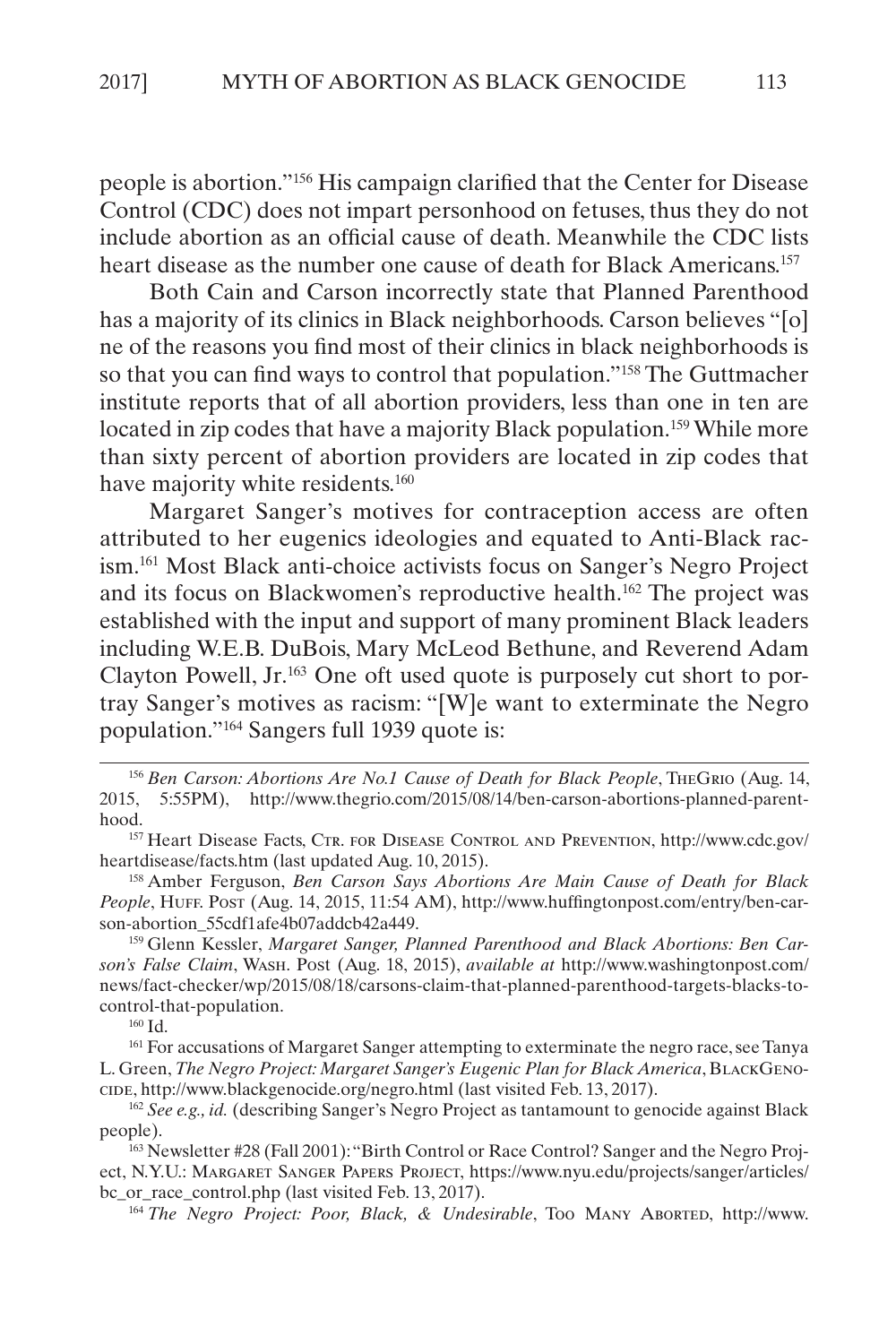The minister's work is also important and he should be trained, perhaps by the Federation as to our ideals and the goal that we hope to reach. We do not want word to go out that we want to exterminate the Negro population and the minister is the man who can straighten out that idea if it ever occurs to any of their more rebellious members.165

Although this paternalistic statement talks about "rebellious" members of the Black race who might get the wrong idea, it is far from a genocidal rant about eliminating the Black race. The Negro project gained the support of Black religious leaders who believed that birth control and family planning were the key to upward economic mobility.166

Further, discrediting Planned Parenthood as a whole is dangerous for the health of Black women, who on average face more barriers to preventive health care than their white counterparts.<sup>167</sup> Approximately 85 percent of the services that Planned Parenthood provides are preventive health care measures like STI/STD and cancer screenings.168 Anti-choice activists attempt to paint the whole of Planned Parenthood as anti-Black due to the outdated eugenics ideals and statements of its founder, but fail to realize the important services that Planned Parenthood offers Blackwomen besides abortion access.<sup>169</sup>

Even Dr. Martin Luther King Jr. himself was a public supporter of Planned Parenthood and was actually awarded the Planned Parenthood Federation of America (PPFA) Margaret Sanger Award in its inaugural

<sup>168</sup> As of 2013, "97 percent of the services Planned Parenthood provides are other forms of reproductive and primary care [as opposed to abortions]." Lauren Carroll, *"97% of Planned*  Parenthood's Work Is Mammograms, Preventive care, O'Malley Says, PolitiFact (Aug. 3, 2015, 9:46AM), http://www.politifact.com/truth-o-meter/statements/2015/aug/03/martin-omalley/97-planned-parenthoods-work-mammograms-preventive-.

<sup>169</sup> Imani Gandy, *How False Narratives of Margaret Sanger are Being Use to Shame Black Women*, Rewire (Aug. 201, 2015, 12:08PM), http://www.rewire.news/article/2015/08/20/falsenarratives-margaret-sanger-used-shame-black-women.

toomanyaborted.com/thenegroproject (last visited Feb. 13, 2017).

<sup>&</sup>lt;sup>165</sup> Lori Robertson, *Cain's False Attack on Planned Parenthood*, FACTCHECK (Nov. 1, 2011), http://www.factcheck.org/2011/11/cains-false-attack-on-planned-parenthood.

<sup>166</sup> Alveda C. King, *An Analysis of the PPH MLK Brochure*, Priests for Life, http://www. priestsforlife.org/africanamerican/king-planned-parenthood-9-16.pdf (last visited Feb. 13, 2017).

<sup>167</sup> "Black women live on average four years less than white women. Black women have shorter life spans than women in Barbados, Panama, Bosnia, and the Bahamas. Infant mortality rates are two times higher for [B]lacks. Vernella R. Randall, *Inequality in Health Care is Killing African Americans*, 36 American Bar Human Rights Mag., http://www.americanbar. org/publications/human\_rights\_magazine\_home/human\_rights\_vol36\_2009/fall2009/inequality in health care is killing african americans.html.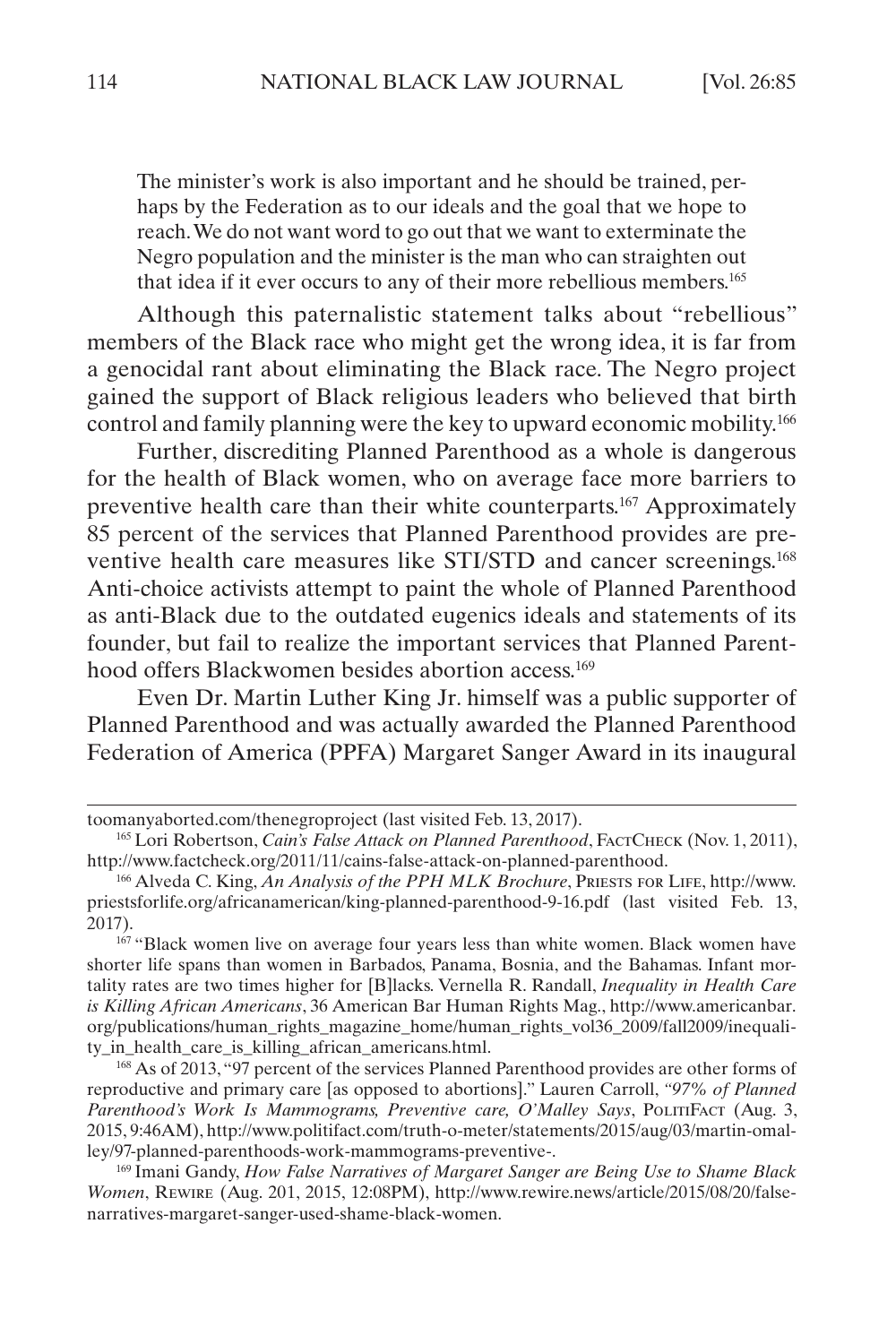year. In his response, delivered by his wife Coretta Scott King, family planning is hailed as a solution to one of the many ills facing the Black family. She stated:

For the Negro, therefore, intelligent guides of family planning are a profoundly important ingredient in his quest for security and a decent life. There are mountainous obstacles still separating Negroes from a normal existence. Yet one element in stabilizing his life would be an understanding of and easy access to the means to develop a family related in size to his community environment and to the income potential he can command.170

The Kings' response further dispels any theories that the Black race intended to "breed" itself into political power by becoming the majority race in American cities.171 They went on to make clear that Civil Rights activists "do not welcome any solution which involves population breeding as a weapon."172 Although the Kings speak of the Negro with male pronouns, their assertion that parenthood should be planned and on purpose aligns them with, at the very least, the pro-contraception crowd. They also state that they are the "natural allies of those who seek to inject any form of planning in our society that enriches life and guarantees the right to exist in freedom and dignity."173

A pro-choice advocate would argue that the right to choose abortion by Blackwomen falls squarely within the Kings' call for "the right to exist in freedom and dignity." Alveda King, niece of Dr. Martin Luther King Jr. however, holds starkly different views about the role that abortion plays in the lives of Blackwomen. She believes that her anti-choice activism is a natural progression of the civil rights movement, focusing on the civil right of life for every fetus.174 Alveda King is the director

<sup>170</sup> Martin Luther King Jr., *Family Planning—A Special and Urgent Concern, Response on Receiving Award at the Fiftieth Anniversary Banquet of Planned Parenthood* (May 5, 1966), *available at* http://www.thekingcenter.org/archive/document/family-planning-special-and-urgent-concern# (last visited Jan. 17, 2017).

 $171$  See supra notes 56–57 and accompanying text for a discussion of a Florida NAACP chapter.

<sup>&</sup>lt;sup>172</sup> King, Jr., supra note 170.

<sup>173</sup> Id.

<sup>174</sup> See Emily Derois, Opinion, *Dr. Martin Luther King's Niece Opposes Abortion: "Civil Rights and Human Rights Go Together"* LIFENEWS (June 6, 2016, 9:44 AM), http://www. lifenews.com/2016/06/06/dr-martin-luther-kings-niece-opposes-abortion-civil-rights-and-human-rights-go-together ("I know in my heart that if Uncle Martin were alive today, he would join with me in the greatest civil rights struggle of this generation—the recognition of the unborn child's basic right to life.").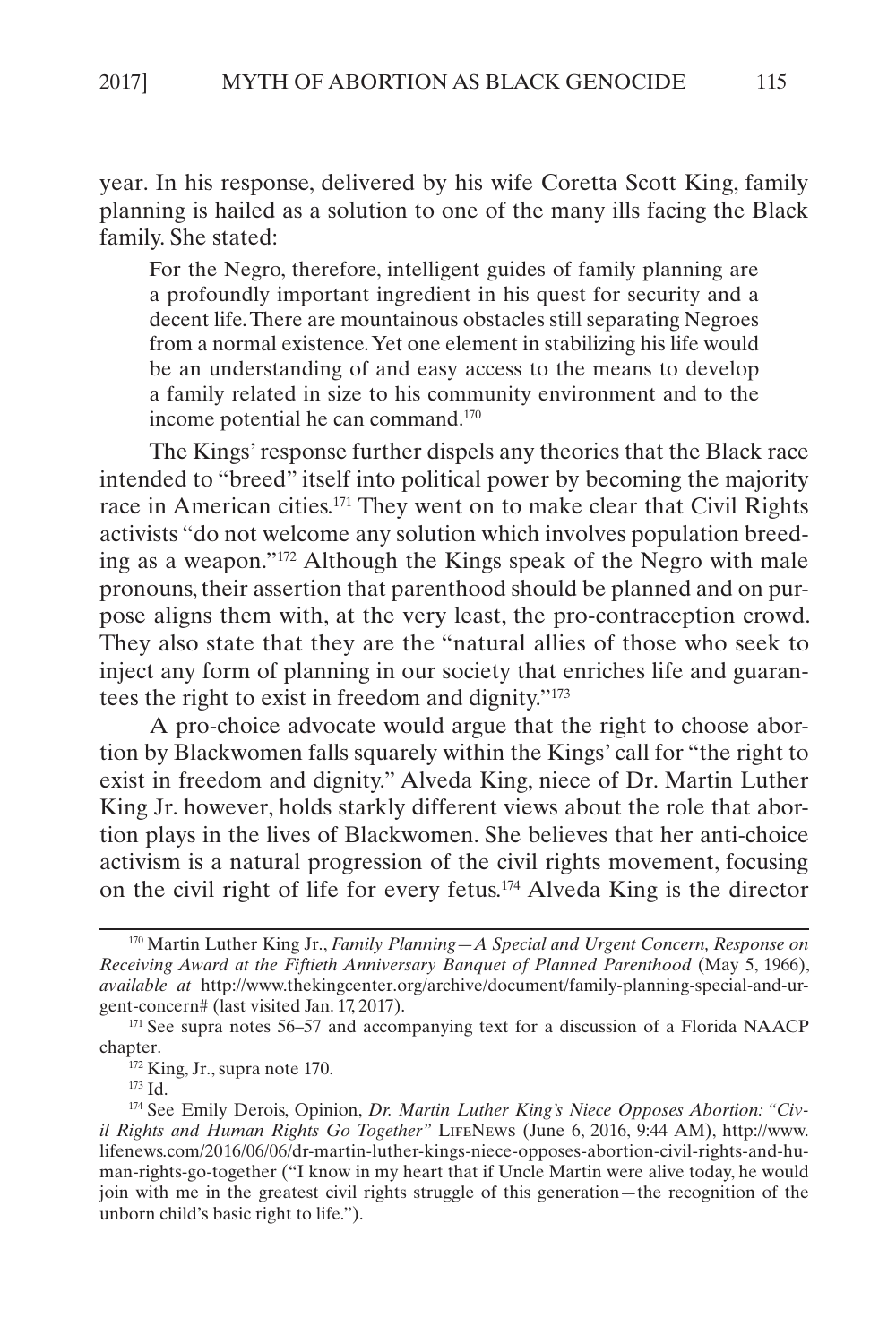of African American Outreach for anti-choice organization Priests for Life.175 She also supports and has testified in the Silent No More campaign which provides an outlet for women who regret having abortions.176 Alveda King testified that her first abortion was performed by a physician without her knowledge and was understandably traumatic.177 She referred to her second abortion as "voluntary", clarifying that she made this choice under "adverse pressure and threat of violence" from the would-be baby's father.<sup>178</sup>

Alveda King blames the legalization of abortion access for her choice saying that "[t]he ease and convenience provided through *Roe v. Wade* made it too easy for me to make the fateful and fatal decision to abort our child."179 The "ease" with which Alveda King was able to abort her fetus has become increasingly difficult due to legislative measures delaying access to abortion service, as well as the out of pocket cost required to pay for the procedure.180 After *Roe V. Wade,* abortion services were paid for under Medicaid, which provided medical care to low-income Americans. These low-income Americans were disproportionately women of color. Due to the original and continued attachment of the Hyde Amendment rider to appropriations bills, Medicaid no longer covers abortions.181 Given that over a quarter of Blackwomen in America live below the poverty line, and the average abortion cost of \$451, many Blackwomen don't have the same "ease and convenience" that Alveda King had when she "chose" her abortion.<sup>182</sup>

<sup>178</sup> Id.

<sup>179</sup> Id.

<sup>175</sup> Alveda C. King, An Urgent Election Message from Evangelist Alveda King, Director of Civil Rights for the Unborn for Priests for Life, PriestsforLife (Oct. 26, 2016)., http://www. priestsforlife.org/africanamerican/blog/index.php/2016/10.

<sup>176</sup> Alveda King, *Dr. Alveda King's 2012 March for Life Testimony*, SILENT NO MORE AWAREness, http://www.silentnomoreawareness.org/testimonies/testimony.aspx?ID=2473 (last visited Feb. 13, 2017).

 $177$  Id.

<sup>&</sup>lt;sup>180</sup> The Hyde Amendment?, NAT'L NETWORK OF ABORTION FUNDS, https://abortionfunds. org/hyde (last visited Jan. 17, 2017).

<sup>&</sup>lt;sup>181</sup> See *Harris v. McRae*, CTR. FOR CONSTITUTIONAL RIGHTS, http://www.ccrjustice.org/home/ what-we-do/our-cases/harris-v-mcrae (last modified Oct. 22, 2007) for the legal challenges to the Hyde Amendment and its effects on low income women seeking abortions—except in cases where the mother's life is in danger.

<sup>182</sup> Alexandra Cawthorne, *The Straight Facts on Women in Poverty*, Ctr. for American Progress, http://www.americanprogress.org/wp-content/uploads/issues/2008/10/pdf/women\_poverty.pdf, (Oct. 2008). Guttmacher Institute, Cost of Abortion Services in the United States, 2009, http://www.guttmacher.org/in-the-know/abortion-costs.html; Rachel K. Jones & Katherine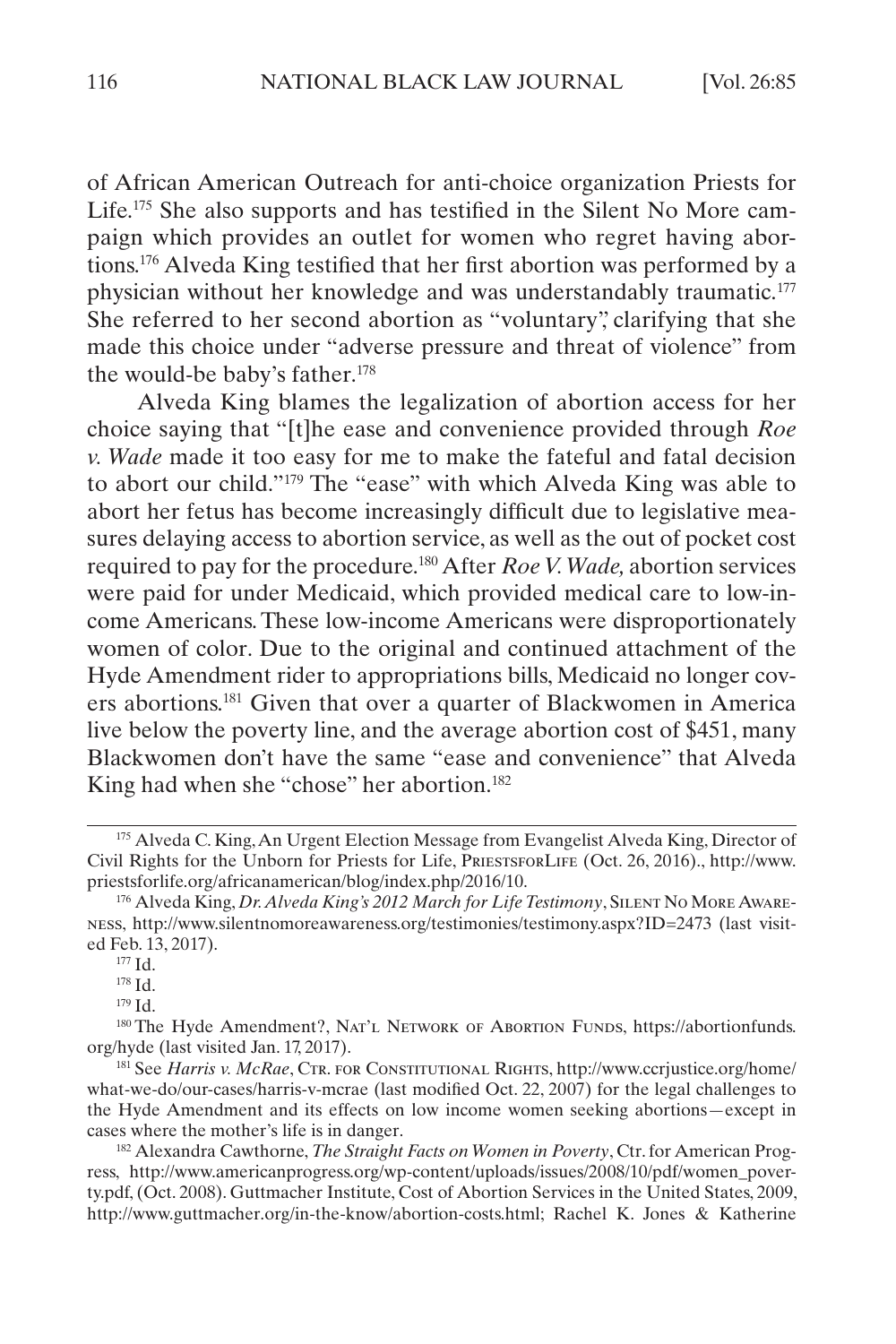<span id="page-33-0"></span>Alveda King also falsely equates abortion with slavery, just as Reverend Jesse Jackson did in the 1970s. She states "[e]very aborted baby is like a slave in the womb of his or her mother. The mother decides his or her fate."183 Although this statement doesn't specify the race of women that she is targeting with her anti-choice statements, she is ignoring the actual histories of motherhood during slavery. Motherhood and slavery violently collided for Blackwomen and the choices that they made then, as well as now, illustrate the misogynoir that is particular to Blackwomen.

#### A. *Abortion as Black Genocide Propaganda*

This same misogynoir has been plastered all over American cities thanks to an advertising campaign put on by a Texas based anti-choice group, Life Always. Their initial campaign began in 2011 and the billboard went up in February, during Black History Month in order to "spark more discussion."184 Blackwomen in several states from New York, California, and Missouri have been subjected to billboards specifically targeting them, and their exercise of the right to choose abortion. The billboards use adorable Black children with threatening rhetoric aimed at shaming Blackwomen away from choosing abortion. One NYC billboard reads "[t]he most dangerous place for an African American is in the womb" and provides a link to Life Always' website at thatsabortion.com.<sup>185</sup>

This billboard is obviously targeting Blackwomen with its message full of misogynoir and it also attempts to put abortion atop the numerous social ills facing Black people, and particularly facing Black children.186 Instead of focusing on rates of police brutality—one illustration

<sup>184</sup> Juliet Papa, *Controversial Anti-Abortion Billboard Causes Stir in SoHo*, CBS N.Y. (Feb. 23, 2011, 11:00 PM), http://newyork.cbslocal.com/2011/02/23/controversial-anti-abortion-billboard-goes-up-in-soho/

<sup>185</sup> Id. Liz Robbins, *Billboard Opposing Abortion Stirs Debate*, City Room (Feb. 23, 2011 12:08 PM), http://www.cityroom.blogs.nytimes.com/2011/02/23/billboard-opposing-abortion-stirs-debate/.

<sup>186</sup> Similar to the lives of Blackwomen, Black children are not afforded the same sense

Kooistra, *Abortion Incidence and Access to Services in the United States*, 2008, Guttmacher Inst. (Mar. 2011), *available at* http://www.guttmacher.org/sites/default/files/pdfs/pubs/journals/4304111.pdf; see also Monica Simpson, *For the Love of Black Women, It's Time to End the Hyde Amendment*, BlackGirlDangerous (Sept. 30, 2016), http://www.blackgirldangerous. org/2016/09/hyde-amendment ("If this nation loved Black women, we wouldn't be dying in childbirth at many times the rate of white women, we wouldn't be paid 63 cents on the dollar compared to white men, we would not be burying so many children killed by law enforcement, and we would be able to get affordable contraception and access abortion care when we need it.").<br><sup>183</sup> King, supra note 175.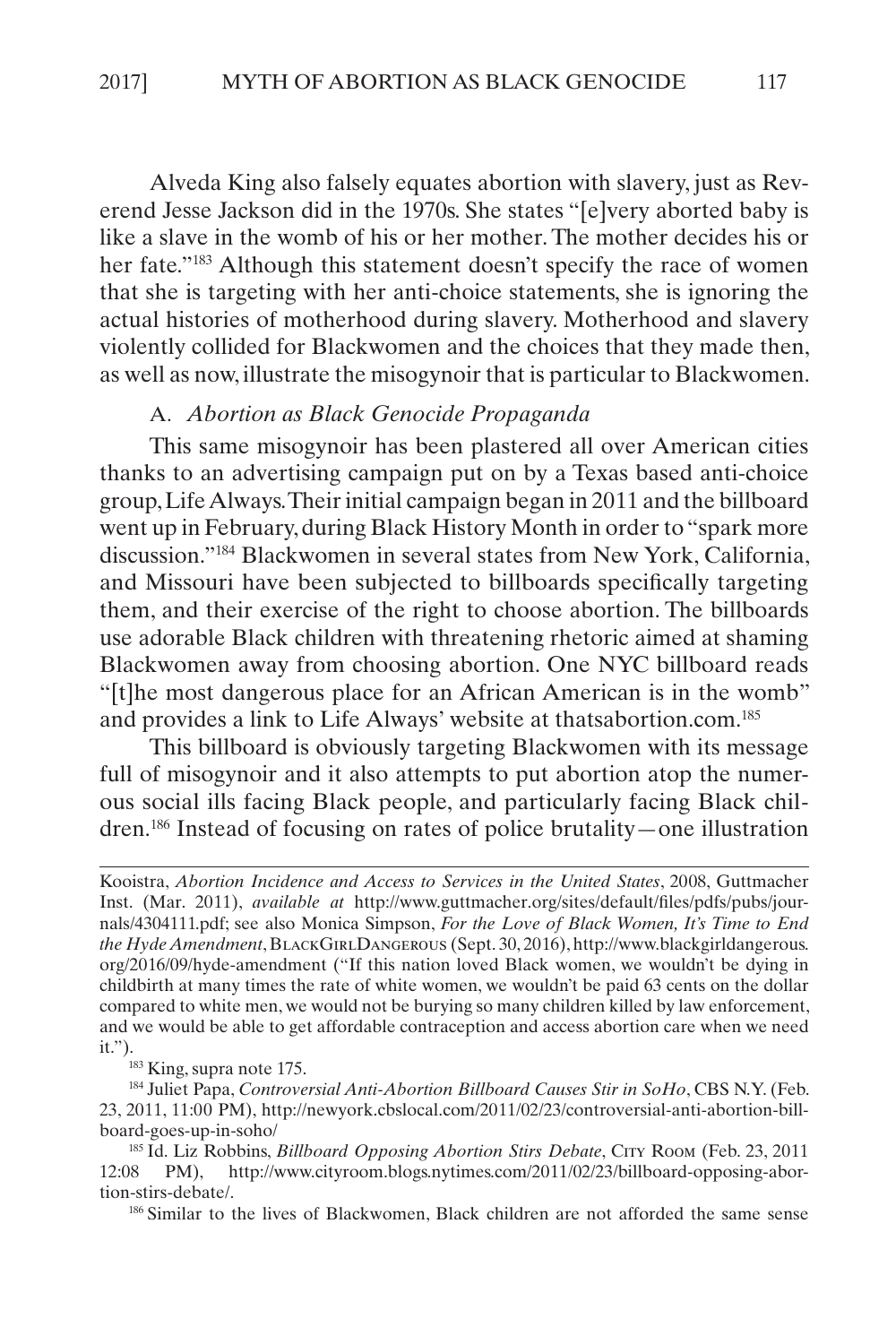of that brutality being the Stop and Frisk policies of the New York Police Department that overwhelmingly affect the Black community $187$  – or the social determinants of health,<sup>188</sup> or mass incarceration, or the alarmingly high rates of new HIV infections among Blackwomen, Life Always has placed the struggle for Black survival squarely within the wombs of Blackwomen.189 They also falsely count the number of terminated pregnancies by Blackwomen in their death statistics for Black people in the United States unlike the Federal Government, Center for Disease Control and the Guttmacher Institute.190 These inflated death statistics and emotionally charged billboards add undue pressure onto Blackwomen who may choose to terminate their pregnancies.

Other billboards take uplifting Black mantras like "black & beautiful" and place them above images of Black babies and a link to a Black anti-choice organization toomanyaborted.com.191 This billboard was

 $187$  "In 2015, New Yorkers were stopped by the police 22,939 times . . . 12,223 were black (54) percent)." Stop and Frisk Data, N.Y. Civ. Liberties U., http://www.nyclu.org/content/stop-andfrisk-data (last visited Feb. 13, 2017).

<sup>188</sup> "Social determinants of health are conditions in the environments in which people are born, live, learn, work, play, worship, and age that affects a wide range of health, functioning, and quality-of-life outcomes and risks." Social Determinants of Health, HEALTHY PEOPLE, http://www.healthypeople.gov/2020/topics-objectives/topic/social-determinants-of-health (last visited Feb. 7, 2017).

<sup>189</sup> According to the CDC Black heterosexual women have higher new HIV infection rates than Black heterosexual men, and the highest of all races of women, falling behind only, Black, Latino, and White men who have sex with men. *See* HIV Among African Americans, CTR. FOR Disease Control & Prevention, http://www.cdc.gov/hiv/group/racialethnic/africanamericans/ index.html (last updated Sep. 26, 2016).

. See Gerard M. Nadal, Black Genocide and Planned Parenthood, Coming Home (Feb. 1, 2010), [https://www.gerardnadal.com/2010/02/01/black-genocide-and-planned](https://www.gerardnadal.com/2010/02/01/black-genocide-and-planned-parenthood)[parenthood](https://www.gerardnadal.com/2010/02/01/black-genocide-and-planned-parenthood) (depicting a graph originally provided by Rev. Childress of LEARN, the largest anti-choice Black organization in the United States).

<sup>191</sup> *Bay Area Anti-Abortion Billboards Draw Cries of Racism* (June 22, 2011), CBS San Francisco, http://www.sanfrancisco.cbslocal.com/2011/06/22/bay-area-anti-abortion-billboards-drawcries-of-racism/amp/. *See* California: The Abortion Capital of the Nation, TooManyAborted. Com, http://www.toomanyaborted.com/california/ (last visited Feb. 13, 2017).

of childhood afforded to their white counterparts. This is particularly true for Blackgirls, but affects Black children of all genders. See Stacey Patton, Opinion, *In America Black Children Don't Get to Be Children*, Wash. Post (Nov. 26, 2014), https://www.washingtonpost.com/opinions/in-america-black-children-dont-get-to-be-children/2014/11/26/a9e24756-74ee-11e4-a755 e32227229e7b\_story.html ("Black childhood is considered innately inferior, dangerous, and indistinguishable from black adulthood."); see also Taylor Gordon, 10 Ways Racism Robs Black Children of Their Childhood, Atlanta Blackstar (Nov. 14, 2014), http://www.atlantablackstar.com/2014/11/14/10-ways-racism-robs-black-children-of-their-childhood/ (listing the ways in which Black children are denied childhood vis-à-vis various legislative and policy measures).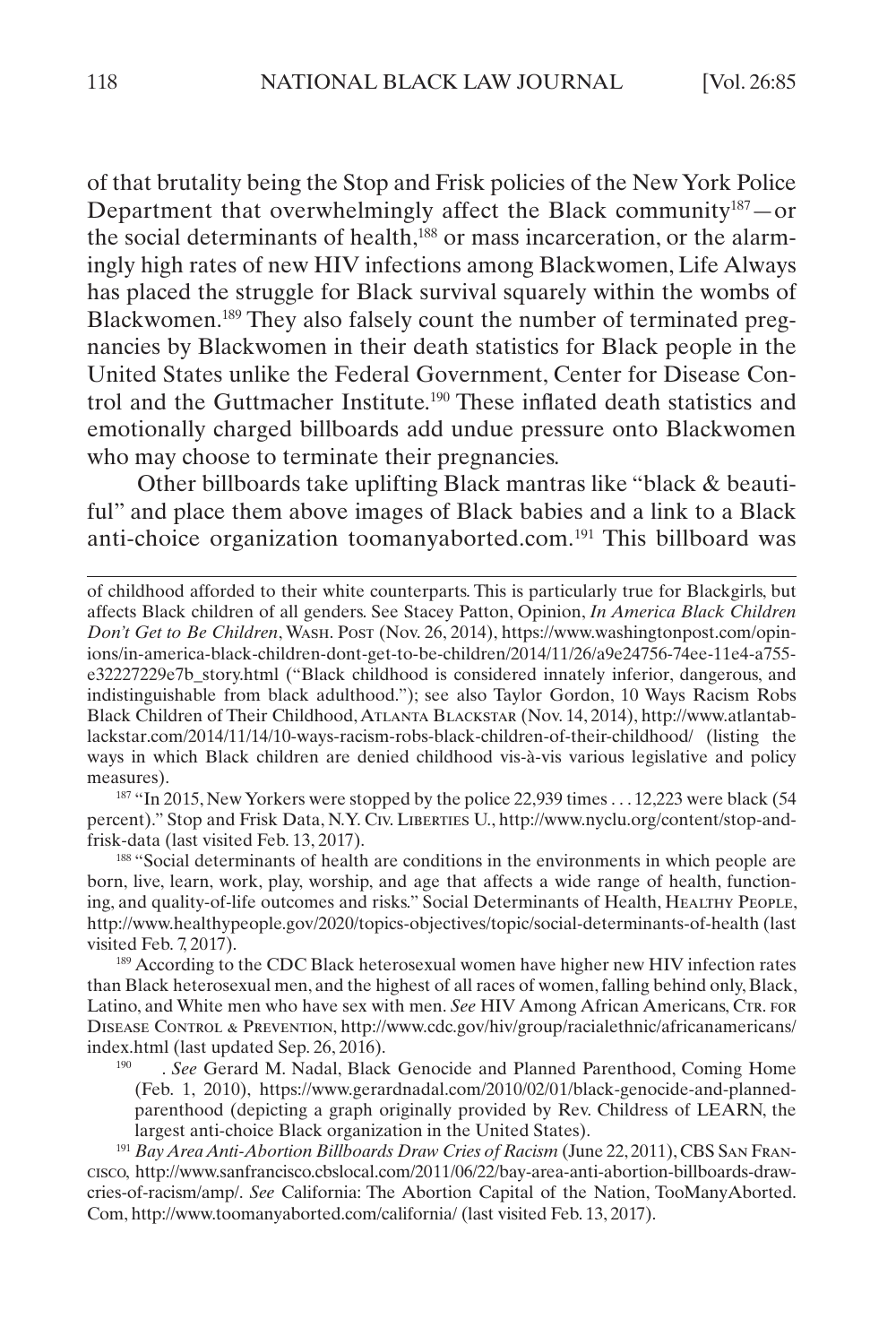placed in Oakland, California, the birthplace of the revolutionary Black Panther Party which used "Black is beautiful" as a poster slogan throughout the 1960s. A billboard in Chicago uses a red, white, and blue image of President Barack Obama and states "[e]very 21 minutes our next possible leader is aborted."192 Despite President Obama's pro-choice stance on abortion access, this billboard recalls the similar "one more revolutionary" rhetoric used by the early Black Panther Party movement and the "future leader" rhetoric spouted by NOI leaders. The potential of a Black fetus is placed above the integrity of the Blackwoman's right to make her own medical decisions.

Many Atlanta and Missouri billboards paid for by Life Always state that "[b]lack children are an endangered species."193 In one sentence Life Always dehumanizes not only Black children, but also Blackwomen who choose abortion. By classifying Black children as a species, assumedly separate from current humans, the billboard denies them their humanity and likens them more to animals. This same animalistic rhetoric fueled justifications for slavery, Jim Crow segregation, and now the shaming of Blackwomen and their reproductive choices.194

A Memphis, Tennessee billboard shows a variance in Life Always' strategy to shame Blackwomen by focusing instead on the intended fathers of the could-be aborted fetus. The billboard crowns a smiling Black infant as "Dad's Princess" and tells viewers that her heartbeat begins at 18 days.195 By appealing to the presumably Black father, Life

<sup>194</sup> *See generally* Gregory S. Parks & Danielle C. Heard, *"Assassinate the Nigger Ape []": Obama, Implicit Imagery, and the Dire Consequences of Racist Jokes*, Scholarship@Cornell Law: A Digital Repository (Aug. 14, 2009), http://www.scholarship.law.cornell.edu/cgi/viewcontent.cgi?article=1063&context=clsops\_papers (providing examples of historic comparisons of Black people to animals and the ways in which these comparisons have been used to systematically dehumanize this race).

<sup>195</sup> Miriam Zoila-Pérez, *New Anti-Abortion Billboards Give Reproductive Justice Activists Déjà Vu*, Colorlines (June 17, 2015, 11:00 AM), http://www.colorlines.com/articles/new-anti-abortion-billboards-give-reproductive-justice-activists-déjà-vu. *See,* Fetal Heartbeat: The

<sup>192</sup> Lisa Balde & Charlie Wojciechowski, *Anti-Abortion Billboards Arrive in Chicago*  (Mar. 29, 2011), NBC Chicago, [http://www.nbcchicago.com/news/local/Anti-Abortion-Bill](http://www.nbcchicago.com/news/local/Anti-Abortion-Billboards-Headed-for-South-Side-118790299.html)[boards-Headed-for-South-Side-118790299.html.](http://www.nbcchicago.com/news/local/Anti-Abortion-Billboards-Headed-for-South-Side-118790299.html) *See* Steven Ertelt, Pro-Life Billboard in Chicago Uses Obama Image to Hit Abortion, LifeNews (Mar. 28, 2011, 12:42 PM), http://www. lifenews.com/2011/03/28/pro-life-billboard-in-chicago-uses-obama-image-to-hit-abortion.

<sup>193</sup> Steve Osunsami, *Abortion Billboards: Strong Words Spark Debates in Atlanta's Black Neighborhoods*, ABC News (Feb. 22, 2010), http://www.abcnews.go.com/WN/billboard-controversy-signs-atlanta-black-children0endangeered-species/story?id=9888149. Black Children Are an Endangered Species, TooManyAborted (Feb. 4, 2010), http://www.toomanyaborted. com/black-children-are-an-endangered-species.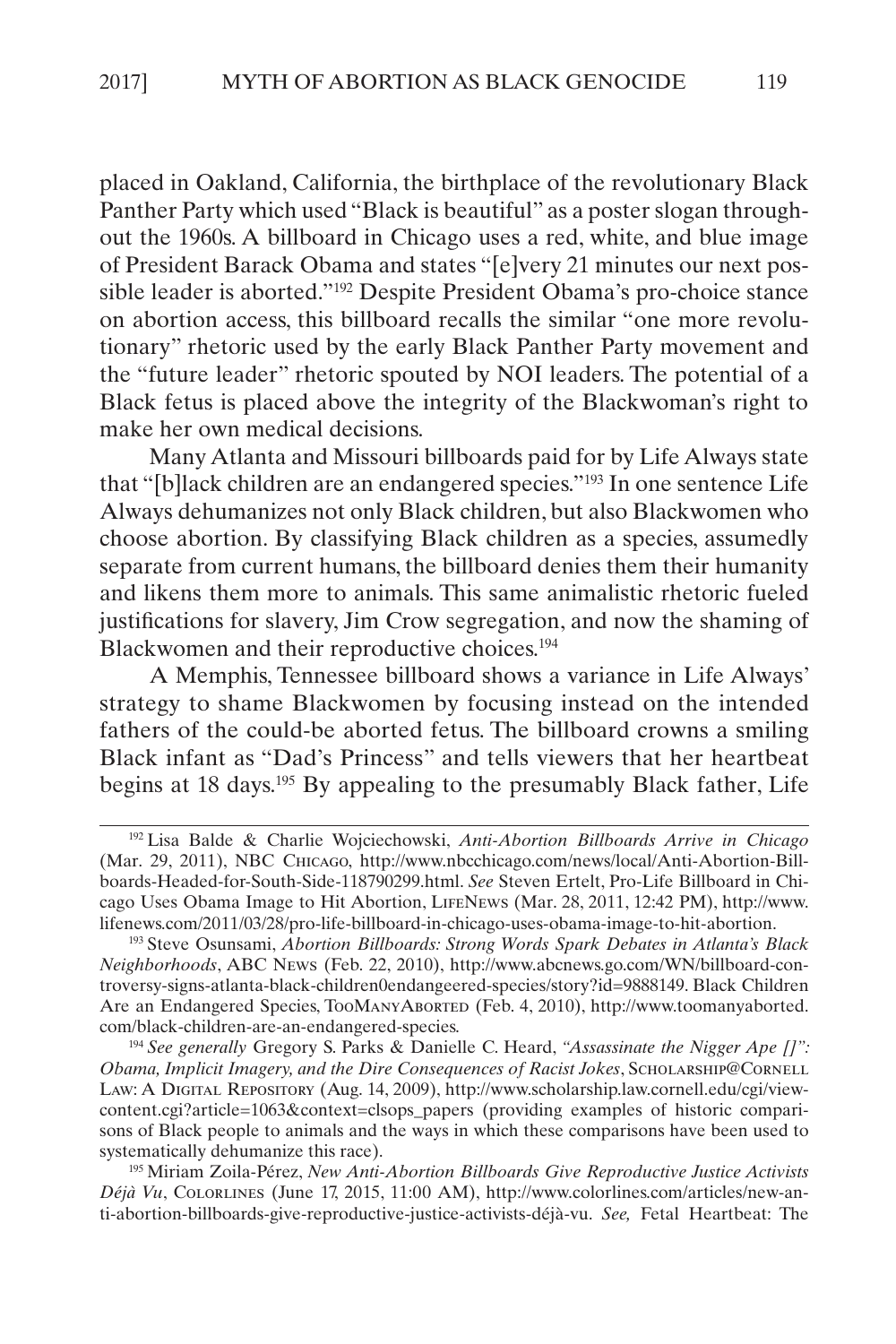Always adds even more undue pressure onto Blackwomen who may be choosing abortion by creating a sense of entitlement on behalf of the could-be father. Life Always uses patriarchal ideas to reinforce that as a man, the would-be father, must protect his unborn, even at the expense of a Blackwoman's bodily autonomy. One viewer of the advertisement stated, "[t]o use [B]lack men like me to facilitate the erasure of [B]lack women like my wife and others from the conversation about their own bodies is not only propaganda, it's pathetic and repulsive."196

The shifting of the advertisements to explicitly target Black men continues a long history of denying Blackwomen their reproductive autonomy. The early Black Panther Party, the Nation of Islam, and some civil rights leaders like Jesse Jackson encouraged women to breed for the Black liberation movements and the race. Although they recognized racism and its ills for the Black race, they did not acknowledge that these ills were in addition to the sexism that Blackwomen faced. Further, they didn't take into account that these same ills make motherhood for Blackwomen undesirable in a variety of situations. As Angela Davis wrote, "When Black and Latina women resort to abortions in such large numbers, the stories they tell are not so much about their desire to be free of their pregnancy, but rather about miserable social conditions which dissuade them from bringing new lives into the world."197

Legislative attempts have recently been targeting Blackwomen and their right to "choose" abortion by co-opting the very language created by Blackwomen. The Black Lives Matter movement and chant was created in response to the murder of Trayvon Martin in 2012. Three queer Blackwomen, Alicia Garza, Opal Tometi, and Patrisse Cullors started this movement to demand respect for all Blacklives, including those of Blackwomen and their ability to determine their own futures.198 This slogan has thus been misappropriated by anti-choice activists to plead for the end of abortions under the reasoning that all Black Lives Matters, including those of the unborn. In January 2016, Missouri Republicans

Development of Baby's Circulatory System, What To Expect, http://www.whattoexpect.com/ pregnancy/fetal-heartbeat (last updated Apr. 16, 2015).

<sup>&</sup>lt;sup>196</sup> Joseph Fatzick, *New Pro-Life Billboard is Apparently 'Racist'*, The DAILY CALLER (June 8, 2015, 3:41 PM), http://dailycaller.com/2015/06/08/new-pro-life-billboard-is-apparently-racist.

 $197$  Davis, supra note 90, at 204.

<sup>198</sup> A HerStory of the #BlackLivesMatter Movement, BlackLivesMatter, http://www. blacklivesmatter.com/herstory (last visited Feb. 15, 2017).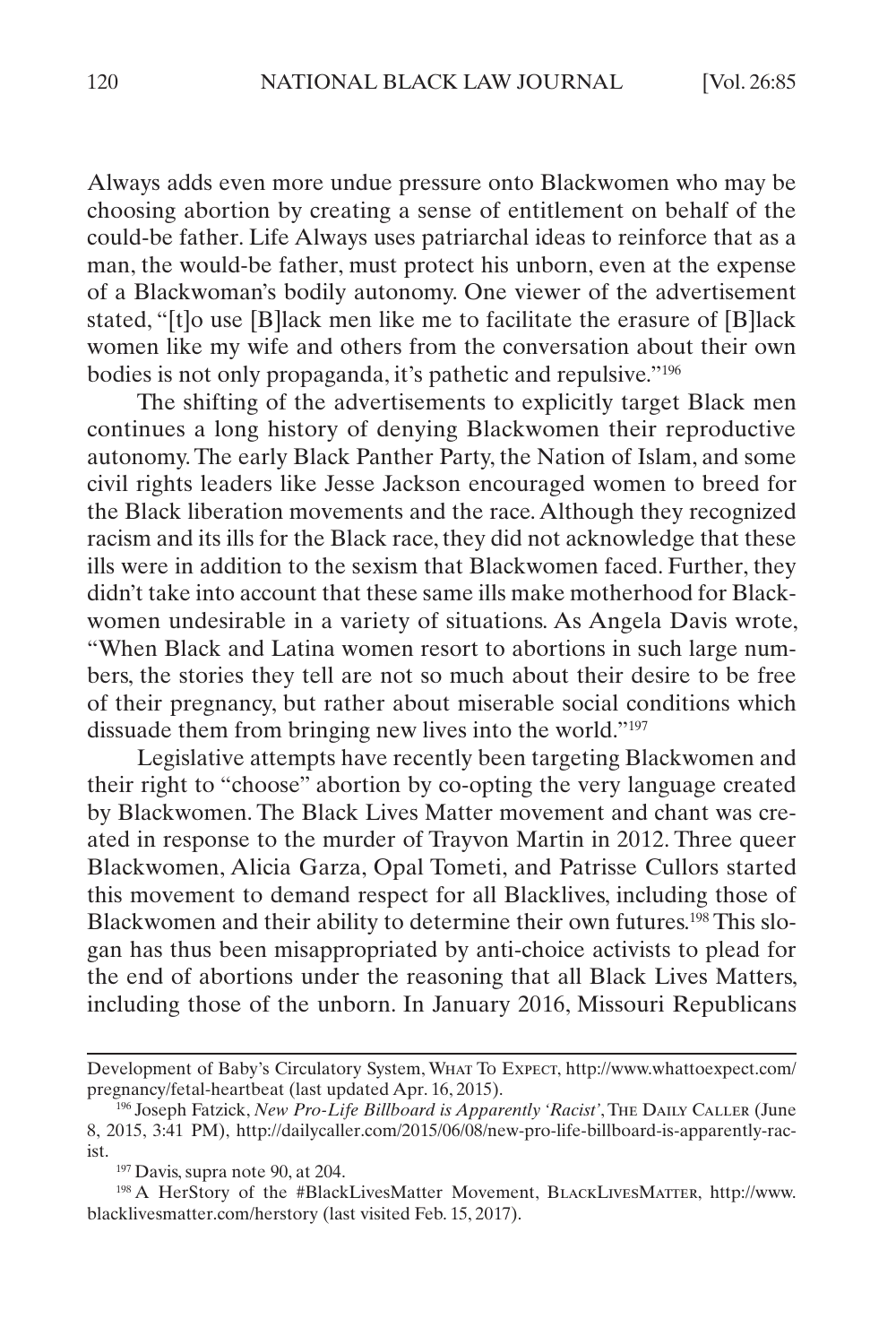<span id="page-37-0"></span>began pushing an anti-choice bill in the Missouri House of Representatives and titled it the All Lives Matter bill.<sup>199</sup> The bill, sponsored by Representative Mike Moon, would amend state law in favor of personhood, thus defining fertilized eggs as person at the point of conception.200

Congressman Sean Duffy, a Republican from Iowa addressed the Congressional Black Caucus in January 2016 stating:

There is a targeting going on in a lot of spaces and a lot of places, and it's going on in the abortion industry. And my friends, my liberals, Congressional Black Caucus Members, they talk about fighting for the defenseless, and the hopeless, and the downtrodden. But there is no one more hopeless and voiceless than an unborn baby, but their silence is deafening. I can't hear them. Where are they standing up for their communities, advocating and fighting for them, their right to life?<sup>201</sup>

Representative Moon is asking the Congressional Black Caucus to fight to limit abortion access at the expense of Blackwomen's reproductive choices. Again, the potential Black child's interest in life, regardless of the discriminatory conditions of that life, is placed above the right for Blackwomen to choose motherhood instead of having it forced upon them.

#### V. Blackwomen's Response to this Myth

Blackwomen have always been champions of reproductive choice, and have worked tirelessly to create a better world for those that choose birth and their babies. The myth of abortion as Black genocide has been, and still is, continually used to diminish the revolutionary work of Blackwomen. But their response to this myth and its propaganda showcase the ingenuity and perseverance of Blackwomen. One American feminist historian wrote about Blackwomen in slavery, saying "those who encounter

<sup>&</sup>lt;sup>199</sup> Teddy Wilson, *Missouri Republicans to Push Anti-Choice 'All Lives Matter' Bill*, REWIRE (Jan. 11, 2016, 10:57 AM), http://rhrealitycheck.org/article/2016/01/11/missouri-republicans-push-anti-choice-lives-matter-bill.

<sup>200</sup> Id. "[T]his 'personhood' bill would virtually wipe out abortion access—and likely be found unconstitutional." Sophia Tesfaye, Missouri GOP Rep Introduces "All Lives Matters" Bill to Grant Fetuses Personhood, Salon (Jan. 13, 2016, 8:58 AM), http://www.salon. com/2016/01/13/missouri\_gop\_rep\_introduces\_all\_lives\_matters\_bill\_to\_grant\_fetuses\_personhood.

<sup>201</sup>Monica Simpson, *For Black Women's Lives to Matter, Legislators Must Halt Attacks on Our Bodily Autonomy*, Rewire (Jan. 14, 2016, 11:01 AM), http://rhrealitycheck.org/article/2016/01/14/black-womens-lives-matter-legislators-must-halt-attacks-bodily-autonomy (quoting Rep. Sean Duffy).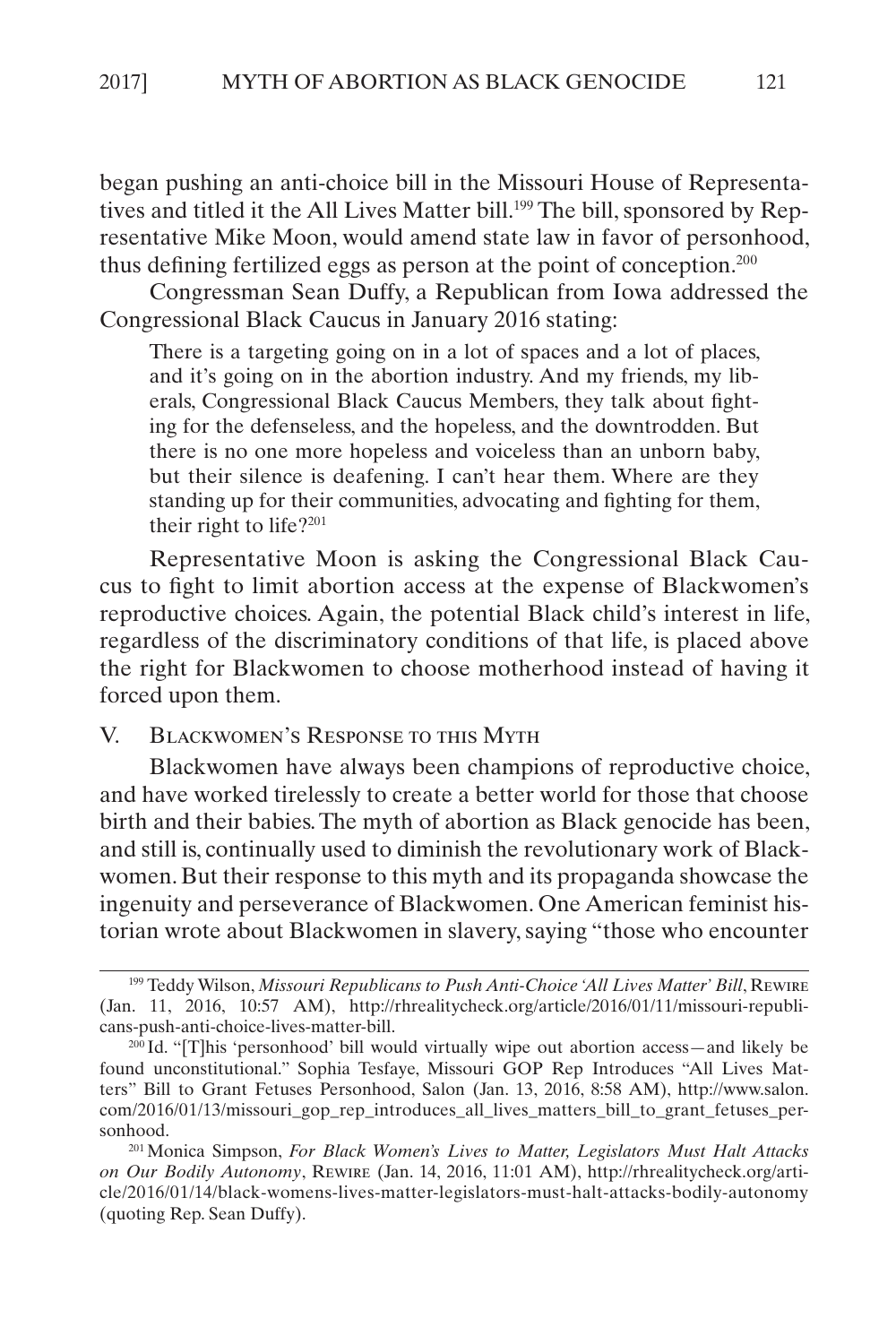oppression through the body, the body becomes an important site not only of suffering but also . . . resistance?<sup>202</sup> This resistance is longstanding, and has culminated in a focus on Reproductive Justice, encompassing more than just the right to "choose" abortion.

The Reproductive Justice movement was born out of women of color recognizing that the mainstream pro-choice movement focused mostly on abortion access.203 These heavily publicized white feminists did not sufficiently address the racism and classism that lead many women of color to abortion, as well as prohibit them from raising their children in decent satisfactory environments. Reproductive Justice is the "complete physical, mental, spiritual, political, social and economic wellbeing of women and girls, based on the full achievement and protection of women's human rights." 204 The movement focuses on women of color and indigenous women and works to secure three types of rights: the right to have a child, the right to not have a child (contraception and abortion access), and the right to parent. While focusing on the ends, like healthier women and girls and communities, versus the means, like abortion access,205 this movement works alongside movements for self-determination, anti-racism, and anti-poverty to improve the lives of women and men.<sup>206</sup>

The Reproductive Justice movement reaffirms the agency of Blackwomen and other women of color. In the converse, the myth of abortion as Black genocide considers Blackwomen incapable of making their own reproductive choices. Proponents of the myth often blame feminism, which they consider a solely white women's movement, for the higher rates of abortions for Blackwomen. This belief ignores and belittles the amazing herstories of Blackwomen who have been performing abortions for centuries in the United States. During bondage, Blackwomen

<sup>202</sup> Stephanie M. H. Camp, Closer to Freedom: Enslaved Women and Everyday Resistance in the Plantation South 94 (2004).

<sup>&</sup>lt;sup>203</sup> "Many individuals, groups and organizations find the term ["reproductive justice"] helpful in moving beyond the singular focus on abortion that dominates the pro-choice movement." Loretta Ross, *Understanding Reproductive Justice*, Trust Black Women (Nov. 2006), http://www.trustblackwomen.org/our-work/what-is-reproductive-justice/9-what-is-reproductive-justice.

<sup>204</sup> Loretta Ross, *What Is Reproductive Justice?* in *Reproductive Justice Briefing Book: A Primer on Reproductive Justice and Social Change* 4, http://www.law.berkeley.edu/php-programs/courses/fileDL.php?fID=4051 (last visited Feb. 15, 2017).

<sup>205</sup> Id.

<sup>206</sup> *See* id. at 4–5.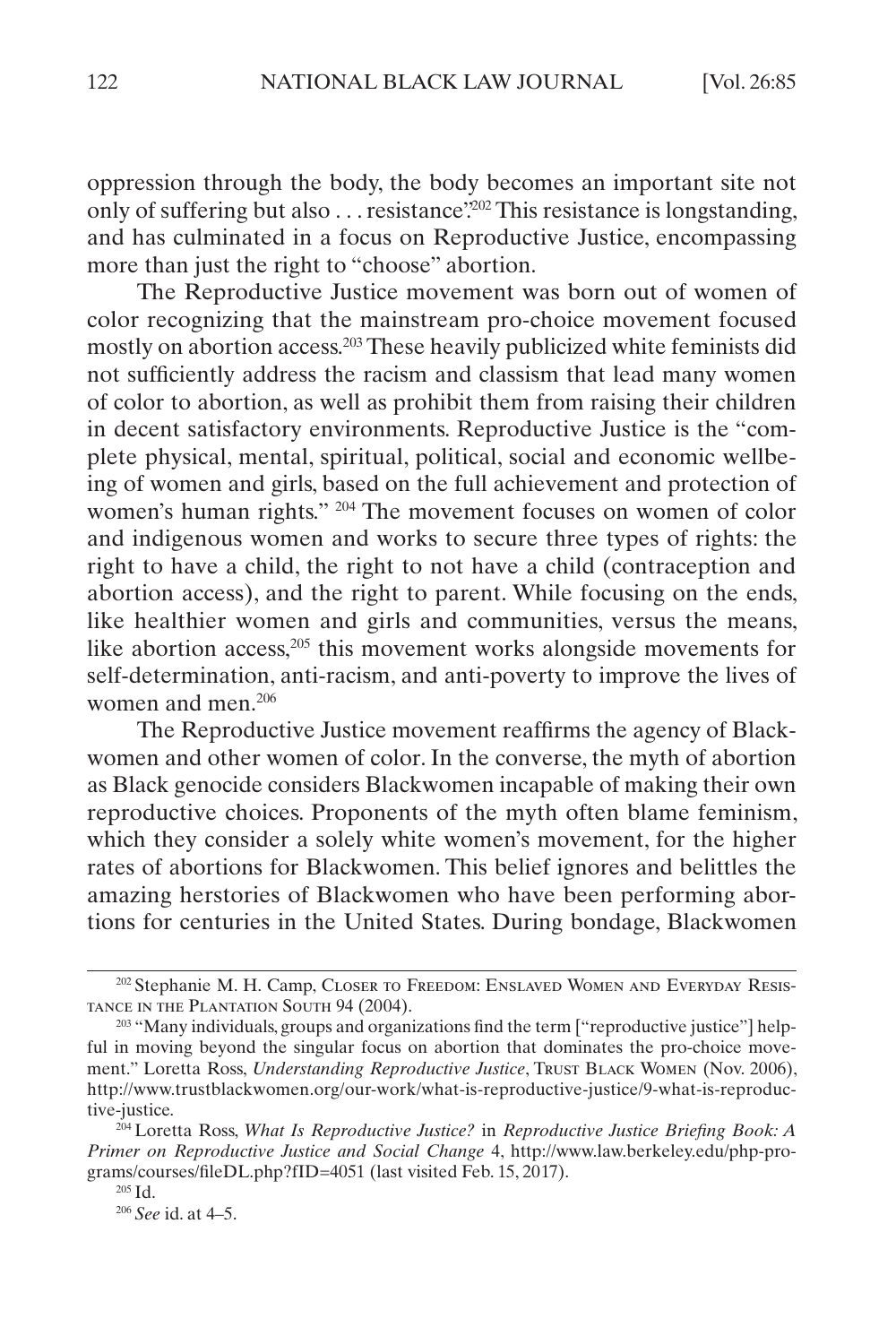kept secret the contraceptive and abortion methods that they imported from Africa and passed down, or learned in the United States.207 Refusing to produce more Black children to sustain the system of slavery was proof of the agency of Blackwomen, and the lengths that they would go in order to exert it over themselves.

Further, Blackwomen have and continue to organize around abortion access within the larger Reproductive Justice framework. Prior to the legalization of abortion in 1973, many Blackwomen participated in the underground abortion movement throughout the United States.<sup>208</sup> One network, called Jane, provided safe and affordable abortions by women who learned how to perform the procedure themselves, and then charged less than other, often less safe, practitioners.209 After *Roe,* Blackwomen continued to provide and advocate for safe abortions. In 1974, Byllye Avery cofounded the Gainesville Women's Health Center after learning to perform abortions.210 She then founded the National Black Women's Health Project in 1983, which continues to advocate for autonomy and agency for Blackwomen today.211

Blackwomen are writing, tweeting, and creating art centering themselves and their agency in their abortion narratives.<sup>212</sup> One Blackwoman author attacked Ben Carson's harmful genocidal rhetoric writing for Aljazeera America saying, "[t]o use factually incorrect rhetoric to render our healthcare needs and experiences irrelevant is an affront to our dignity."213 Other Blackwomen have also been using their organizations

<sup>210</sup> Byllye Y. Avery, Black Women's Health Imperative, http://www.bwhi.org/staff-andboard-members/board-member/byllye-nbsp-y.-nbsp-avery-nbsp/ (last visited Feb. 15, 2017).

<sup>213</sup> Renee Bracey Sherman, *Dr. Ben Carson's Tall Tales About Abortion and Black Women*, Al-Jazeera America (Sept. 1, 2015, 2:00 AM), http://www.america.aljazeera.com/

<sup>207</sup> Muna Abdullahi, *A Short History of African American Women and Abortion*, Trust Black Women (July 2010), http://www.trustblackwomen.org/2011-05-10-03-28-12/publications-a-articles/african-americans-and-abortion-articles/24-a-short-history-of-african-american-women-and-abortion.

<sup>208</sup> Id.

<sup>209</sup> Raina Lipsitz, *Bring Back the Abortion Underground Railroad*, Al-Jazeera America (Oct. 23, 2014, 2:00 AM), http://www.america.aljazeera.com/opinions/2014/10/texas-abortion-clinicswomensrights.html.

<sup>211</sup> Id.

<sup>212</sup> *See, e.g.*, Michael Pearson, *Women Embrace, Criticize, #ShoutYourAbortion*, CNN, http://www.cnn.com/2015/09/22/living/shout-your-abortion-feat/ (last updated Sept. 29, 2015) (describing women's use of social media to destigmatize abortions); see also Tasha Fierce, 'I Had an Abortion,' Ebony (Jan. 12, 2015), http://www.ebony.com/wellness-empowerment/i-just-had-an-abortion-403#axzz3xGPJ2Nt5 (recounting one Black woman's reasons for and experiences of undergoing an abortion).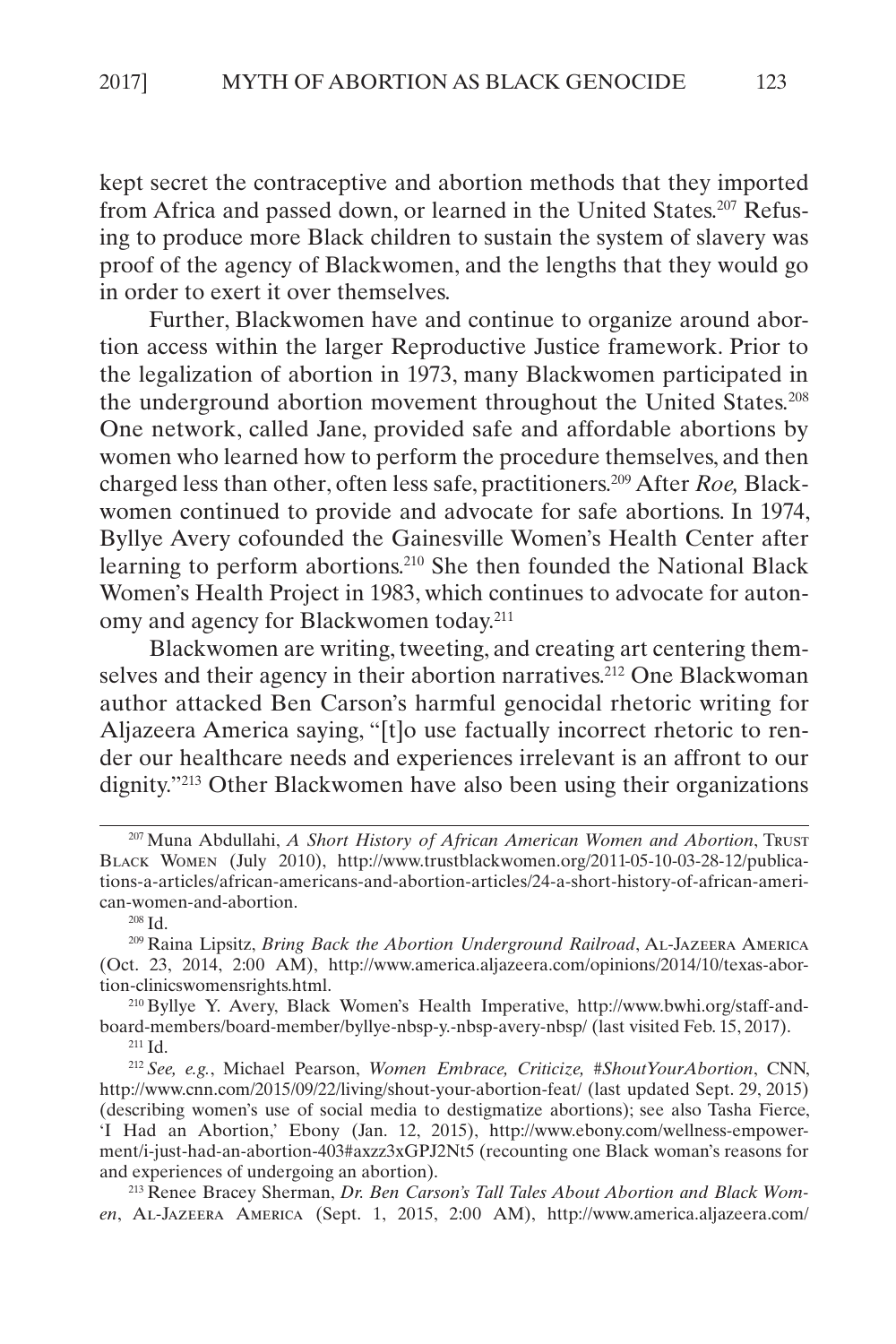to directly respond to the misleading billboards targeting their right to choose abortion. SisterReach, a Black Reproductive Justice organization, placed several ads around Memphis Tennessee's Black Neighborhoods asking viewers to "trust black women" and their reproductive decisions. The organization advertises means to ensure that Blackwomen can exercise all their reproductive choices including having children, not having children, and parenting the children that they have. One billboard has a Blackwomen's face with the text "I don't deserve to be shamed for my reproductive health decisions, even when it is an abortion. Trust me to make the best decisions for myself, my family, and my community."<sup>214</sup>

A second billboard uses an adorable Black baby just as the antichoice advertisements did, but instead of shaming Blackwomen, it asks viewers to ensure that Blackwomen have "a chance."215 The ad reads, "[h]elp ensure that my mommy has: [a] living wage, [a]ffordable housing, [a] safe environment, [h]ealthcare, [r]eliable transportation, [s] afe and robust schools, [a] chance." Another advertisement portrays a heterosexual Black family and lists the same qualities for the family.<sup>216</sup> All the advertisements tell viewers to "trust black women" and center their decision-making as final and competent to choose their reproductive futures.

Unlike the anti-choice proponents of the myth of abortion as Black genocide, Blackwomen are actively working to combat genocidal plots against Black people in the United States. For example, the Black Lives Matter movement is focusing on state violence in the form of police brutality, poverty, mass incarceration, immigration, Black trans and queer discrimination.217 The Say Her Name campaign is also bringing light to the Blackwomen (trans and cis) victims of police brutality in the United States.218 SisterSong continues to bring women of color together in order

<sup>216</sup> Id.

<sup>217</sup> About the Black Lives Matter Network, BlackLivesMatter, http://blacklivesmatter. com/about/ (last visited Feb. 16, 2017).

<sup>218</sup> #SayHerName, African American Policy Forum, http://www.aapf.org/sayhername

opinions/2015/9/dr-ben-carsons-tall-tales-about-abortion-and-black-women.html.

<sup>214</sup> Cherisse Scott, New Billboards Bring Message to Empower and Inspire Black Community, Rewire (Oct. 7, 2015, 9:50 AM), http://rhrealitycheck.org/article/2015/10/07/new-billboards-bring-messages-empower-inspire-black-community. See "Pro-Women" Billboards Going up across Memphis, Local Memphis, http://www.localmemphis.com/news/local-news/ new-pro-choice-billboards-debut-in-memphis/198899775 (last visited Dec. 9, 2017)for further discussion of the billboards.

<sup>&</sup>lt;sup>215</sup> Cindy Cooper, Billboards by SisterReach Put Reproductive Justice on High in Memphis, Words of Choice: Up the Creativity (Aug. 13, 2015), http://www.wordsofchoice.blogspot.com/2015/08/billboards-by-sisterreach-put.html.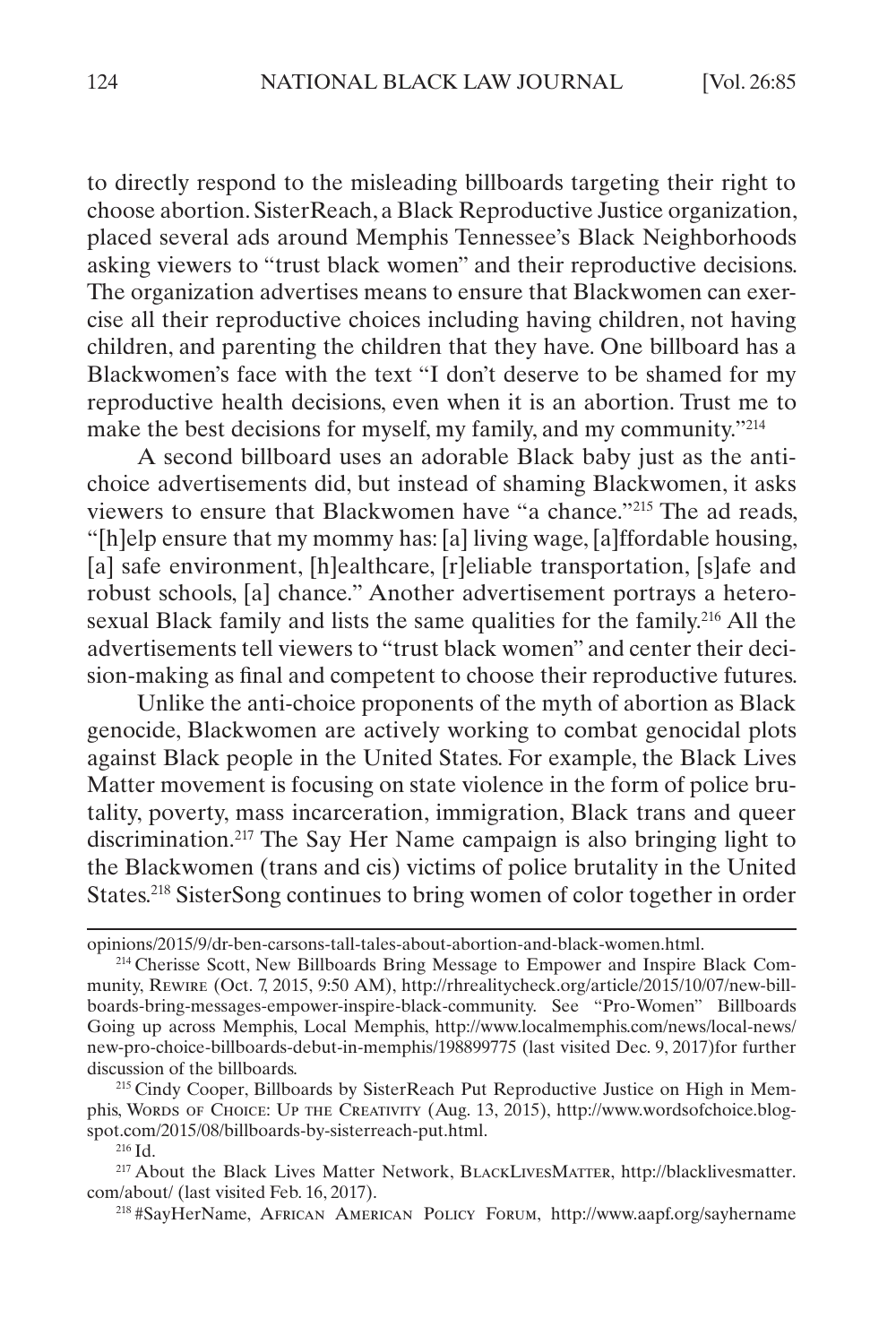<span id="page-41-0"></span>to eradicate reproductive oppression and secure human rights for all women and girls.<sup>219</sup> Spark! champions reproductive justice and collaborates with other organizations focusing on the states in the American South.220 By utilizing the history of the South as "ground zero for dangerous and restrictive legislative policies . . . ." Spark continues to grow within intersecting communities and privileges the voices most marginalized in the fight for reproductive justice.<sup>221</sup>

#### **CONCLUSION**

Given the incredible work that Blackwomen have and continue to partake in to advance and liberate the Black race as a whole, all men, but particularly Black men, should support them in their reproductive choices. The revolutionary work of Black reproductive justice activists and organizations are not so much asking for Black men's support, but demanding it along with their respect. They demand and deserve that the loyalty with which Blackwomen have supported Black men through slavery, Jim Crow segregation, Civil Rights and Black Liberation movements be reciprocated when Blackwomen attempt to exercise their own bodily autonomy.

The importance of this reciprocity could radically shift and repair some, but not all, of the gender chasms within Black social justice organizations and the Black community as a whole. By attacking the misogynoir of anti-choice activists, Blackwomen continue to assert their agency over themselves, and their communities. Not only can a race divided not flourish, but any movement that fails to center those members at the margins will inevitably reproduce the same oppressions that they claim to want to end. By trusting and empowering Blackwomen to make their own reproductive decisions, anti-choice activists can shift their considerable resources to more worthwhile and non-oppressive causes to ensure the thriving of the Black race.

These anti-choice organizations and activists detract, or completely ignore, the other sources of damage to the Black community by focusing solely on abortion as a genocidal plot. They also lobby for legislation which would limit or eradicate Blackwomen's already limited access to

<sup>(</sup>last visited Feb. 16, 2017).

<sup>219</sup> SisterSong, http://www.sistersong.net (last visited Feb. 16, 2017).

<sup>220</sup> "About Us", SPARK, http://www.sparkrj.org/about.

<sup>221</sup> Id.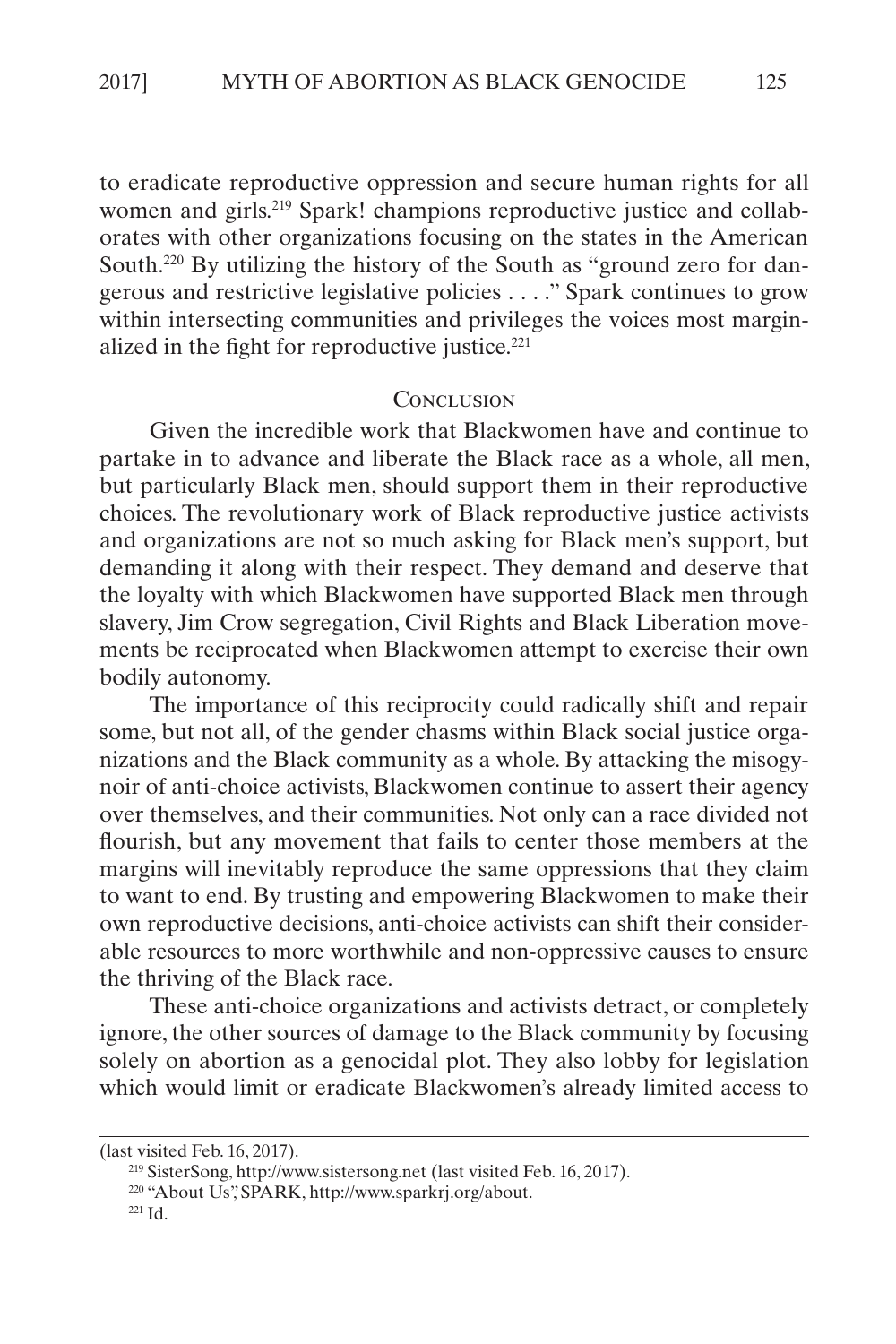safe abortions. Eliminating access to abortions does not stop them from occurring, as is evidenced by the availability of illegal abortions pre–*Roe V. Wade*. It will however lead to women dying at the hands of illegal abortionists and many of those women will be Blackwomen. In an aim to limit the reproductive choices of Blackwomen, these anti-choice activists push towards a future where Blackwomen will continue to make the difficult choice to abort, and will have to risk their very lives in order to see that choice through.

The United Nations' definition of genocide includes provisions for "deliberately inflicting on the group conditions of life calculated to bring about its physical destruction in whole or in part."222 This provision would be clearly satisfied in the future that anti-choice activists attempt to march towards. Forcing abortion into back alleys will inflict an impossible condition onto Blackwomen, already burdened by the intersecting oppressions of misogynoir. In an ironic twist, these anti-choice activists attempting to save the Black race will bring about the destruction to the very lives that birth and sustain the race, Blackwomen.

Mass incarceration continues, along with high HIV infection rates, to lower the Black community's quality of life and endanger its survival. Our children continue to be overrepresented in the foster care and juvenile justice systems. These less misogynistic causes, among countless others, desperately seek activism and solutions that could benefit the Black community, but instead some Blackwomen and men foolishly choose to turn against Blackwomen that demand their own reproductive autonomy. Supporting Blackwomen who choose abortion also helps to reinforce the idea that their lives matter regardless of their reproductive choices. Working to end these injustices will positively impact the Black community, and do not rely on reinforcing traumatizing anti-Blackwomen tropes like the mammy and jezebel.

Given the current (and constant) state of American society, it is no surprise to me that Black women choose abortion over birth at higher rates than white women.223 But framing this as a free choice when it is made under constant duress (like most choices Blackwomen and girls make) is a scapegoat for the government, media, Black men, and American society as a whole. For example, the high rates of poverty among

<sup>222</sup> See supra, note 9 and accompanying text.

<sup>&</sup>lt;sup>223</sup> Susan A. Cohen, *Abortion and Women of Color: The Bigger Picture*, 11 GUTTMACHER Policy Rev. 2 (2008), http://www.guttmacher.org/pubs/gpr/11/3/gpr110302.html.